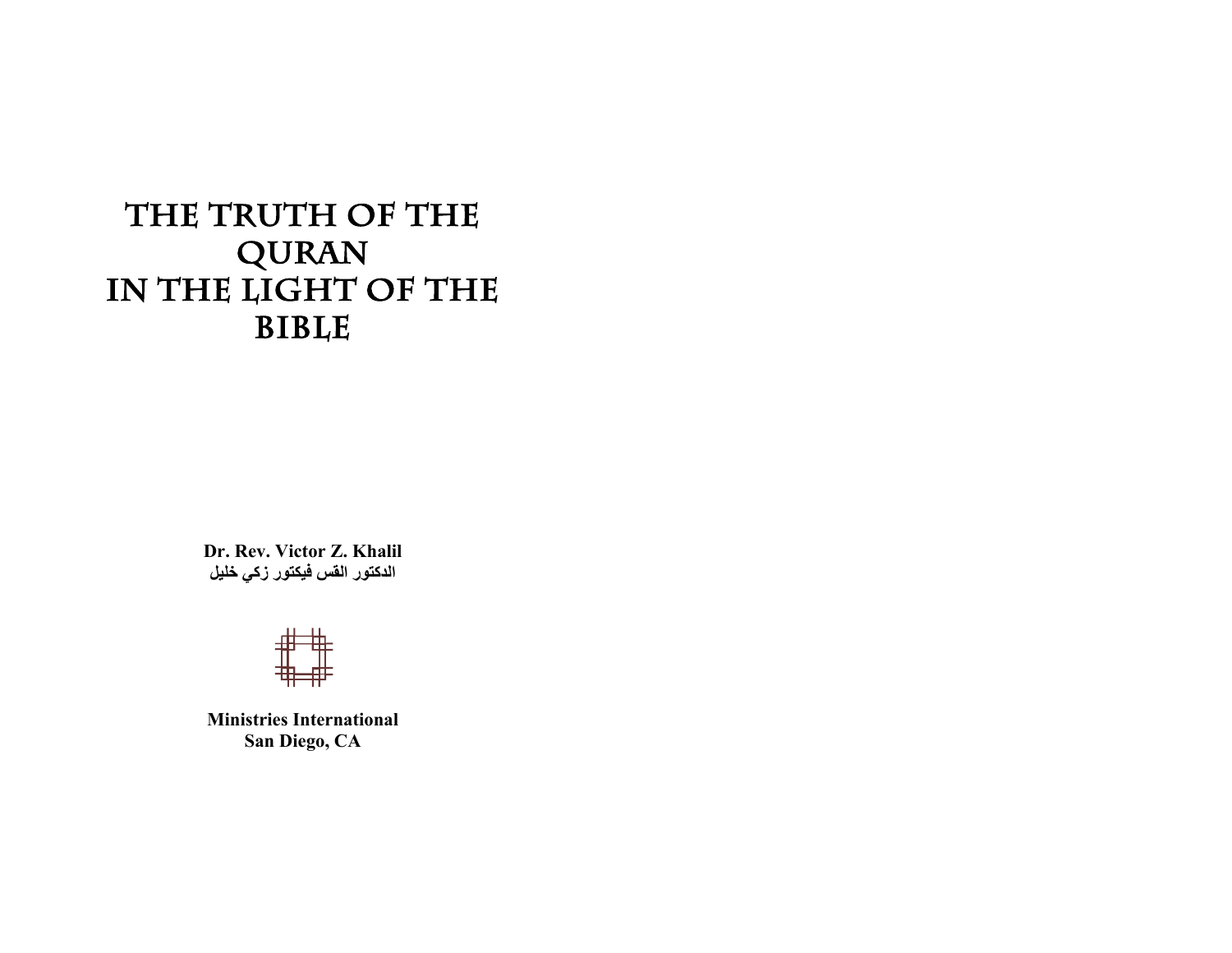*The Truth of the Quran in the Light of the Bible*

Eighth edition, 2011 Ó Copyright 1976, 1985, 1999, 2009, 2011 by Victor Zaki Khalil

ISBN: xxxxx Library of Congress Control Number: xxxxxx

All rights reserved. No part of this book may be reproduced or transmitted in any form without written permission from Ministries International, Inc.

Bible verses in English are from the King James Version.

Ministries International P.O. Box 448 Poway, CA 92074-0448 Web site: www.arablights.com

*Printed in the United States of America*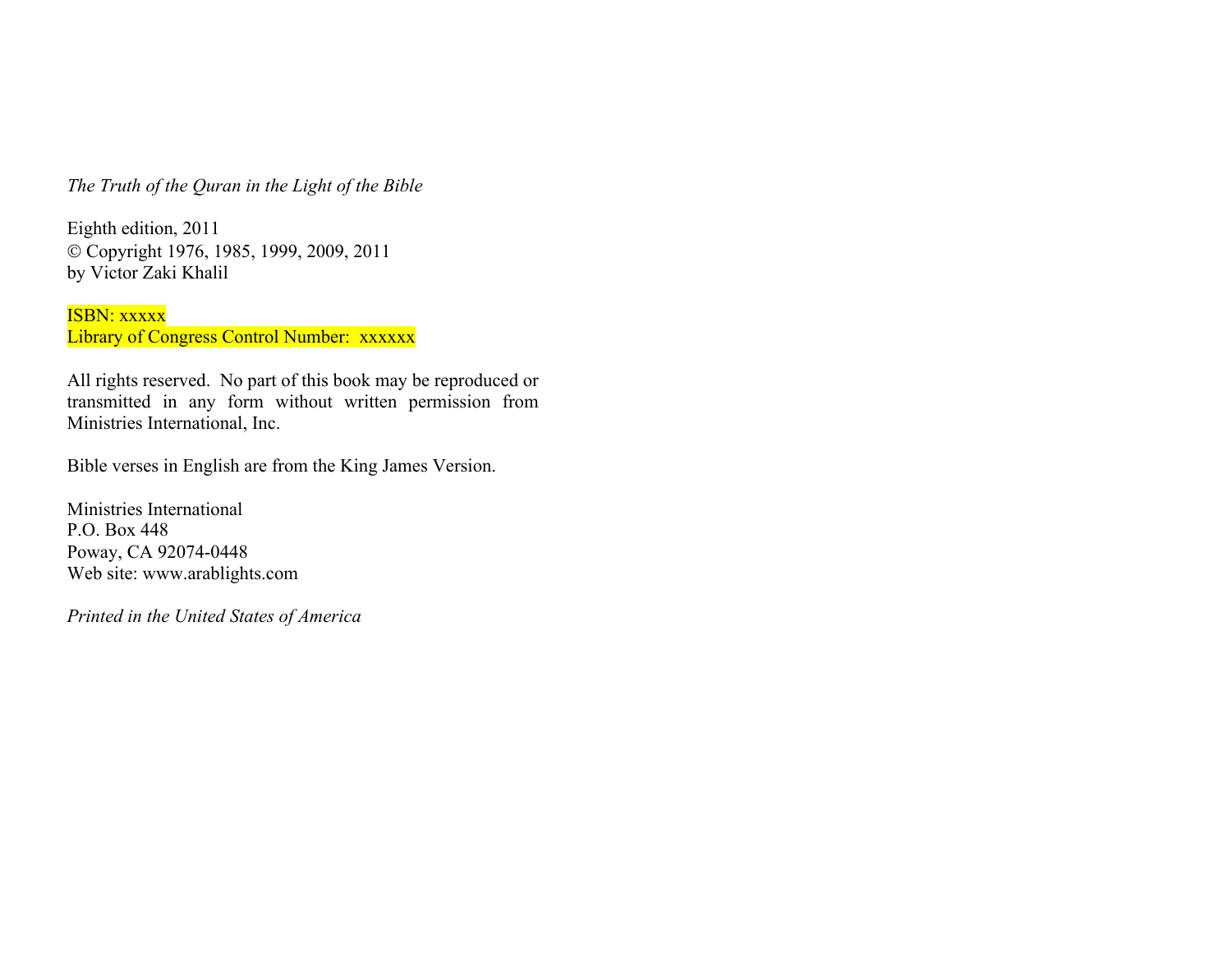"The Truth of the Quran in the Light of the Bible" is designed to be a study book. Verses are given from both the Quran and the Bible to demonstrate the points made, but these are only examples, and the reader is encouraged to seek out others. This book is written for followers both of the Bible and of the Quran, with the hope of providing each with a better understanding of the truth.

The Quran is often spelled Koran, but the former spelling is more accurate. Quranic verses have been provided in Arabic as well as English, since the Quran is written in the Arabic language.

The Quran contains 114 books, called suras. The suras are not divided into chapters as in the Bible. The first number in each reference corresponds with the name of that sura; the following numbers are the verses. For example, Al-Nur 24:35 is Sura Al-Nur, verse 35, 24 is the number of this sura, making it easier to locate in the Quran.

The Bible has 66 books. Biblical references are given as the name of the book first, then the chapter number, followed by the verses within that chapter. For example, John 8:12 is the Gospel According to the Apostle John, chapter 8, verse 12. 1 John 1:9 is the First Letter of the Apostle John, chapter 1, verse 9. Biblical verses are taken from the King James version, and the reader is invited to study these references in other versions as well (such as the New King James version) which combine accurate translation with modern vocabulary.

This book was first compiled in 1976 in England. The third edition (1985) was revised to include the Arabic text for the Quranic verses. This is now the eighth edition, and it is our prayer that God will use these words, as the Apostle Paul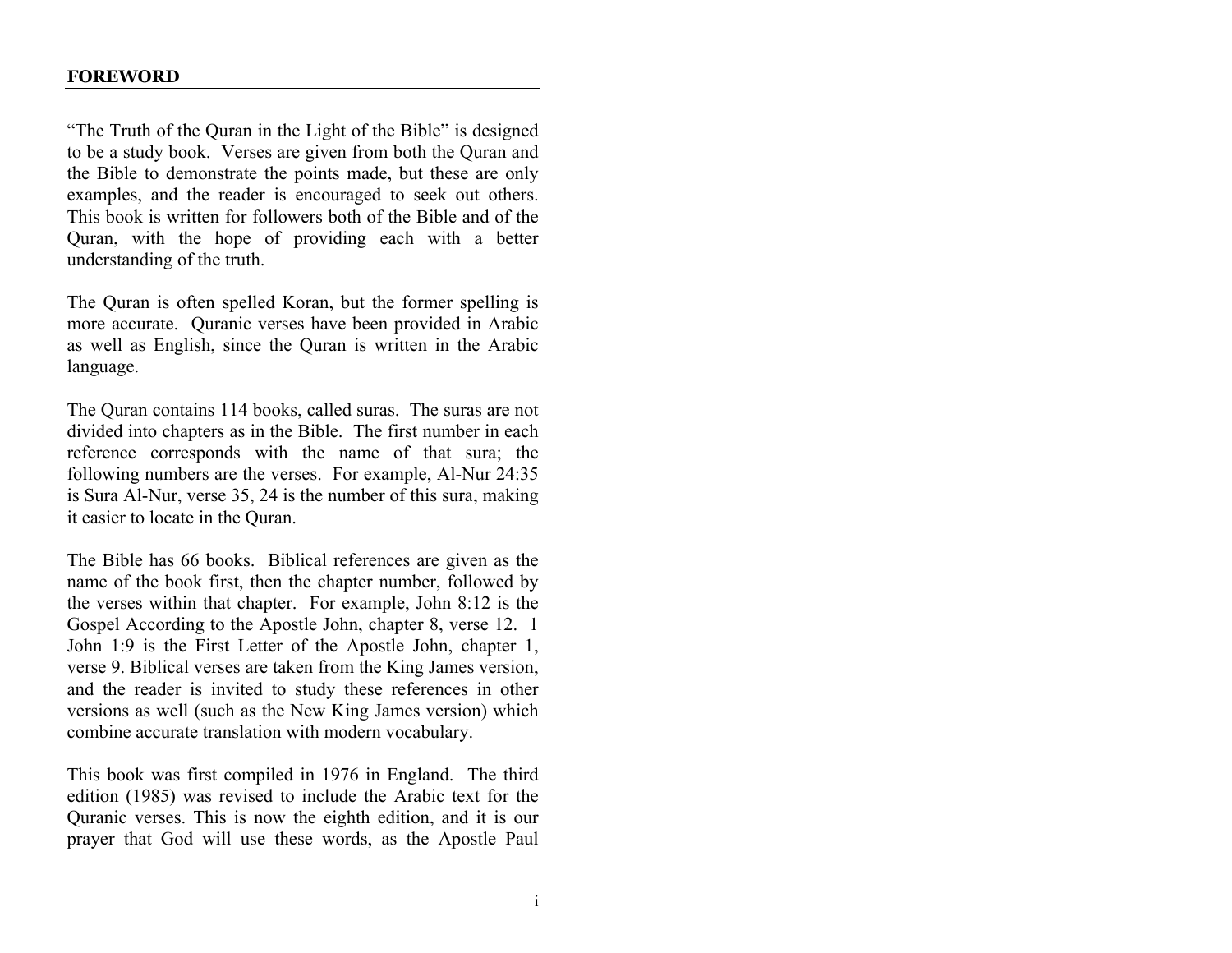prayed, "that your love may abound yet more and more in knowledge and in all judgment; that ye may approve things that are excellent" (Philippians 1:9-10).

Dr. Rev. Victor Z. Khalil January 2011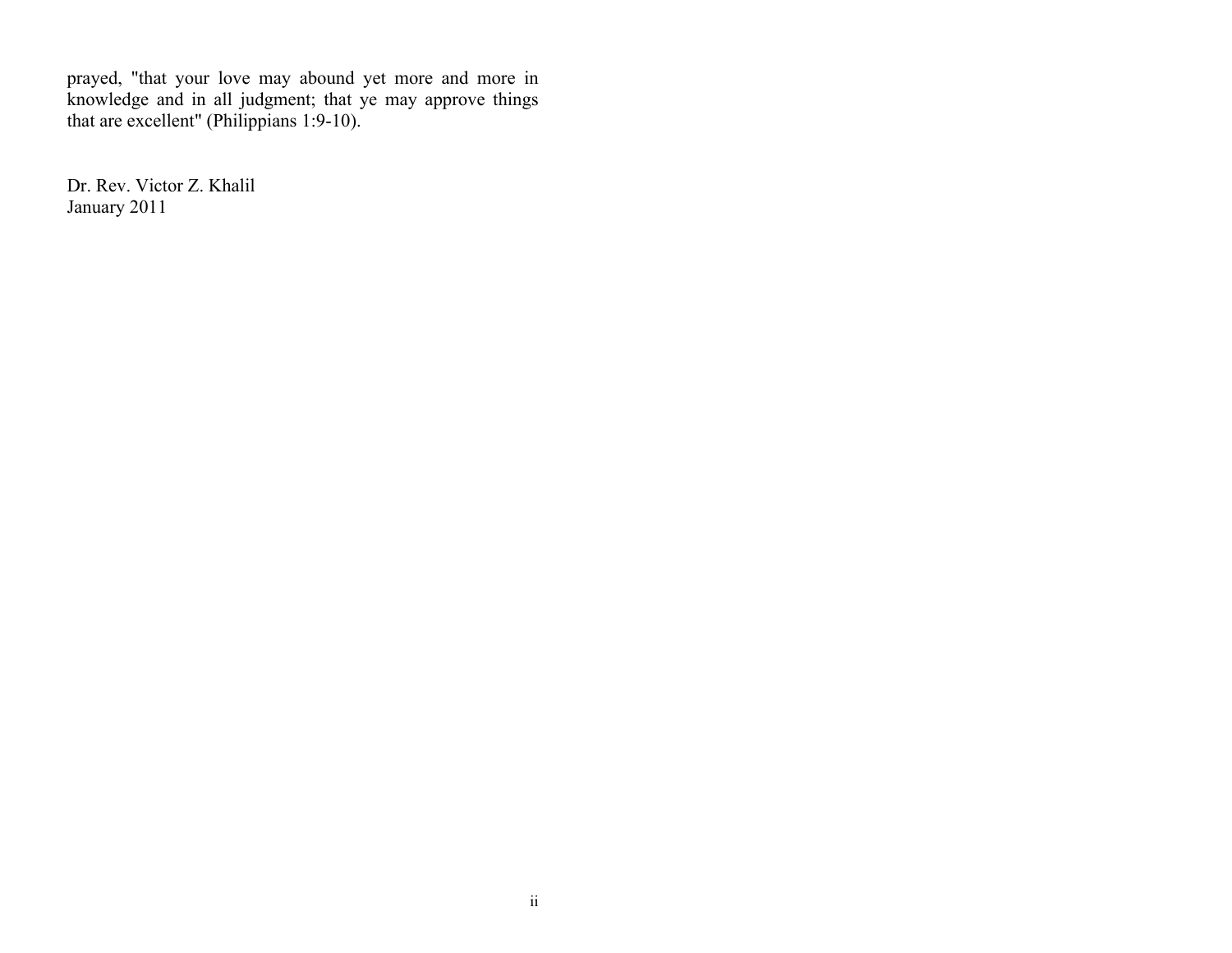#### **INTRODUCTION**

For those who seek the truth it is not hard to find, if sought sincerely, unselfishly, and with the aim that not only they but others might be benefited by it. If scientists were to keep their discoveries to themselves, what a poor world this would be! If Thomas Edison had not shared his discovery of electrical current with us, we would still be living by gaslight. Similarly, where would we be without the aid of machines and modern technology?

Just as we appreciate the light given by electricity, we should appreciate the spiritual light present in the One who says, "I am the Light of the world" (John 8:12). The Islamic scriptures, the Quran, also speak of the light to mankind: "Allah is the Light of the heavens and of the earth" (Al-Nur 24:35).

اللَّهُ نُورُ السَّمَوَاتِ وَالأَرْضِ. سورة النور 35

It should be more than a matter of appreciation, but one of deep gratitude, that our God has chosen to lead us by His Word through this world of sin and confusion where man has strayed away from his Creator.

That man needs divine help can be seen in both the Bible and the Quran, respectively: "Teach me thy way, O Lord, and lead me in a plain path" (Psalms 27:11). "And see if there be any wicked way in me and lead me in the way everlasting" (Psalms 139:24). "Guide us along the straight path" (Al-Fatiha 1:6).

اهْدِنَا الْصِّرَاطَ الْمُسْتَقِيمَ. سورة الفاتحة 6

If the Word of God is to be man's guide, it must be pursued and studied so that man can know in whom he puts his trust. Regardless of whether one believes in the Bible or the Quran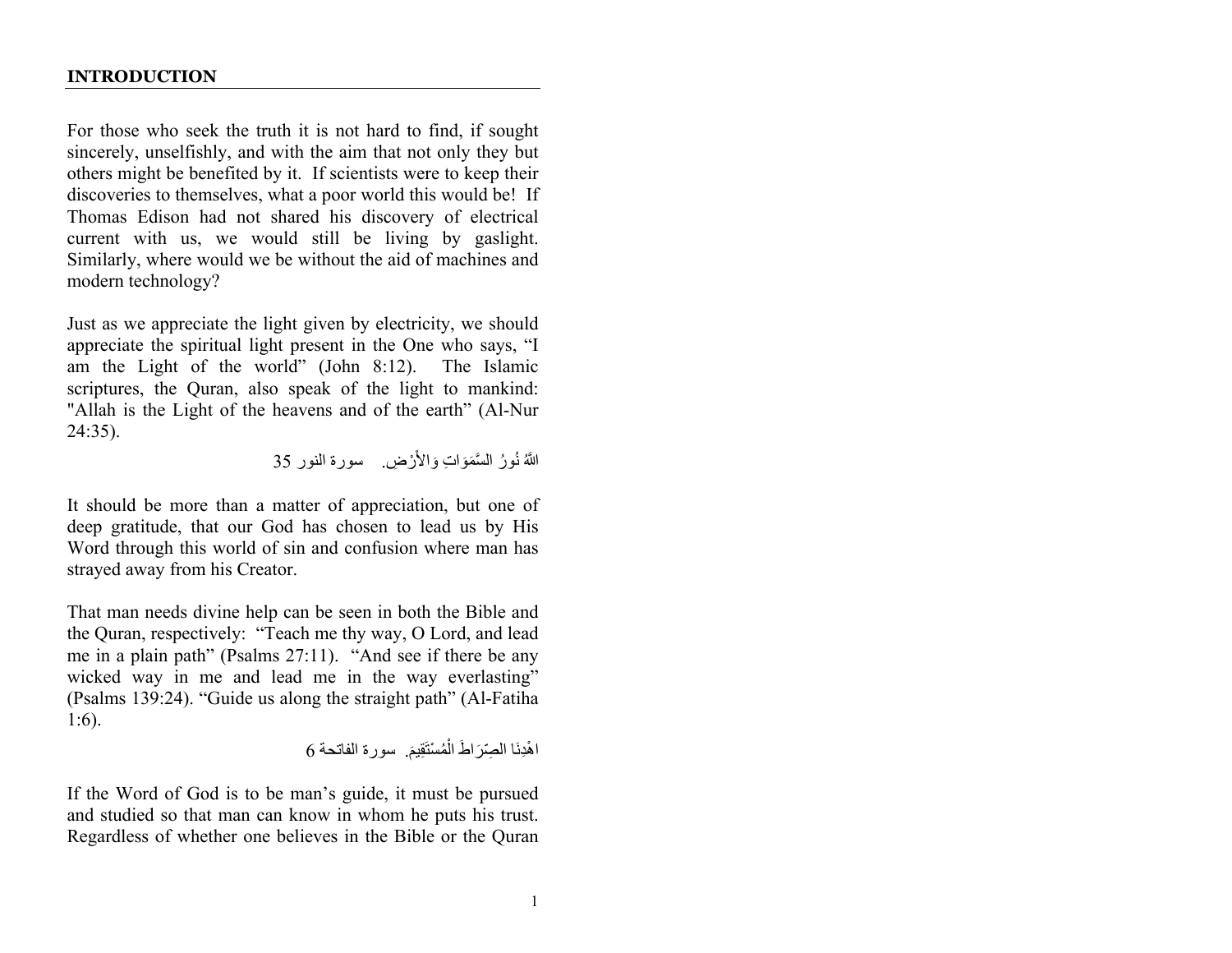as the "descended" Word of God, it is essential to approach either book with an open mind, free from any preconceived or inherited ideas. The only way to be honest with oneself is to accept the truth as revealed by God.

The approach of this book is not meant to be critical. Its aim is to focus the reader's mind on God's Word and to reveal the many blessings obtainable through it, which might otherwise be overlooked. We will focus on the religious books of two major religions: the Bible of Christianity, and the Quran of Islam. However, we must consider the fact that the Bible does not concern only the Christian. In fact, more than two thirds of it concerns the Jews. So if Christians had at any time thought of altering their Bible, it would have been with great antagonism from the Jews, and one can only imagine the endless problems! Therefore, the allegation that the Bible has been altered is illogical. This subject will be discussed in some detail later.

I pray that as you read this book that Allah, the Almighty, may open your eyes to see the true Light that has come into our world. May the Light enter into your heart and the hearts of many.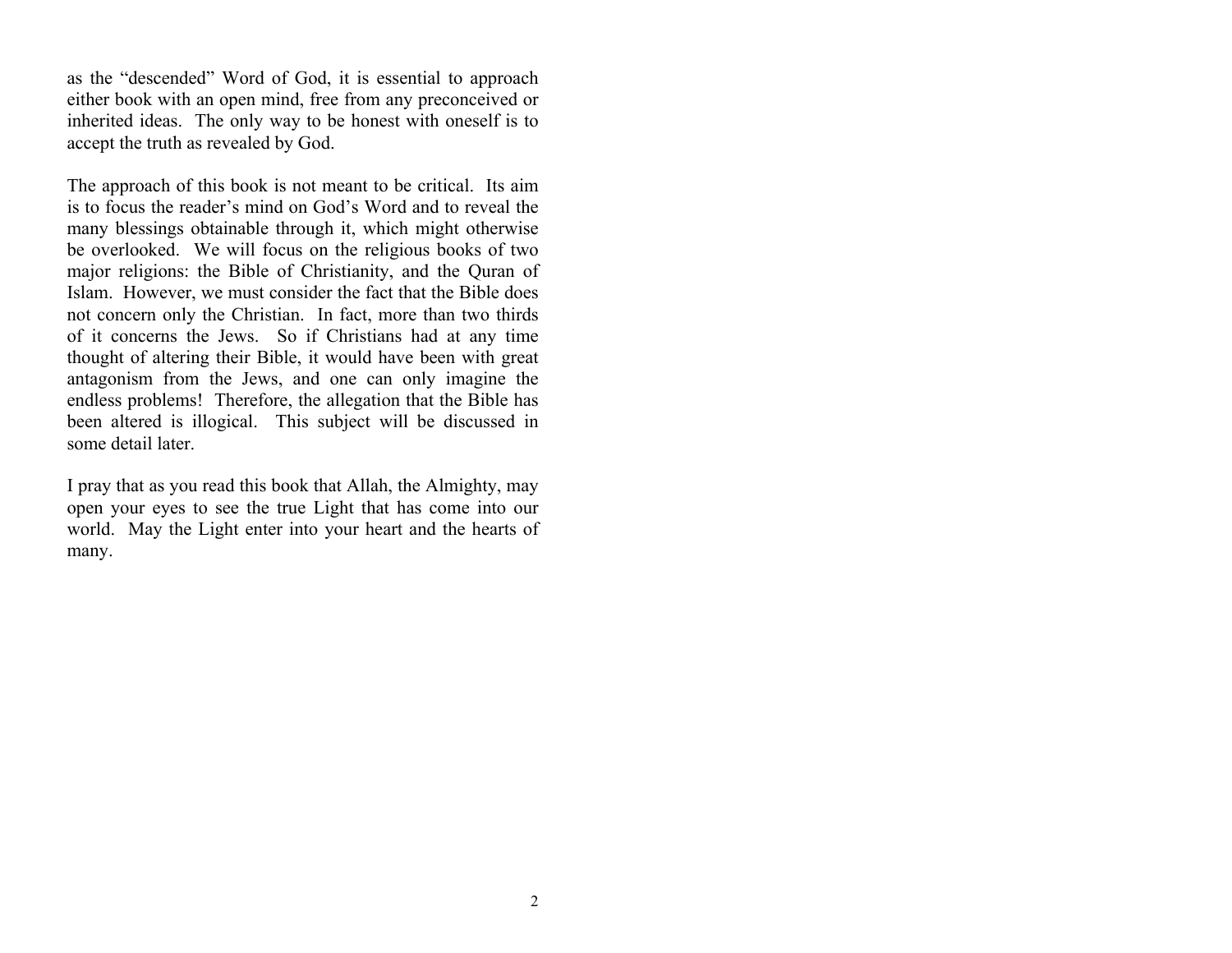Christians and Muslims meet at this very high point—both believe in God. Likewise, many of His attributes will be equally praised by both.

Allah, the Almighty الله سبحانه وتعالى He is holy: "Quddus" قدوس He is able: "Qadir"  $\qquad$ قادر He is living: "Heyy" يح . . . and so on.

## *Allah in the Quranic Scriptures*

He is omnipotent: "Al-Maqtadir" المغتدر "So we seized them, with the seizure of One Mighty, Omnipotent" (Al-Qamar 54:42). فَأَخَذْنَاهُمْ أَخْذَ عَزِيزٍ مُقْتَدِرٍ . سورة القمر 42 He is omniscient: "Al-Aleem" میلعلا "Allah is indeed all-knowing" (Al-Hajj 22:59) وَإِنَّ اللَّهَ لَعَلِيمٌ حَلِيمٌ. سورة الحج 59 He is all seeing: "Al-Baseer" ریصبلا He is all-hearing: "Al-Samea" عیمسلا "Allah is all-hearing, all-seeing" (Al-Nisa 4:58). إِنَّ اللَّهَ كَانَ سَمِيعًا بَصِيرًا. سورة النساء 58 He is the Creator: "Al-Khaliq" قلاخلا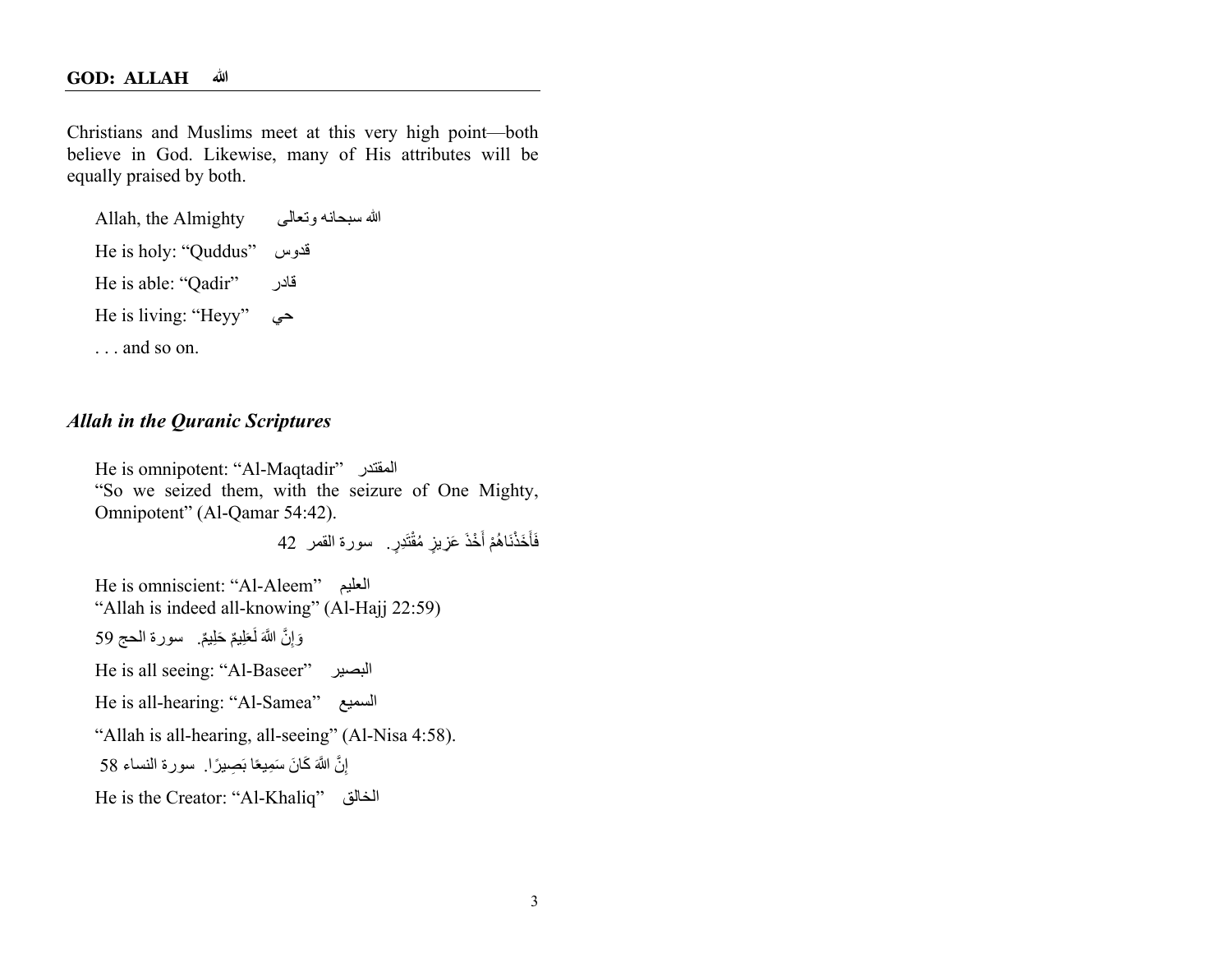"Has not He who created the heavens and the earth the power to create the like of them? Yea, and He is indeed the Supreme Creator, the all-knowing" (Ya-Sin 36:81)

أَوَلَيْسَ الَّذِي خَلَقَ السَّمَوَاتِ وَالْأَرْضَ بِقَادِرٍ عَلَى أَنْ يَخْلُقَ مِثْلَهُمْ بَلَى وَهُوَ<br>الْخَلَّاثُ الْعَلِيمُ. سورة يسن 81 ْ

He is living: "Al-Heyy"  $\qquad$ الحی "Allah…the ever-living" (Al-Baqarah 2:255).

اللَّهُ لا إِلَهَ إِلا هُوَ الْحَيُّ الْقَيُّومُ. سورة البقرة 255

He is One (single): "Al-Wahid" المواحد "Proclaim: He is Allah, the Single; Allah, the Self-Existing and besought of all. He begets not, nor is He begotten; and there is no one like unto Him" (Al-Ikhlas 112:1-4). قُلْ هُوَ اللَّهُ أَحَدٌ (1) اللَّهُ الصَّمَدُ (2) لَمْ يَلِدْ وَلَمْ يُولَدْ (3) وَلَمْ يَكُنْ لَهُ كُفُوًا أَحَدٌ (4).  $4-1$ صورة الإخلاص  $-1$ 

## *God in the Biblical Scriptures*

"Behold, God is mighty, and despiseth not any; He is mighty in strength and wisdom" (Job 36:5).

"Now we are sure that Thou knowest all things" (John 16:30).

"The eyes of the Lord are in every place, beholding the evil and the good" (Proverbs 15:3).

"Thou art worthy, O Lord…for Thou hast created all things" (Revelation 4:11).

"For I know that my Redeemer liveth" (Job 19:25).

"See now that I, even I, am He, and there is no god with me" (Deuteronomy 32:39).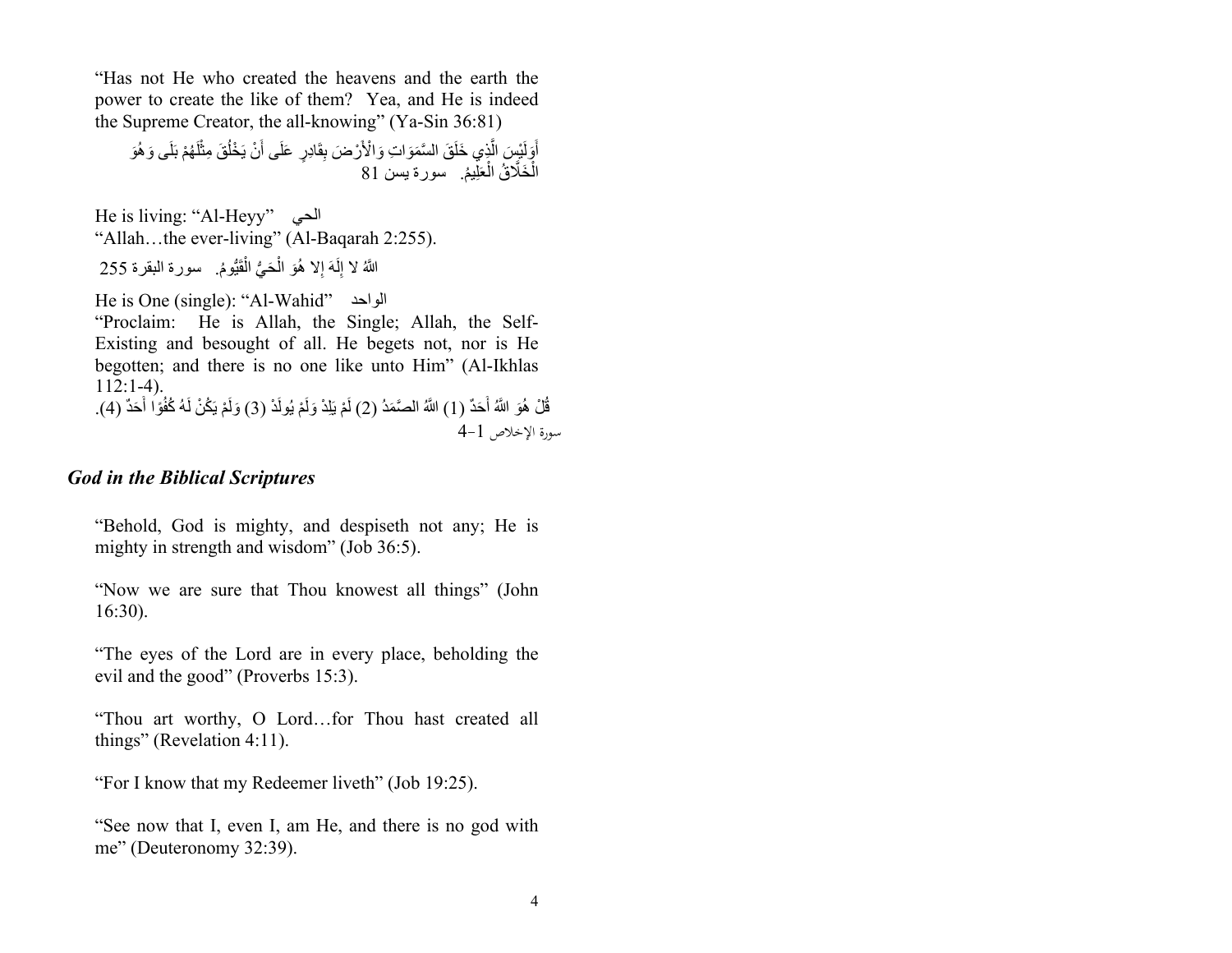These are just a few of the many verses describing attributes of God in each book.

## *Understanding the Christian Doctrine of God*

A few points of clarification may be helpful. Some "Christian" heretics who lived at the time of Muhammad believed in the existence of more than one God. Their "Trinity" consisted of "Allah" الله) God), "Saheba" ةبحاص) Mary, the wife of God), and "Isa" ىسیع) Jesus, her son). There is no verse in the whole Bible that supports this false doctrine.

The idiom "Son" that Christians use is the same as the idiom "Word" which describes Jesus Christ in the Quran: "Call to mind when the angel said to Mary: Allah, through His Word, gives thee glad tidings of a son named the Messiah, Jesus, son of Mary, honored in this world and the next, and of those who are granted nearness to Allah" (Al-Imran 3:45).

إِذْ قَالَتِ الْمَلائِكَةُ يَا مَرْيَمُ إِنَّ اللَّهَ يُبَثَّبِّرُ كِ بِكَلِمَةٍ مِنْهُ اسْمُهُ الْمَسِيحُ عِيسَى ابْنُ مَرْيَمَ<br>وَجِيهًا فِي الدُّنْيَا وَالأَخِرَةِ وَمِنَ الْمُقَرَّبِين . سورة آل عمران 45 يهًا فِي الدُّنْيَا وَالأَخِرَةِٰ وَمِنَ الْمُقَرَّبِين َ. سورة آل عمران 45

And in the Bible: "In the beginning was the Word and the Word was with God, and the Word was God…And the Word was made flesh, and dwelt among us" (John 1:1,14).

#### *God Revealed to Man*

Both Muslims and Christians agree that God, the Almighty, is omnipotent. The Quran also called God "The Manifest"— "Al-Zahir." المظاهر "He is the First and the Last and the Manifest and the Hidden, and He has full knowledge of all things" (Al-Hadid 57:3).

هُوَ الاول وَالأَخِرُ وَالظَّاهِرُ وَالْبَاطِنُ وَهُوَ بِكُلِّ شَيْءٍ عَلِيم . ۚ سورة الحديد 3 ْ َ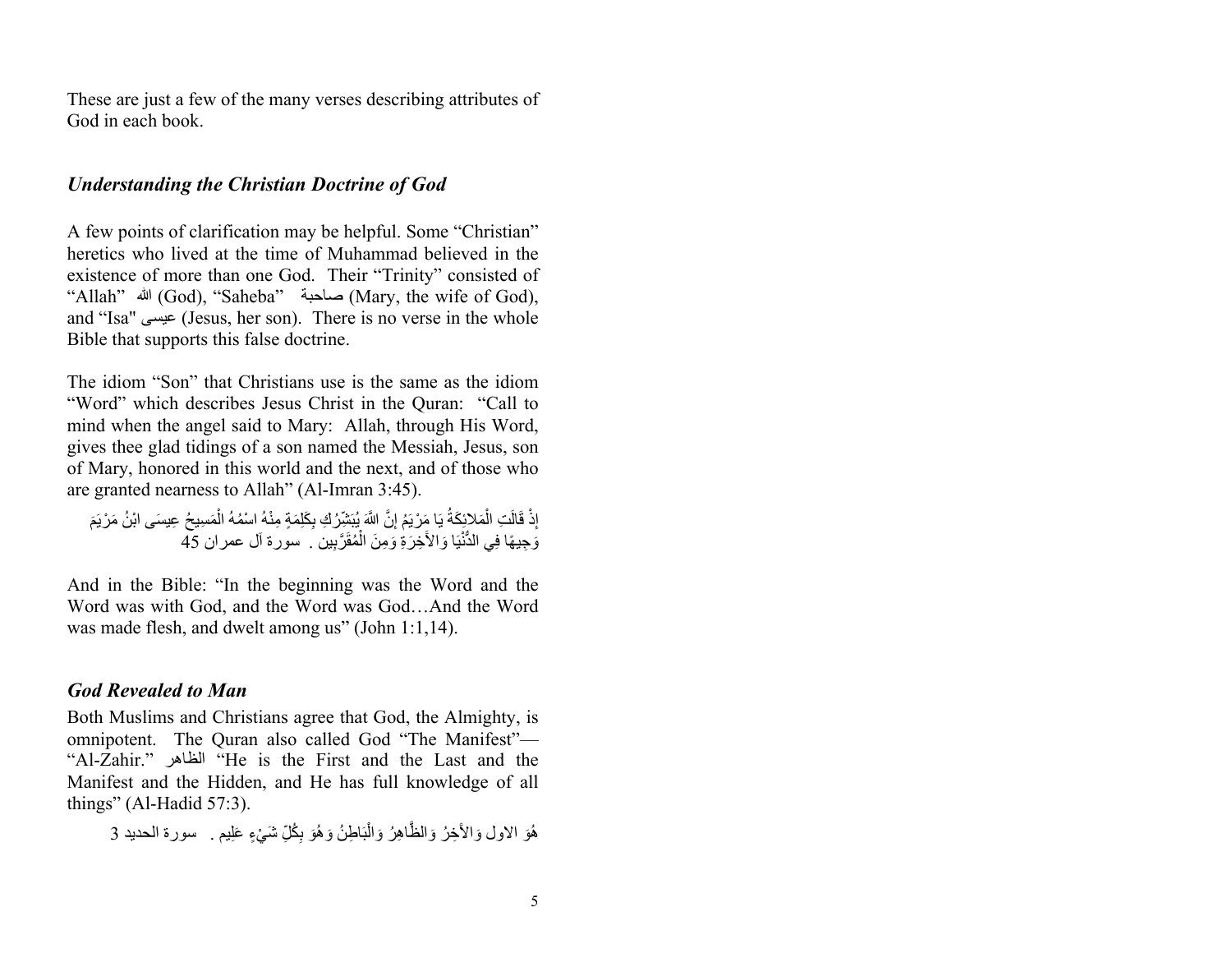He reveals Himself in various ways: "It is not given to a man that Allah should speak to him except by revelation or from behind a veil or by sending a messenger to reveal by His command that which He pleases. Thus have we revealed to thee a Spirit by our command" (Al-Shura 42:51-52).

(51)وَمَا كَانَ لِبَشَرٍ أَنْ يُكَلِّمَهُ اللَّهُ إِلَّا وَحْيًا أَوْ مِنْ وَرَِاءِ حِجَابٍ أَوْ يُرْسِلَ رِّسُولًا ًُو ِحي َی ذِإِب َ ف َ َشاء َ ِن ِھ م ْ إ ُ ا ی َّھُ َعِلي ِ َل َك ِیٌم (51) و ٌّ َحك ن لِ ْنَا إ ْ َحی َو ِ َك أ َذ ا َ ْمِرنَا م َ ْ أ ْی َك ُرو ًحا ِمن َ كُنْتَ تَّذِرِّي مَا الْكِتَابُ وَلَا الْإِيمَانُ وَلَكِنْ جَعَلْنَاهُ نُورًا نَهْدِي بِهِ مَنْ نَشَاءُ مِنْ عِبَادِنَا وَإِنَّكَ لَتَهْدِي إِلَى صِرَاطٍ مُسْتَقِيمٍ . سورة الشورى 51-52

He reveals Himself through His chosen servants: "Indeed, Allah has conferred a great favor on the believers by raising among them a Messenger from among themselves, who recites to them His Signs, and purifies them and teaches them the Book and Wisdom. Before that, they were surely in manifest error" (Al-Imran 3:164).

لَقَدْ مَنَّ اللَّهُ عَلَى الْمُؤْمِنِينَ إِذْ بَعَثَ فِيهِمْ رَسُو لِا مِنْ أَنْفُسِهِمْ يَتْلُو عَلَيْهِمْ آيَاتِهِ وَيُزَكِّيهِ لَقَدْ مَنَّ اللَّهُ عَلَى الْمُؤْمِنِينَ إِذْ بَعَثَ فِيهِمْ رَسُو لا مِنْ أَنْفُسِهِمْ يَتَلُّو عَلَيْهِمْ آيَاتِهِ وَيُزَكِّيهِمْ<br>وَيُعَلِّمُهُمُ الْكِتَابَ وَالْحِكْمَةَ وَإِنْ كَانُوا مِنْ قَبْلُ لَفِي ضَلالٍ مُبِين سور ة آل عمر ان 164

Similarly, the Bible illustrates this: "God, who at sundry times and in diverse manners spoke in time past unto the fathers by the prophets…" (Hebrews 1:1).

"Surely the Lord God will do nothing, but He revealeth His secret unto His servants, the prophets" (Amos 3:7).

"For therein is the righteousness of God revealed from faith to faith: as it is written, the just shall live by faith" (Romans 1:17).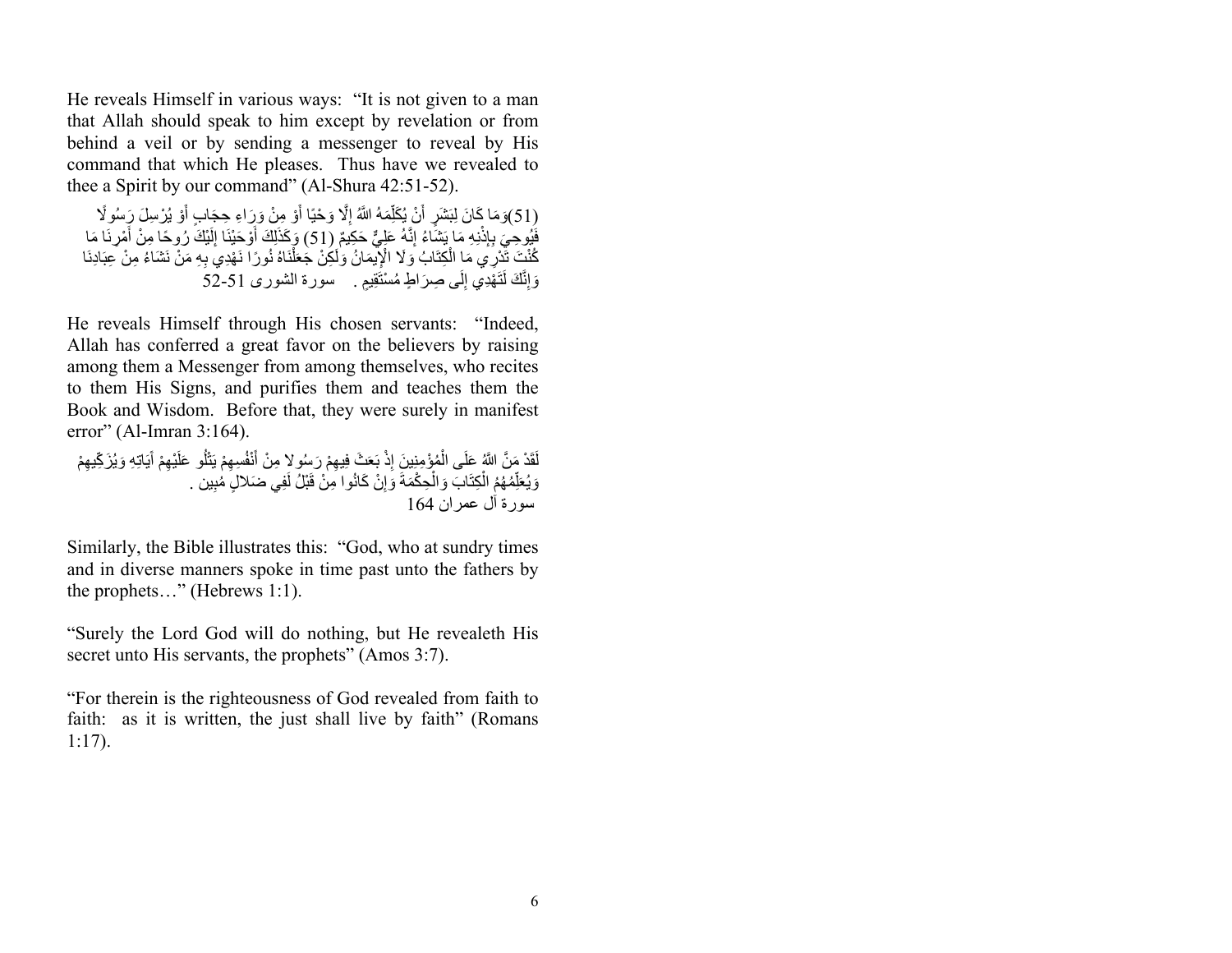## *Who is Allah?*

Do Christians, Jews, and Muslims worship the same God? Confusion has arisen from the use of the name "Allah" for God in the Quran, and the Arabic translation of the name for God as "Allah" in the Christian Bible. This topic is very complex and elaborate, and as always, I encourage all to research further if needed.

Most of my knowledge comes from being raised in a Muslim country and educated in Muslim schools. In addition, my passion to understand and expose God's truth has compelled me to thoroughly research the topic over my lifetime.

To clarify, Allah was known to the Arabs in Saudi Arabia before Islam existed, although originally known as Al-Lat. This god was identified as a moon god and was one of the 360 gods worshipped by the tribes in Mecca. Al-Lat was one of the main gods of the Quarish tribe that was located in Mecca. Muhammad was from this tribe, and when conceiving the religion of Islam, designated this god as the supreme god of Islam.

Allah in Arabic became the word for "god." Years later, when the Bible was translated into Arabic, the translators used the name Allah for the God of the Bible because the name was already commonly known to the Arabs as God. It was not meant to be confused with the god of Islam. Today, many Arabic-speaking Christian scholars and converts (Muslims who have become Christians) are using Hebrew names for God from the Bible such as Arrab Al-Elah, which means "the Lord God," Elohim and/or Yahweh to prevent further confusion.

The concept of "Allah" in Islam is different from "Allah" in the Bible. Although there are many differentiations, the most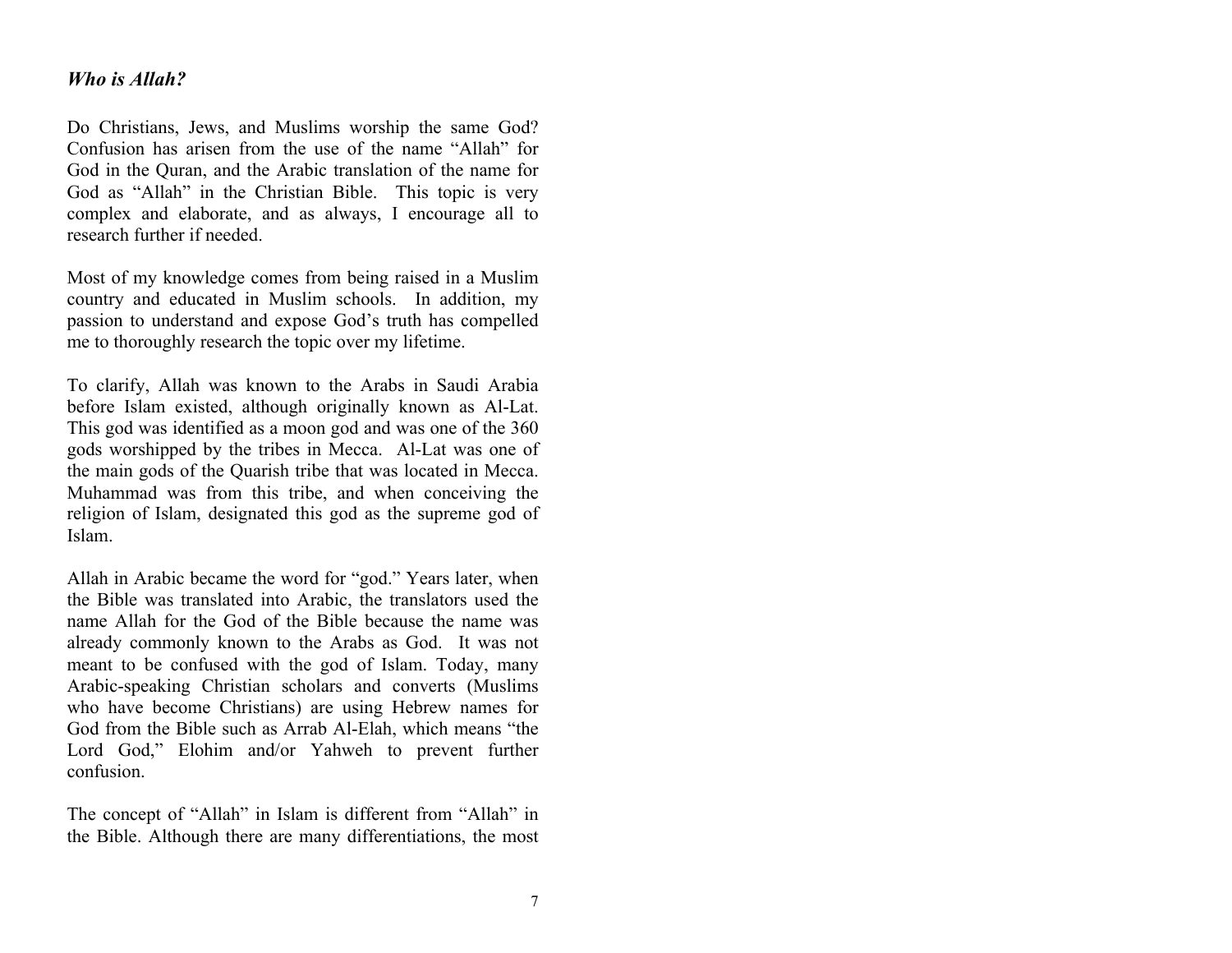obvious is that Allah in Islam is a distant, non-relational god that is feared in a negative manner. Allah has 99 names in the Quran; however, the name "God is love" is not found as it is in the Christian Bible. The God of the Bible is loving and merciful, yet holy and just, deserving of our respect. His main desire is that all love Him and one another with a pure love.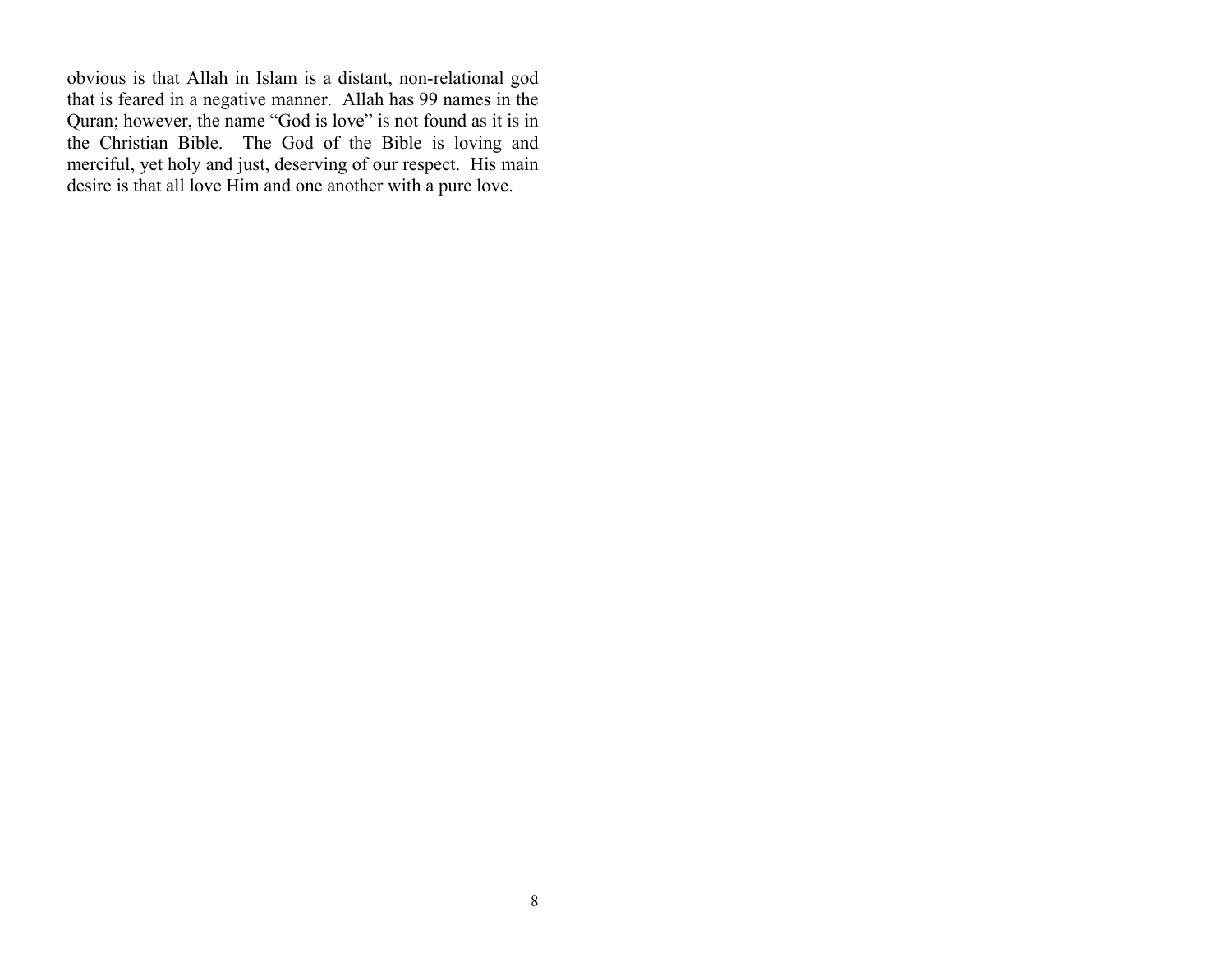The Quran calls Jesus "Isa," "Christ, the son of Mary," and "the Messiah." "Indeed, Christ, Isa, the son of Mary is a Messenger ("Apostle") of Allah and His word conveyed to Mary and a Spirit from Him" (Al-Nisa 4:171).

يَا أَهْلَ الْكِتَابِ لا تَغْلُوا فِي دِيِنِكُمْ وَلَا تَقُولُوا عَلَى اللَّهِ إِلا الْحَقَّ إِنَّمَا الْمَسِيحُ عِيسَى ابْنُ مَرْيَعَ رَسُولُ اللَّهِ وَكَلِمَتُهُ أَلْقَاهَا إِلَى مَرْيَمَ وَرُوحٌ مِنْهُ فَأَمِنُوا بِاللَّهِ وَ َابْنُ مَرْيَمَ رَسُولُ اللَّهِ وَكَلِمَتُهُ أَلْقَاهَا إِلَٰى مَرْيَمَ وَرُوحٌ مِنْهُ فَآمِنُوا بِاللَّهِ وَرُسُلِهِ وَلا<br>تَقُولُوا ثَلاثَةٌ انْتَهُوا خَيْرًا لَكُمْ إِنَّمَا اللَّهُ إِلَهٌ وَاحِدٌ سُبْحَانَهُ أَنْ يَكُون ٌالسَّمَوَاتِ وَمَا فِي الأَرْضِ وَكَفَى بِاللَّهِ وَكِيل . النساء 171

Christ's position in the Quran is described as one of reputation and acclaim. Not even a prophet, nor Muhammad himself, receives such exaltation in the Quran as Christ does. We find in the Quran that Muhammad needed his sins to be forgiven: "Allah has turned with 'taba' بات) forgiveness) to the Prophet (Muhammad) and to the Emigrants and the Helpers who stood by him in the hour of distress when the hearts of a party of them had wellnigh swerved, and He (Allah) has turned with forgiveness to them" (Al-Tauba 9:117).

لَقَدْ تَابَ اللَّهُ عَلَى النَّبِيِّ وَالْمُهَاجِرِينَ وَالأَنْصَارِ الَّذِينَ اتَّبَعُوهُ فِي سَاعَةِ الْعُسْرَةِ مِنْ بَعْدِ مَا كَادَ يَزِيغُ قُلُوبٌ فَرِيقٍ مِنْهُمْ ثُمَّ تَابَ عَلَيْهِمْ إِنَّهُ بِهِمْ رَ مُوفٌ رَحِيمٌ . التونة 117

#### *Jesus Exalted in the Quran*

The following are a few examples of Jesus Christ being exalted:

1. Born of a Virgin: "The angel said to Mary: I am but a messenger from thy Lord that I may give thee tidings of a righteous son who will grow up to maturity. She marveled: How shall it be that I shall have a grown son, seeing that no man has touched me and I have not been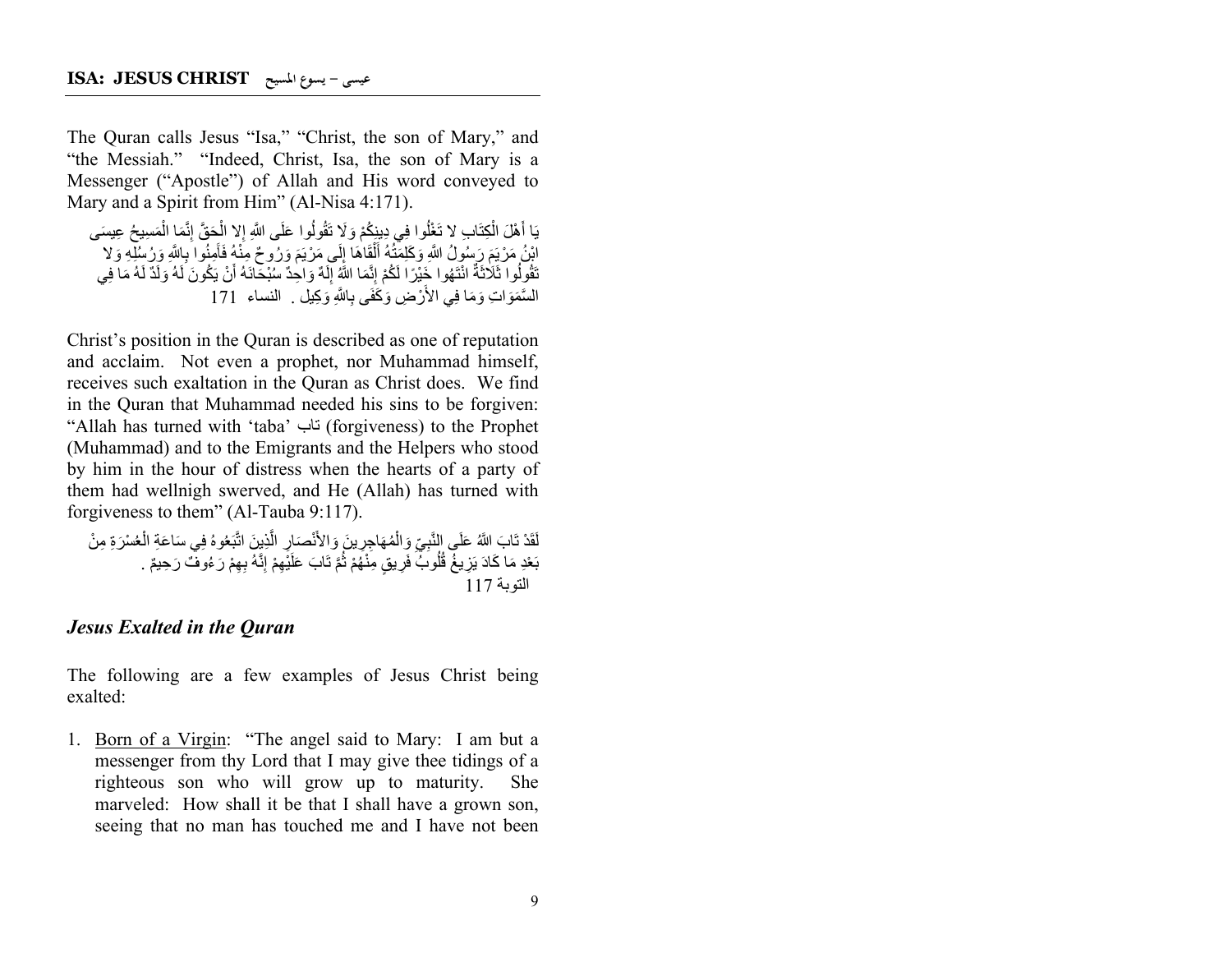unchaste? The angel said: So it is, but the Lord sayeth: It is easy for me" (Maryam 19:19-20).

(18) قَالَ إِنَّمَا أَنَا رَسُولُ رَبِّكٍ لأَهَبَ لَكِ غُلامًا زَكِيًّا (19) قَالَتْ أَنَّى يَكُونُ لِي غُلامٌ وَلَمْ يَمْسَسْنِي بَشَرٌ وَلَمْ أَكُ بَغِيًّا (20) قَالَ كَذَلِكِ قَالَ رَبُّكِ هُوَ عَلَيَّ هَبِّنٌ ٌوَلِنَجْعَلَهُ أَيَةً لِلنَّاسِ وَرَحْمَةً مِنَّا وَكَانَ أَمْرًا مَقْضِيٍّ . سورة مريم 19-20

"Call to mind when the angels said to Mary: Allah, through His word, gives thee glad tidings of a son named the Messiah, Jesus son of Mary, honored in this world and the next, and of those who are granted nearness to Allah. He shall admonish people in his early years and also in his ripe years, and he shall be of the righteous…He (Allah) will teach him the Book and the Wisdom and the Torah and the Gospel and will make him a Messenger to the children of Israel, bearing the message: I have come to you with a Sign from your Lord that for your benefit, in the manner of a bird, I shall fashion…" (Al-Imran 3:45-50).

إِذْ قَالَتِ الْمَلائِكَةُ يَا مَرْيَمُ إِنَّ اللَّهَ يُبَشِّرُكِ بِكَلِمَةٍ مِنْهُ اسْمُهُ الْمَسِيحُ عِيسَى ابْنُ مَرْيَمَ َّاذٍ قَالَتِ الْمَلائِكَةُ يَا مَرْيَمُ إِنَّ اللَّهَ يُبَشِّرُ كِ بِكَلِمَةٍ مِنْهُ اسْمُهُ الْمَسِيحُ عِيسَى ابْنُ مَرْيَمَ<br>وَجِيهًا فِي الدُّنْيَا وَالأَخِرَةِ وَمِنَ الْمُقَرَّبِينَ (45) وَيُكَلِّمُ النَّاسَ فِي الْم وَمِنَ الصِّالِحِينَ (46) قَالَتْ رَِبِّ أَنَّي يَكُونُ لِي وَلَدٌ وَلَمْ يَمْسَسْنِي بَشَرٌ ۚ قَالَ كَذَلِكِ اللَّهُ يَخْلُقُ مَا يَشَاءُ إِذَا فَضَى أَمْرًا فَإِنَّمَا يَقُولُ لَهُ كُنْ فَيَكُونُ (47) وَيُعَلِّمُهُ الْكِتَابَ وَالْحِكْمَةَ وَالتَّوْرَاةَ وَالإِنْجِيلَ (48) وَرَسُولا إِلَى بَنِي إِسْرَائِيلَ أَنِّي قَدْ جِئْنُكُمْ بِآيَةٍ مِنْ رَبِّكُمْ أَنِّي أَخْلُقُ لَكُمْ مِنَ إِللَٰظِّينِ كَهَيْئَةِ الطَّيْرِ فَأَنْفُخُ فِهِهِ فَيَكُونُ طَيْرًا بِإِنْنِ اَللَّهِ وَ أُبْرِئُ الْأَكْمَّةَ وَالأَبْرَصِٰ وَأُحْيِي الْمَوْتَى بِإِذْنَ اللَّهِ وَأَنْتِئْكُمْ بِمَا تَأْكُلُونَ وَمَا تَدَّذِرُونَ فِي بُيُوِتِكُمْ إِنَّ فِي ذَلِكَ ۚ لأَيَةً لَكُمْ إِنّْ كُُنْتُمْ مُؤْمِنِينَ (49) وَمُصَدِّقًا لِمَا بَيْنَ يَدَيَّ مِنَّ التَّوْرَ اٰةِ وَ لأُجِّلَّ لَكُمْ بَعْضَ الَّذِي حُرِّجَ عَلَيْكُمْ وَجِئْتُكُمْ بِإِيَةٍ مِنْ رَبِّكُمْ فَاتَّقُوا اللَّهَ وَأَطِيعُونِ (50) إِنَّ اللَّهَ رَبِّي وَرَبُّكُمْ فَاعْبُدُوهُ هَٰذَا صِرَاطٌ مُسْتَقِيمٌ .  $50-45$  سورة آل عمر ان

2. Born of the Holy Spirit: "We have breathed our Spirit into her (Mary), and we have made her and her son a Sign for peoples" (Al-Anbiya 21:91).

> وَالَّذِي أَحْصَنَتْ فَرْجَهَا فَنَفَخْنَا فِيهَا مِنْ رُوحِنَا وَجَعَلْنَاهَا وَابْنَهَا أَيَةً لِلْعَالَمِينَ . الأنبياء 91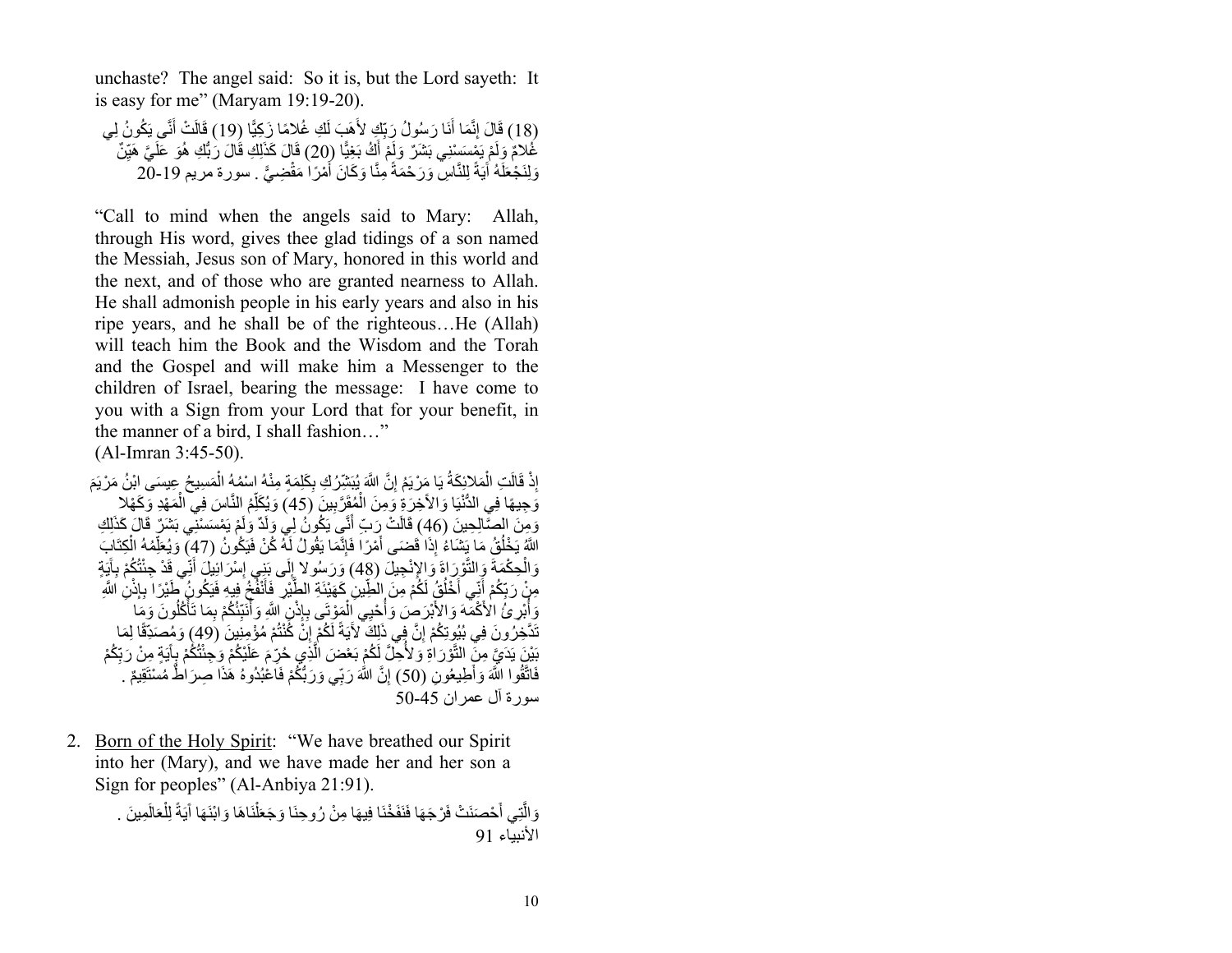3. Spoke at His birth: People said to Mary, "How can we hold converse with one whom was but yesterday a child being rocked in a cradle? Jesus taught: I am a servant of Allah, He has appointed me a prophet. He has made me blessed wheresoever I may be" (Maryam 19:29-31).

> فَأَشِّارَتْ إِلَيْهِ قَالُو إِ كَيْفَ نُكَلِّمُ مَنْ كَانَ فِي الْمَهْدِ صِبَيًِّا (29) قَالَ إِنِّي عَبْدُ اللَّهِ وَأَوْصِنانِي آَتَانِيَ الْكِتَابَ وَجَعَلَنِي نَبِيًّا (30) وَجَعَلَنِي مُبَارَكًا أَيْنَ مَا كُنْتُ .  $1$ الصَّلاة وَ الزَّ كَاة مَا دُمْتُ حَبًّا. مر بم 29-31

4. Strengthened by the Holy Spirit: "We gave Jesus, son of Mary, clear proofs and strengthened him with the Spirit of holiness" (Al-Baraqah 2:253).

تِلْكَ الرُّسُلُ فَضَلَّنَا بَعْضَهُمْ عَلَى بَعْضٍ مِنْهُمْ مَنْ كَلَّمَ اللَّهُ وَرَفَعَ بَعْضَهُمْ دَرَجَاتٍ<br>تِأْسِ وَأَتَيْنَا عِيسَى ابْنَ مَرْيَمَ الْبَيِّنَاتِ وَأَيَّدْنَاهُ بِرُوحِ الْفُدُسِ وَلَوْ شَاءَ اللَّهُ مَا اقْتَتَلَ الَّذِينَ **ٔ** مِنْ بَعْدِهِمْ مِنْ بَعْدِ مَا جَاءَتْهُمُ الْبَيِّنَاتُ وَلَكِن آَخْتَلَفُوا فَمِنْهُمْ مَنْ آَمَنَ وَمِنْهُمْ مَنْ كَفَرَ وَلَوْ شَاءَ اللَّهُ مَا اقْتَتَلُّوا وَلَكِنَّ اللَّهَ يَفْعَلُ مَا يُرِيد . ُ البقرة 253

5. He is blessed: "Jesus taught:…He (Allah) has made me blessed wheresoever I may be" (Maryam 19:31).

֖֖֖֖֖֧֚֚֚֚֚֚֚֚֚֚֝֝֝֝֝֝֟֓֝֬֝֓֝֬֝֓֝֬֝֟֓֝֬֝֓֝֬֝֓֬֝֓֟֓֬֝֓֬֝֓֬֝֓֝֬֝֓֬֝֬֝֓֬֝֓֬֝֓֬֝֓<del>֧</del><br>֧֪֪֪֪֪֪֪֪֪֪֪֪֚֚֝֟֝֝֟֝֟֝ وَأَوْصَانِي بِالصَّلاةِ وَالزَّكاةِ مَا دُمْتُ حَيًّا ۖ مريم **وَجَعَلَنِي مُبَارَكًا أَيْنَ مَا كُنْتُ . م**ريم 31 َ ي

6. He is the fulfillment of the Old Testament prophecies: "I fulfill that which has been sent down before me, namely the Torah. And I shall make lawful for you some of that which was forbidden you. I come to you with a Sign from your Lord; so be mindful of your duty to Allah and obey" (Al-Imran 3:50).

> وَمُصَدِّقًا لِمَا بَيْنَ بَدَيَّ مِنَ اِلتَّوْرَاةِ وَلأُجِلَّ لَكُمْ بَعْضَ الَّذِي حُرِّمَ عَلَيْكُمْ وَجِئْتُكُمْ بِأَيَةٍ مِنْ رَبِّكُمْ فَاتَّقُوا ۚاللَّهَ وَأَطِيعُون . ۚ آل عمران 50

7. He is the Word of God: "Jesus, son of Mary, was but a Messenger of Allah and His word conveyed to Mary and a Spirit from Him" (Al-Nisa 4:171).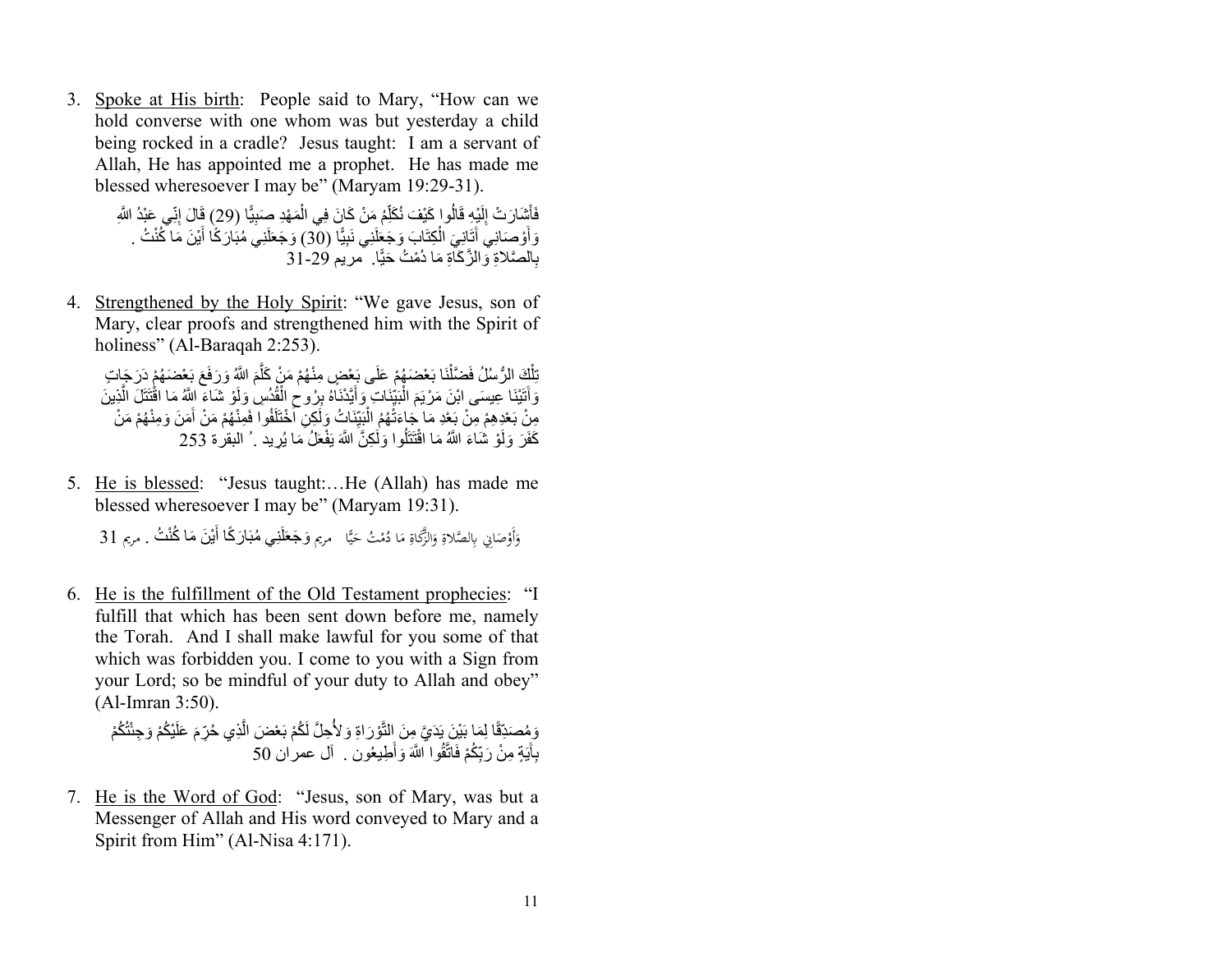يَا أَهْلَ الْكِتَابِ لا تَغْلُوا فِي دِينِكُمْ وَلا تَقُولُوا عَلَى اللَّهِ إِلا الْحَقَّ إِنَّمَا الْمَسِيحُ عِيسَى ابْنُ مَرْيَمَ رَسُولُ اللَّهِ وَكَلِمَتُهُ أَلْقَاهَا إِلَى مَرْيَمَ وَرُوحٌ مِنْهُ فَأَمِنُوا بِاللَّهِ َوَرُسُلِهِ وَلا تَقُولُوا ثَلاثَةٌ انْتَهُوا خَيْرٍا لَكُمْ إِنَّمَا اللَّهُ إِلَٰهٌ وَاحِدٌ سُبْحَانَهُ أَنْ يَكُونَ لَهُ ٌوَلَدٌ لَهُ مَا فِي السَّمَوَاتِ وَمَا فِي الأَرْضِ وَكَفَى بِاللَّهِ وَكِيل . النساء 171

8. He is alive: "Allah ascended him to Himself" (Al-Nisa 4:158).

بَلْ رَفَعَهُ اللَّهُ إِلَيْهِ وَكَانَ اللَّهُ عَزِيزًا حَكِيمًا . النساء 158 "Allah said: O Isa, I shall cause thee to die, and causing thee to ascend to Me, and am cleansing thee of those who disbelieve" (Al-Imran 3:55).

إِذْ قَالَ اللَّهُ يَا عِيسَى إِنِّي مُتَوَفِّيكَ وَرَ افِعُكَ إِلَيَّ وَمُطَهِّرُكَ مِنَ الَّذِينَ كَفَرُوا وََجَاعِلُ الَّذِينَ اتَّبَعُوكَ فََوْقَ الَّذِينَ كَفَرُوا إِلَى يَوْمِ الْقِيَامَةِ ثُمَّ إِلَيَّ مَرْجِعُكُمْ فَأَحْكُمُ<br>بَيْنَكُمْ فِيمَا كُنْتُمْ فِيهِ تَخْتَلِفُونَ . آل عمر ان55 بَيْنَكُمْ فِيمَا كُنْتُمْ فِيهِ تَخْتَلِفُونَ . آل عمر ان55

9. He is Lord: "They have taken their divines and their monks for lords rather than Allah and Christ, the son of Mary" (Al-Tauba 9:31).

> انَّخَذُوا أَحْبَارَ هُمْ وَرُ هْبَانَهُمْ أَرْبَابًا مِنْ دُونِ اللَّهِ وَالْمَسِيجَ ابْنِيَ مَرْيَمَ وَمَا أُمِرُوا إِلا َ  $\overline{\phantom{a}}$ ل ِ يَعْبُدُوا إِلَهًا وَاحِدًا لا إِلَهَ إِلا هُوَ سُبْحَانَهُ عَمَّا يُشْرِكُون . ا**لْتوبـة 31**  $\ddot{\phantom{0}}$ ْ ب ب

10. He is Creator: "And (make Him) an apostle to the children of Israel: that I (Jesus) have come to you with a sign from your Lord. That I create for you out of dust like the form of a bird, then I breathe into it and it becomes a bird with Allah's permission" (Al-Imran 3:49).

وَرَسُو لا إِلَى بَنِي إِسْرَ ائِيلَ أَنِّي قَدْ جِئْتُكُمْ بِآَيَةٍ مِنْ رَبِّكُمْ أَنِّي أَخْلُقُ لَكُمْ مِنَ الطِّينِ<br>كَهَيْئَةِ الطَّيْرِ فَأَنْفُحُ فِيهِ فَيَكُونُ طَيْرًا بِإِنْنِ اللَّهِ وَأَبْرِ ئُ الأَكْمَهَ وَال لَكُمْ إِنْ كُنْتُمْ مُؤْمِنِينَ . آل عمر ان 49

11. His followers are exalted: "Allah said: O Jesus! I will…make those who follow you above those who disbelieve to the day of resurrection" (Al-Imran 3:55).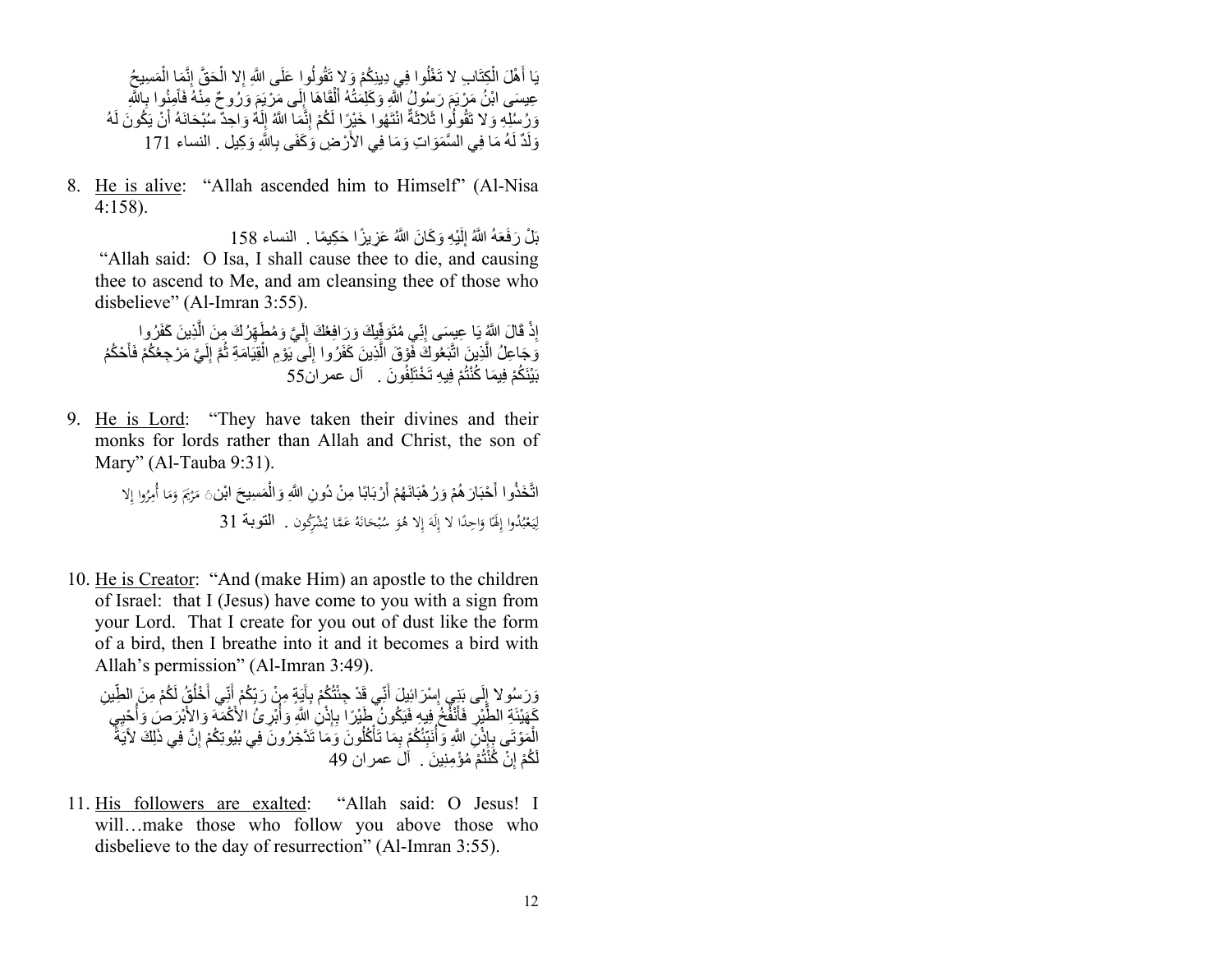إِذْ قَالَ اللَّهُ يَا عِيسَى إِنِّي مُثَوَفِّيكَ وَرَافِعُكَ إِلَيَّ وَمُطَهِّرُكَ مِنَ الَّذِينَ كَفَرُوا وََجَاعِلُ الَّذِينَ اتَّبَعُوكَ فََوْقَ الَّذِينَ كَفَرُوا إِلَى يَوْمِ الْقِيَامَةِ ثُمَّ إِلَيَّ مَرْجِعُكُمْ فَأَحْكُمُ<br>بَيْنَكُمْ فِيمَا كُنْتُمْ فِيهِ تَخْتَلِفُون . آل عمر ان 55 بَيْنَكُمْ فِيمَا كُنْتُمْ فِيهِ تَخْتَلِفُون . آل عمر ان 55

12. He is the advocate: The Sura (book) of Zumar limits the position of advocate to God. "Say: Allah's is the intercession altogether" (Al-Zumar 39:44).

قُلْ لِلَّهِ الشَّفَاعَةُ جَمِيعًا لَهُ مُلْكُ السَّمَوَاتِ وَالأَرْضِ ثُمَّ إِلَيْهِ تُرْجَعُون . الزمّر 44 لِ

However, we find that Jesus Christ is an intercessor in heaven. "When the angels said, 'O Mary! Surely Allah gives you good news with a word from Him whose name is Christ, Isa, son of Mary, honored in this world and the hereafter, and of those who are made near (to Allah)..." (Al-Imran 3:45).

إِذْ قَالَتِ الْمَلائِكَةُ يَـْ مَرْيَمُ إِنَّ اللَّهَ يُبَشِّرُ لِّهِ بِكَلِمَةٍ مِنْهُ اسْمُهُ الْمَسِيحُ عِيسَى ابْنُ مَّرْيَمَ وَجِيهًا فِي الدُّنْيَا وَالْأَخِرَةِ وَمِنَ الْمُقَرَّبِينَٰ. ۖ آل عمران 45

This implies that He is an advocate, as Al Galalan's paraphrase to this verse says Jesus is "honored (wajeh) on earth by prophecy and in the life after was made near to God by intercession." Al Razy says that "honored" (wajeh) means that God answered His prayers on earth and He was able to raise the dead. At the end of the world He will make Jesus one of those near to Him by making him an advocate for His people.

13. He performed miracles: "Jesus said…I shall declare clean the blind and the leprous and shall bestow life on the spiritually dead by the command of Allah" (Al-Imran 3:49).

<sup>1</sup> Literal translation

<sup>2</sup> Muslim scholars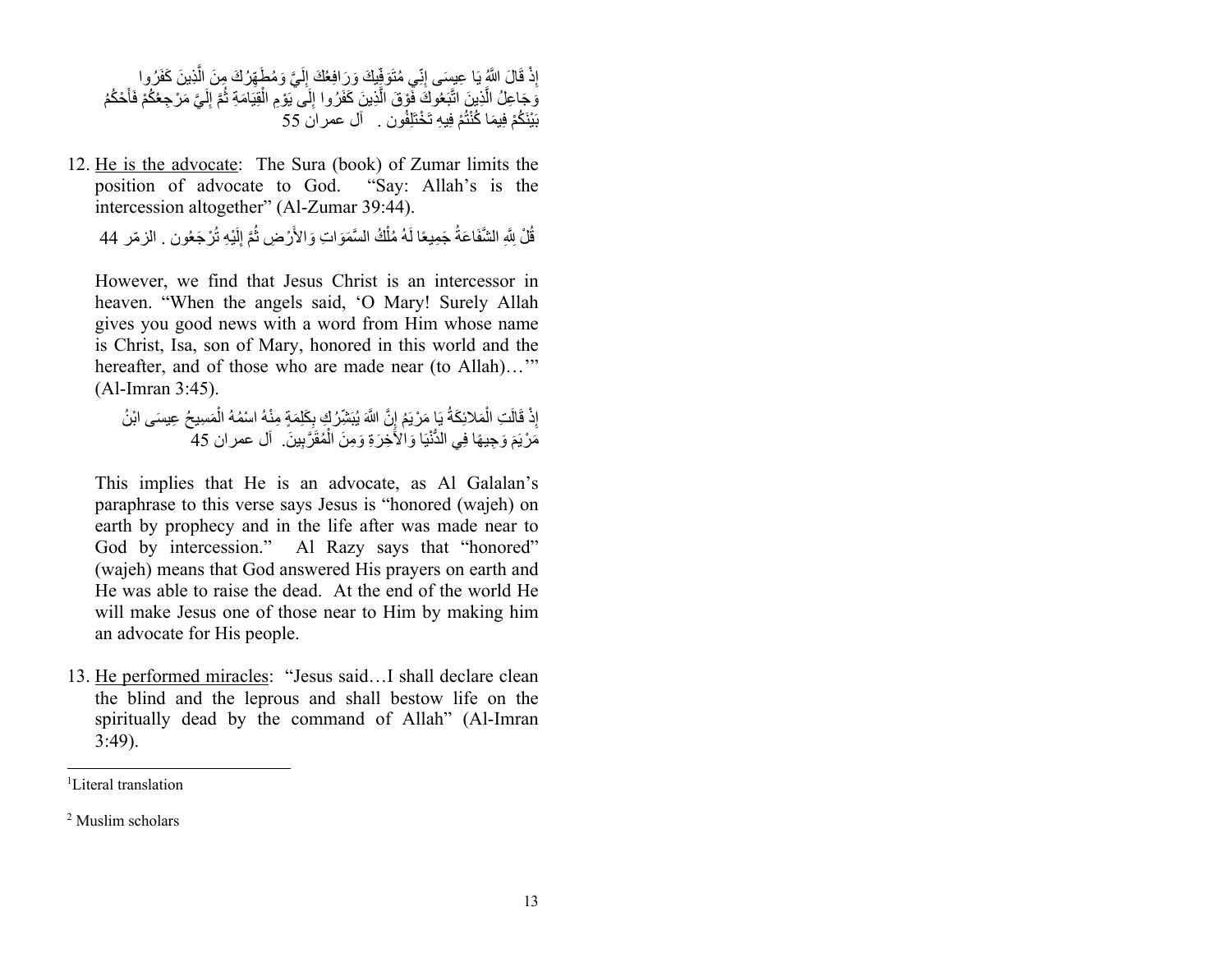وَرَسُو لا إِلَى بَنِي إِسْرَائِيلَ أَنِّي قَدْ جِئْتُكُمْ بِآَيَةٍ مِنْ رَبِّكُمْ أَنِّي أَخْلُقُ لَكُمْ مِنَ الطِّينِ<br>كَهَيْئَةِ الطَّيْرِ فَأَنْفُحُ فِيهِ فَيَكُونُ طَيِّرًا بِإِنْنِ اللَّهِ وَأَبْرِ ئُ الأَكْمَهَ وَال لَكُمْ إِنْ كُنْتُمْ مُؤْمِنِين . آل عمر ان 49

## *Jesus in the Bible*

In the same way and more, we find Jesus Christ exalted and honored in the Bible. The following are some of the many verses from the Bible:

- 1. Born of a virgin: "Therefore the Lord Himself shall give you a sign, Behold, a virgin shall conceive, and bear a son and shall call His name Immanuel." (Isaiah 7:14). This prophecy was fulfilled in the New Testament, when the angel said to Mary, "'And behold, thou shalt conceive in thy womb, and bring forth a son, and shall call His name Jesus.'….Then said Mary unto the angel, 'How shall this be, seeing I know not a man?'" (Luke 1:31-32).
- 2. Born of the Holy Spirit: "And the angel answered and said unto her, (Mary) 'the Holy Ghost shall come upon thee, and the power of the Highest shall overshadow thee'" (Luke 1:35).
- 3. Strengthened by the Holy Spirit: "The Spirit of the Lord God is upon me (Jesus) because the Lord hath anointed me to preach good tidings unto the meek" (Isaiah 61:1). The fulfillment in the New Testament: "And Jesus, when He was baptized, went up straightway out of the water: and, lo, the heavens were opened unto Him, and He saw the Spirit of God descending like a dove and lighting upon Him…" (Matthew 3:16).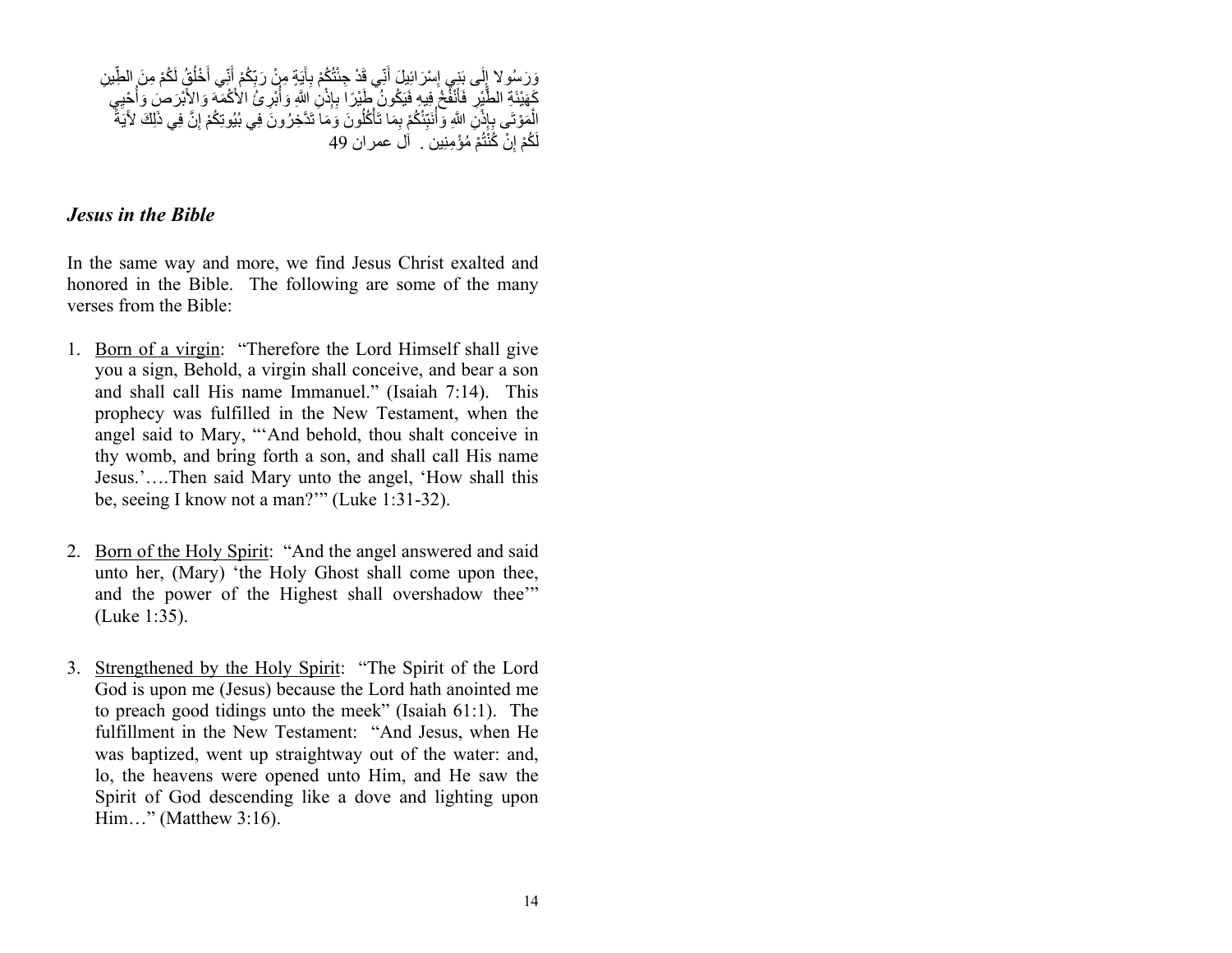- 4. He is blessed: "And Elisabeth was filled with the Holy Ghost and she spake out with a loud voice, and said (to Mary), 'Blessed art thou among women, and blessed is the fruit of thy womb'" (Luke 1:41-42).
- 5. He performed miracles: "And Jesus went about all Galilee, teaching in their synagogues, and preaching the Gospel of the Kingdom, and healing all manner of sickness and all manner of disease among the people" (Matthew 4:23).
- 6. He is the fulfillment of the Old Testament prophecies: "God who at sundry times and divers manners spoke in time past unto the fathers by prophets has in these last days spoken unto us by His Son" (Hebrews 1:1-2).
- 7. He is the Word of God: "In the beginning was the Word and the Word was with God, and the Word was God" (John 1:1).
- 8. He is alive: "I am He that liveth, and was dead; and behold, I am alive forevermore" (Revelation 1:18).
- 9. He is Lord: "…God hath made that same Jesus, whom ye have crucified, both Lord and Christ" (Acts 2:36).
- 10. He is the Creator: "All things were made by Him; and without Him was not anything made that was made" (John 1:3).
- 11. His followers are exalted: "And Jesus said unto them (His disciples), 'Verily I say unto you, that ye which have followed me, in the regeneration when the Son of man shall sit in the throne of His glory, ye also shall sit upon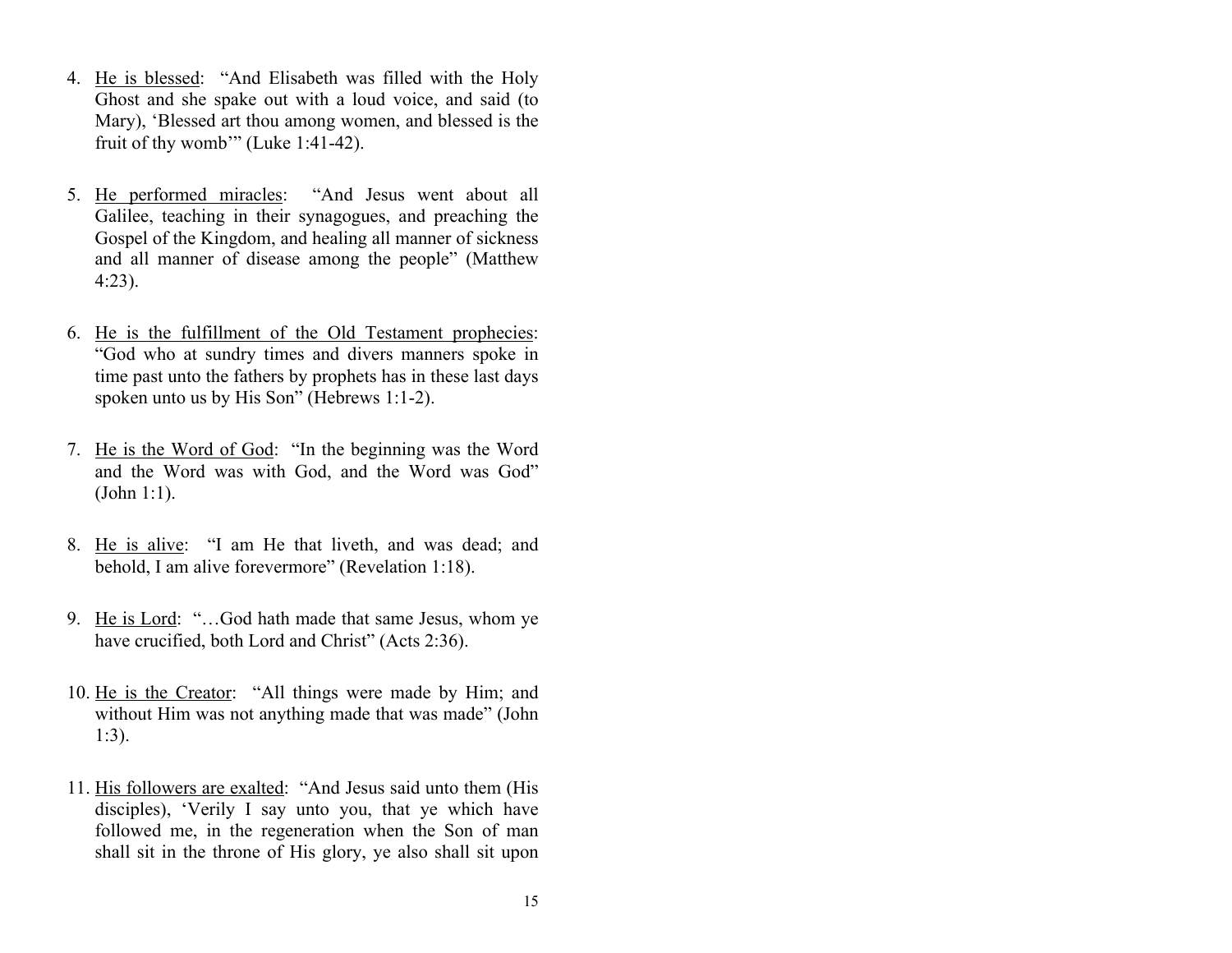twelve thrones, judging the twelve tribes of Israel'" (Matthew 19:28).

- 12. He is the advocate: "…We have an advocate with the Father, Jesus Christ the righteous" (1 John 2:1).
- 13. He is impeccable, sinless: "Jesus said, 'Which of you convinceth me of sin?'" (John 8:46).

The word "Son" used by Christians for Jesus does not imply fleshly sonship. Christians do not believe that "Allah" was married or had a wife. Some Muslims perhaps misunderstand the meaning of the word "Son" as mentioned in the Bible. It is the same meaning as the title "Word" which is used in the Quran.

The Quran confirms the sincerity of Jesus' message and that He is impeccable, which means that He does not lie, and that whatever He says about Himself is true and must be regarded as important to our lives. In this case, the following Scriptures, and others like them, must be accepted as true. Jesus said:

- 14. "I am the light of the world: he that followeth me shall not walk in darkness, but shall have the light of life" (John 8:12).
- 15. "I am the way, the truth, and the life: no man cometh unto the Father, but by me" (John 14:6).
- 16. "I am the bread of life: he that cometh to me shall never hunger; and he that believeth on me shall never thirst" (John 6:35).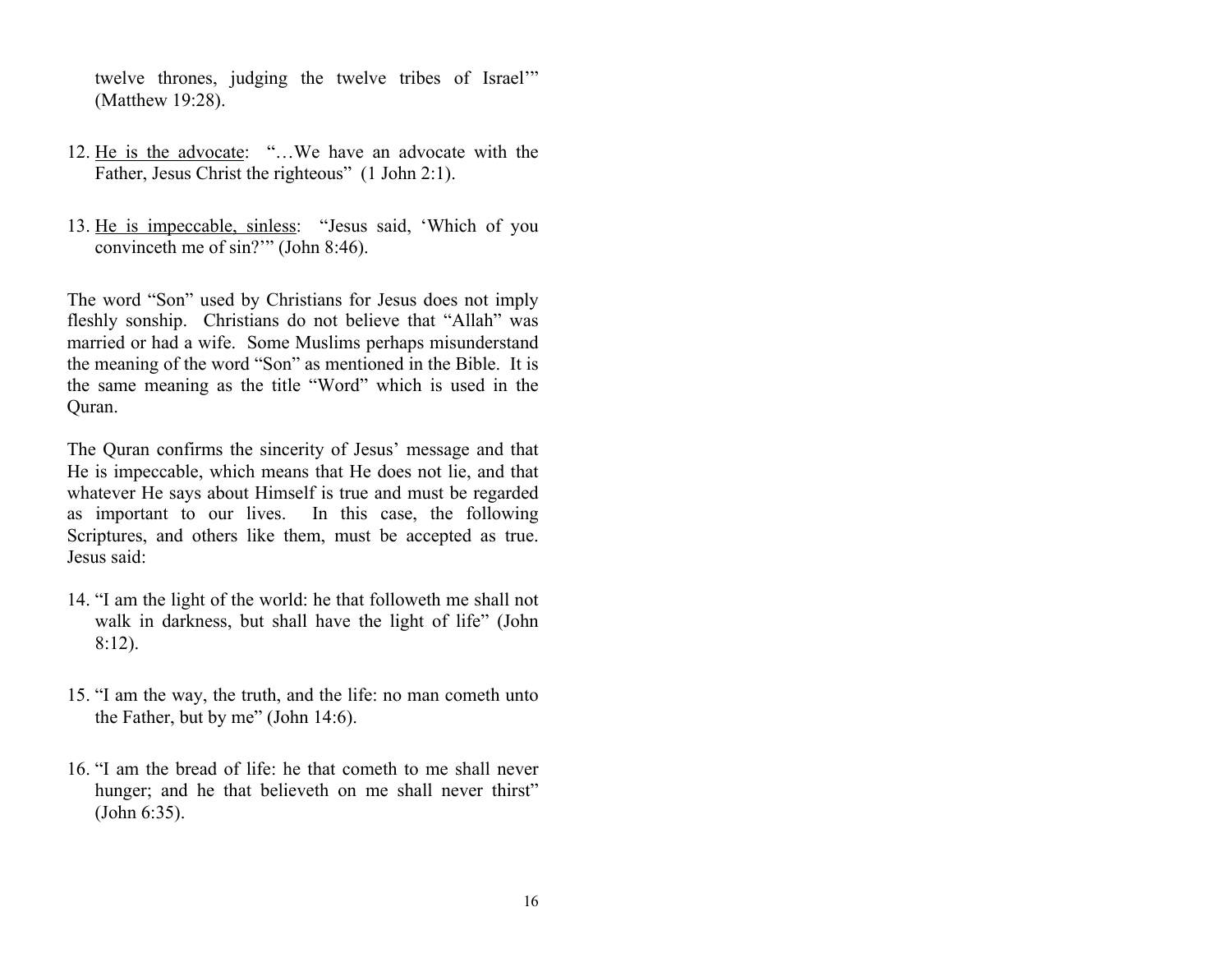17. "I am the resurrection, and the life: he that believeth in me, though he were dead, yet shall he live" (John 11:25).

Muslims as well as Christians believe that Mary was chosen by Allah for the birth of Jesus Christ. "And when the angels said: O Mary! Surely Allah has chosen you and purified you and chosen you above the women of the world" (Al-Amran 3:42).

وَ إِذْ قَالَتِ الْمَلائِكَةُ يَا مَرْيَمُ إِنَّ اللَّهَ اصْطَفَاكِ وَطَهَّرَكِ وَاصْطَفَاكِ عَلَى نِسَاءِ الْعَالَمِينَ آل عمر ان42

"And the angel said to her, 'Fear not, Mary: for thou hast found favor with God'" (Luke 1:30).

Mary, herself, drew people's attention to her son and commanded the servants at the wedding in Cana of Galilee to listen to Him. "His mother saith unto the servants, 'Whatsoever He saith unto you, do it'" (John 2:5).

This includes everyone today, too, for what Jesus said then applies to us today. So, let us listen to Him who tells the truth, and believe what He says.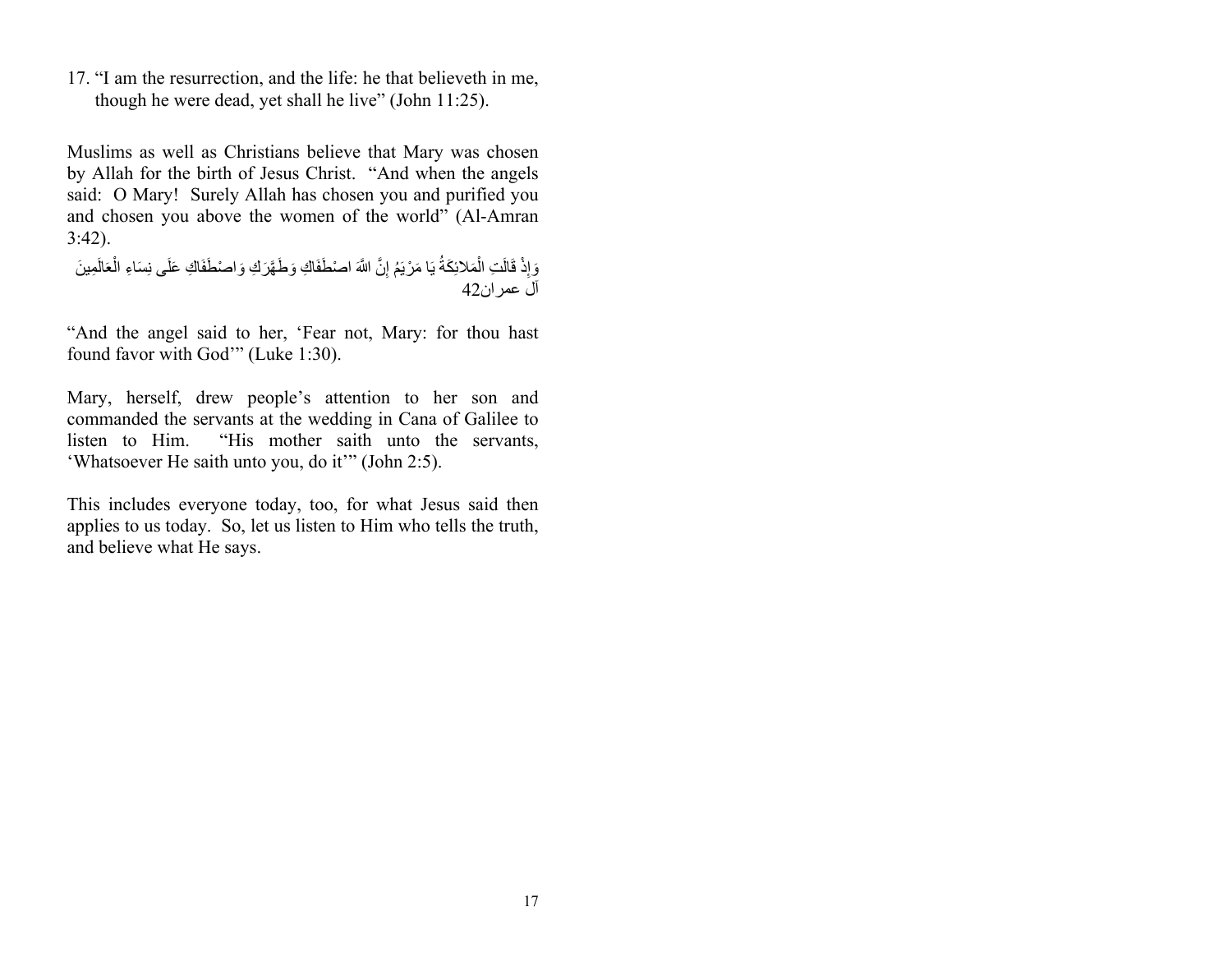The Holy Spirit is mentioned in the Quran as the strengthener and the sustainer of Jesus Christ: "And we gave Jesus, the son of Mary, manifest signs and strengthened Him with the Holy Spirit" (Al-Baqarah 2:87).

وَلَقَدْ أَتَيْنَا مُوسَى الْكِنَّابَ وَقَقَيْنَا مِنْ بَعْدِهِ بِالرُّسُلِ وَأَتَيْنَا عِيسَى ابْنَ مَرْيَمَ الْبَيِّنَاتِ وَ أَيَّدْنَاهُ بِرُوحِ الْقُدُسِ أَفَكَّلَمَا جَاءَكُمْ رَسُولُّ بِمَا لاَ تَهْوَى أَنْفُسُكُمُ اسْتَكْبَرْنُمْ فَفَرِيقًا كَذَّبْتُمْ وَفَرِيقًا تَقْتُلُونَ . البقرة 87

A teaching has arisen among some Muslims that the original word for Holy Spirit ("Paraclete" in Greek) should be translated "Muhammad" and that the Christians have translated it as "Comforter" or "Holy Spirit" to suit their beliefs. They claim that Jesus Christ spoke of Muhammad, the "Paraclete," when He spoke of "One to follow after" Him, but they forget to continue on with what Jesus said about that "Paraclete" and his characteristics. Jesus said, "For if I go not away, the Comforter will not come unto you; but if I depart, I will send Him unto you" (John 16:7). The promise was for the disciples, and was for an immediate Comforter to replace Jesus. If Muhammad was the Comforter or "Paraclete", it means that the disciples themselves were left without a Comforter since Muhammad's message began more than 600 years after Christ.

#### *Who Is the Paraclete?*

The characteristics of the Comforter described by Jesus clearly distinguish him as the Holy Spirit:

1. "And I will pray the Father, and He shall give you another Comforter, that He may abide with you forever" (John 14:16). Muhammad is dead, but the Comforter will abide forever.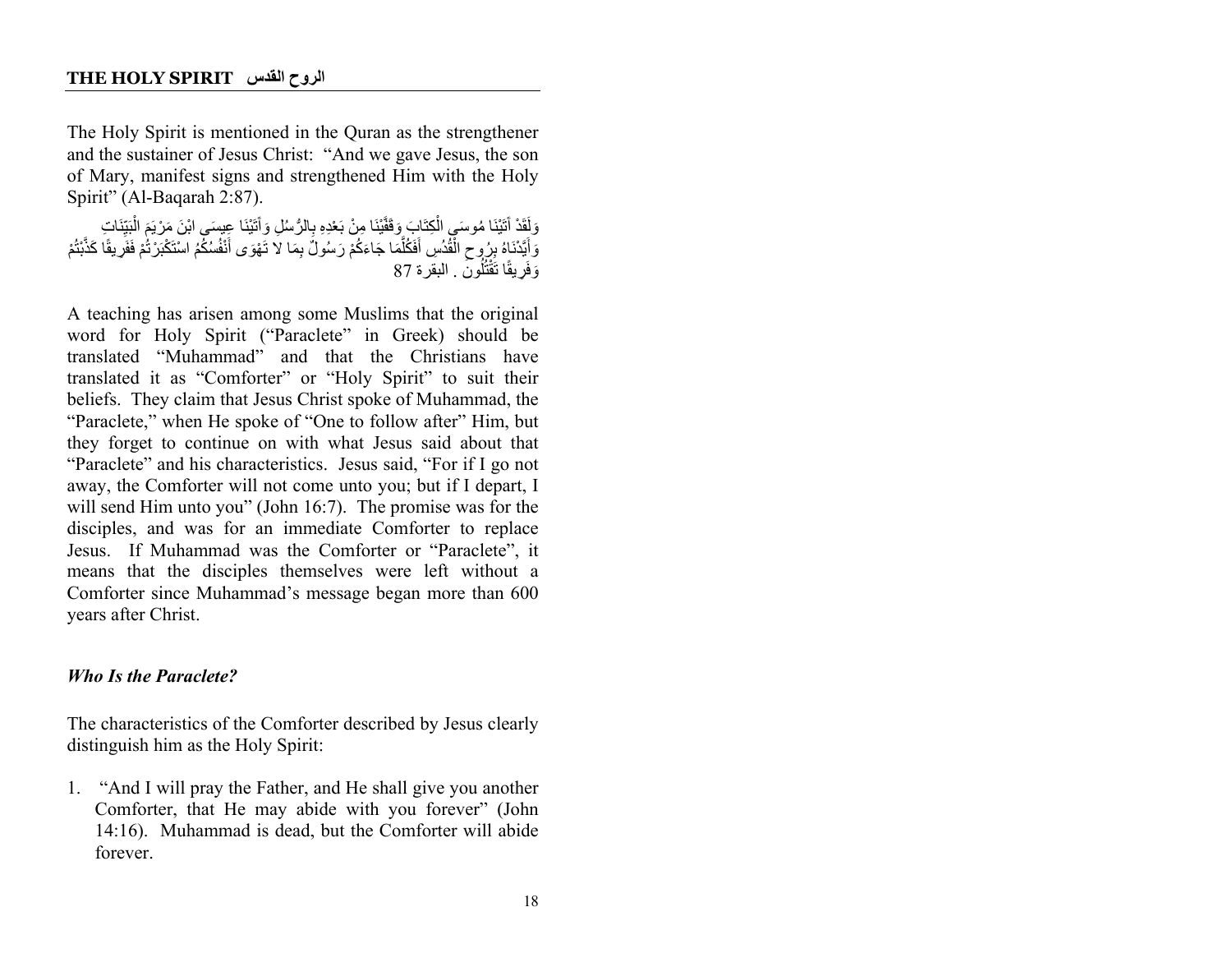- 2. "…Even the Spirit of truth (Comforter) whom the world cannot receive, because it seeth Him not, neither knoweth Him; but ye know Him; for He dwelleth with you, and shall be in you" (John 14:17).
- 3. "But when the Comforter is come, whom I will send unto you from the Father, even the Spirit of truth, which proceedeth from the Father, He shall testify of me" (John 15:26). If this were the case, Muhammad should have testified of Christ.
- 4. "And when He (the Comforter) is come, He will reprove the world of sin, and of righteousness, and of judgment: Of sin because they believe not in me…" (John 16:8-9). Muhammad should have condemned the world of unbelief in Christ.
- 5. "Howbeit, when He, the Spirit of truth is come He will guide you into all truth, for He shall not speak of Himself; but whatsoever He shall hear, that shall He speak: and He will show you things to come. He shall glorify me: for He shall receive of mine, and shall show it unto you" (John 16:13-14). Muhammad, if he had been the Paraclete, should have been guiding people to Christ, speaking of Christ, listening to Christ, glorifying and teaching of Jesus.

NONE OF THE ABOVE VERSES ABOUT THE "PARACLETE," THE COMFORTER, AND THE HOLY SPIRIT IS APPLICABLE TO MUHAMMAD.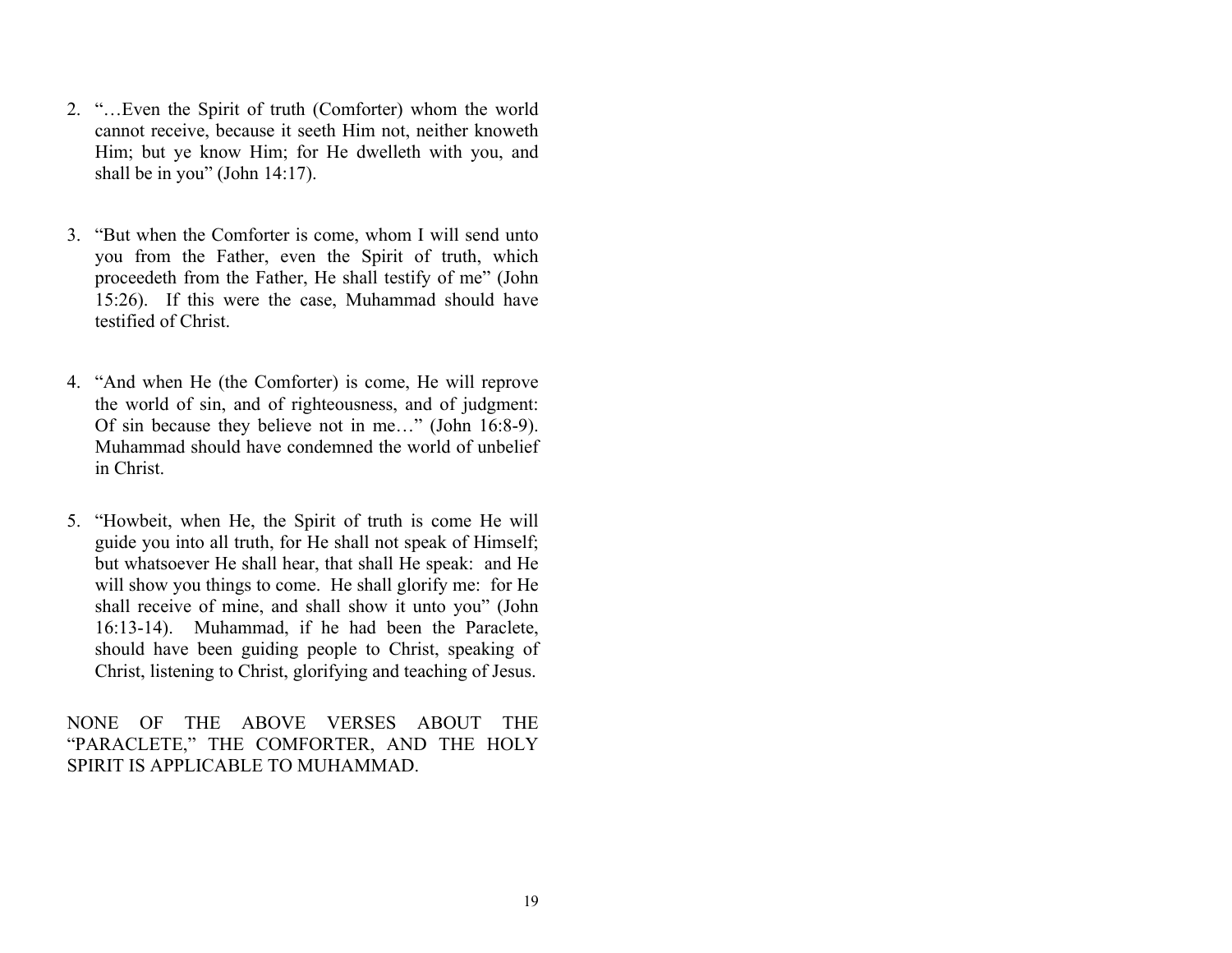"It is a stumbling block."

This is how the Muslims and many nominal Christians see it. We are not surprised to hear the Apostle Paul, a follower of Jesus and His cross, saying the same thing: "But we preach Christ crucified, unto the Jews a stumbling block, and unto the Greeks foolishness" (1 Corinthians 1:23).

The Quran teaches that Christ was not crucified but God has 'ascended' Him to heaven. "And this saying: surely we have killed Christ, Isa the son of Mary, the apostle of Allah: and they did not kill Him nor did they crucify Him but was made dubious to then, and those who differ therein are only in a doubt about it…but Allah has ascended Him to Himself: and Allah is Mighty, Wise" (Al-Nisa 4:157-158).

وَقَوْلِهِمْ إِنَّا قَتَلْنَا الْمَسِيحَ عِيسَى ابْنَ مَرْيَمَ رَسُولَ اللَّهِ وَمَا قَتَلُوهُ وَمَا صَلَهُوهُ وَلَكِنْ شُبِّهَ لَهُمْ وَإِنَّ الَّذِينَ اخْتَلَفُوا فِيهِ لَفِي شَكِّ مِنْهُ مَا لَهُمْ بِهِ مِنْ عِلْمٍ إِلّا اتِّبَاعَ الظَّنّ وَمَا قَتَلُوهُ يَقِينًا (157) بَلْ رَفَعَهُ اللَّهُ إِلَيْهِ وَكَانَ اللَّهُ عَزِيزًا حَكِيمًا. النساء 157-158

Yet the Quran does not deny the death of Christ before His ascension: "When Allah said: O Jesus! I will cause you to die and ascend you to My presence and clear you of those who disbelieve…" (Al-Imran 3:55).

إِذْ قَالَ إِللَّهُ يَا عِيسَى إِنِّي مُنَوَفِّيكَ وَرَافِعُكَ إِلَيَّ وَمُطَهِّرُكَ مِنَ الَّذِينَ كَفَرُوا وَجَاعِلُ اَلَّذِينَ اتَّبَعُوكَ فَوْقَ الَّذِينَ كَفَرُوا إِلَى يَوْمِ الْقِيَاْمَةِ ثُمَّ إِلَيَّ مَرْجِعُكُمْ فَأَحْكُمُ بَيْنَكُمْ فِيمَا كُنْتُمْ فِيهِ تَخْتَلِفُون . آل عمر ان 55

"Jesus said, 'I was among them, but when Thou didst cause me to die, Thou art the watcher over them, and thou art witness of all things" (Al-Maidah 5:117).

وكنت عليم شهيدا ما دمت فيهم فلما توفيتني كنت أنت الرقيب عليهم وأنت على كل شہ: شعید المائدۃ 117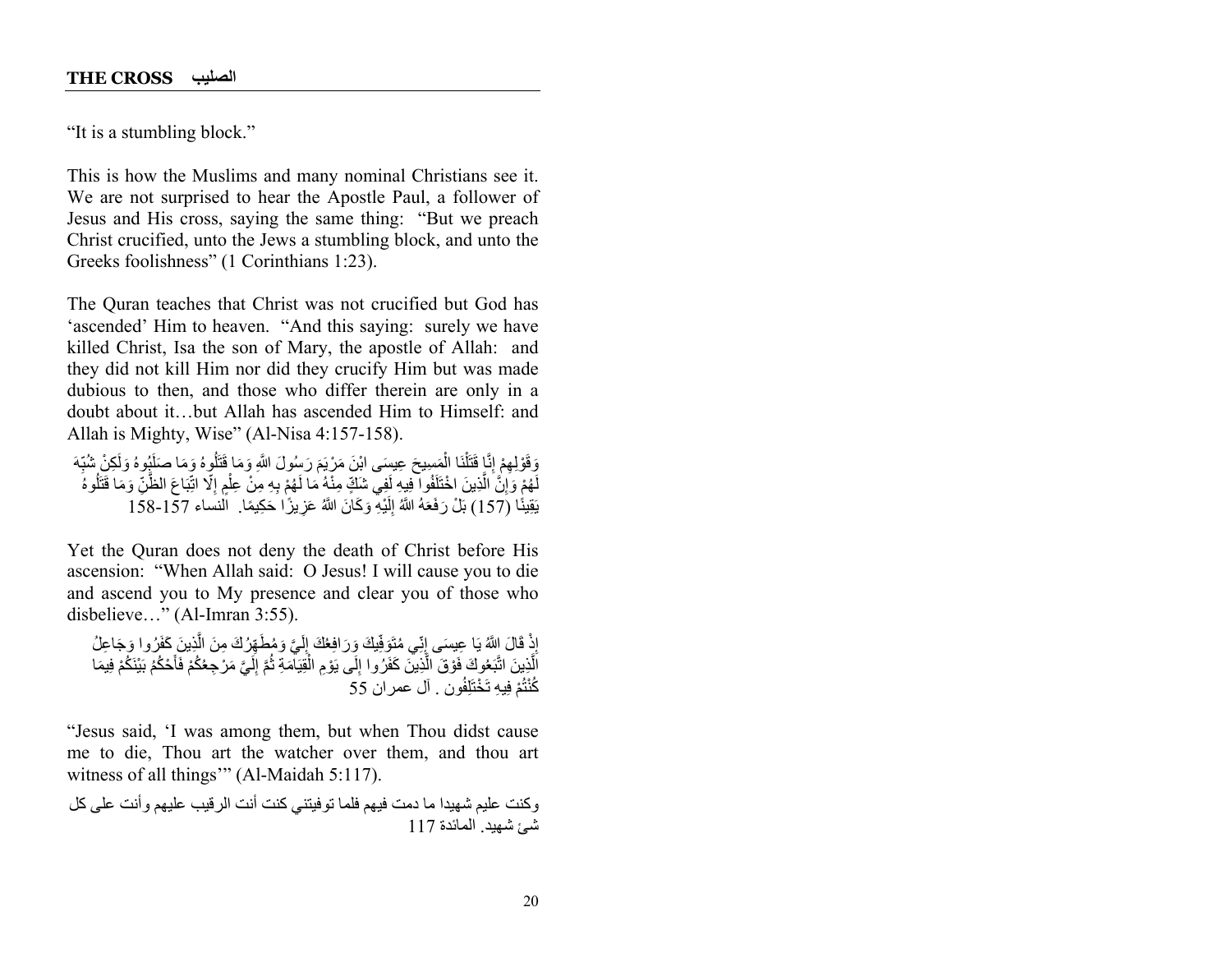"Jesus said, And Peace on me on the day I was born, and on the day I die, and on the day I am raised to life" (Maryam 19:33).

وَالسَّلامُ عَلَيَّ يَوْمَ وُلِدْتُ وَيَوْمَ أَمُوتُ وَيَوْمَ أُبْعَثُ حَيًّا . مريم 33

However, neither the Quran nor the Muslim scholars have determined or agreed on the way in which Jesus died. Some say that the word "die" or "dead" means asleep, while others say that Jesus died literally.

#### *Who Could Take Christ's Place?*

There are many stories in the tradition books of Islam, Al Ahadeeth, as to who it was that was crucified in Jesus' place on the cross. Muslim scholars offered various explanations as to who this person was:

- A Roman guard.
- § One of Jesus' disciples who wanted to die instead of Christ, as Jesus promised him a place in paradise.
- Judas, the disciple who betrayed Jesus.
- God put the likeness of Christ on another man who was with Christ.

Killing an innocent man by law is not compatible with a God of mercy and justice. This would be a grossly inequitable act. Such a proposal raises many questions: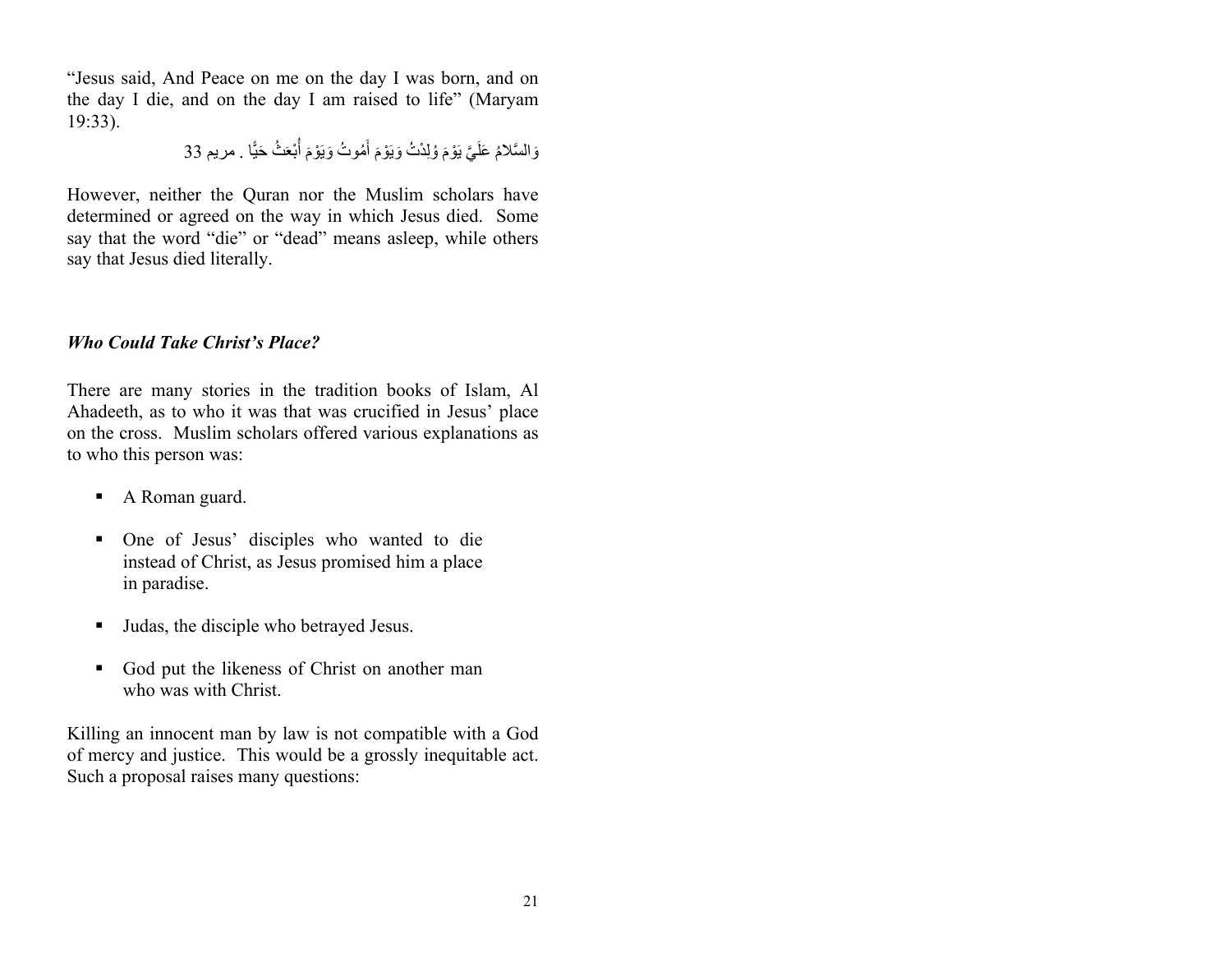- 1. Since God, the Almighty, is able to do anything, why didn't He raise Christ to Him without the need for killing (or throwing Christ's likeness onto) an innocent man?
- 2. Being all-powerful, why didn't He blind the soldiers as happened with the prophet Elisha? "And when they (the soldiers' enemies) came down to him, Elisha prayed unto the Lord, and said, 'Smite this people, I pray thee, with blindness.' And He smote them with blindness according to the word of Elisha" (2 Kings 6:18).
- 3. Why did He not send fire from heaven to consume His enemies as happened with Elijah? "And Elijah answered and said to the Captain of fifty, 'If I be a man of God, then let fire come down from heaven and consume thee and thy fifty'" (2 Kings 1:10).
- 4. Was Christ not able to deliver Himself from death? He said to the Apostle Peter, one of His disciples, who wanted to use the power of the sword, "Put up again thy sword unto his place, for all they that take the sword shall perish with the sword. Thinkest thou that I cannot now pray to my Father, and He shall presently give me more than twelve legions of angels? But how then, shall the scriptures be fulfilled, that thus it must be?" (Matthew 26:52-54).

#### *Testimonies of the Crucifixion*

Since Muslim scholars and Muslims have not yet come to agreement on the way in which Jesus died, let us go to the original story as described in the Bible. The fundamental teaching of the Bible is that Jesus Christ died on the cross and rose again.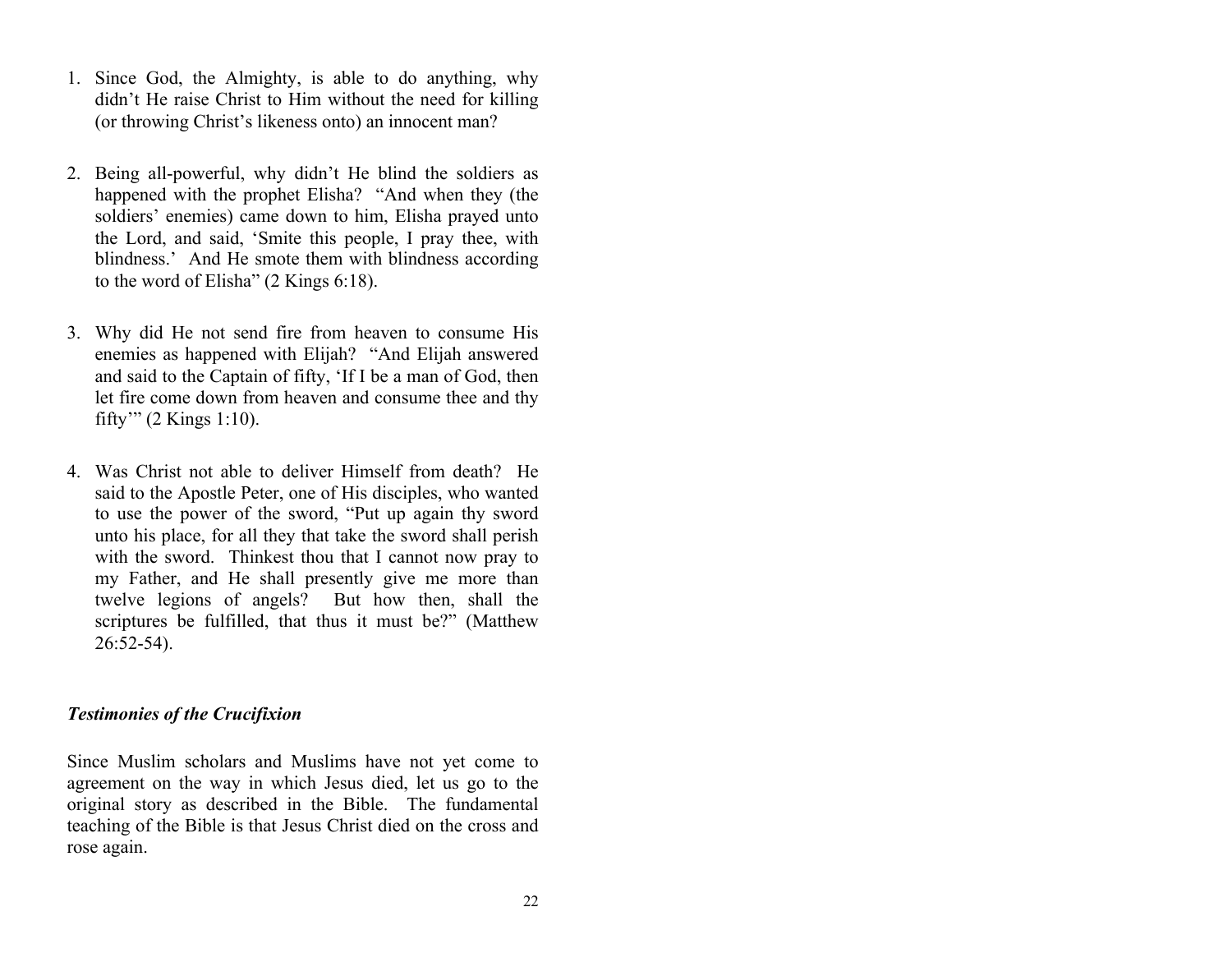The Apostle Paul said: "For I delivered unto you first of all that which I also received, how that Christ died for our sins according to the scriptures" (1 Corinthians 15:3-4). "But we preach Christ crucified…" (1 Corinthians 1:23).

This Gospel was preached before the time of Muhammad in several parts of the world in different languages, and many accepted and believed it. There is much evidence in numerous historical documents to prove that Jesus was actually crucified:

1. The testimony of the Gospel as seen by different writers:

"And they crucified Him, and parted His garments, casting lots that it might be fulfilled which was spoken by the prophets. They parted my garments among them, and upon my vesture did they cast lots" (Matthew 27:35).

"And it was the third hour, and they crucified Him" (Mark 15:25).

"And when they were come to the place which is called Calvary, there they crucified Him, and the malefactors, one on the right hand, and the other on the left" (Luke 23:33).

"Where they crucified Him, and two others with Him, on either side one, and Jesus in the midst" (John 19:18).

2. The apostles' testimony:

The Apostle Peter said to the Jews: "Him, (Christ) being delivered by the determinate counsel and foreknowledge of God, ye have taken, and by wicked hands have crucified and slain" (Acts 2:23).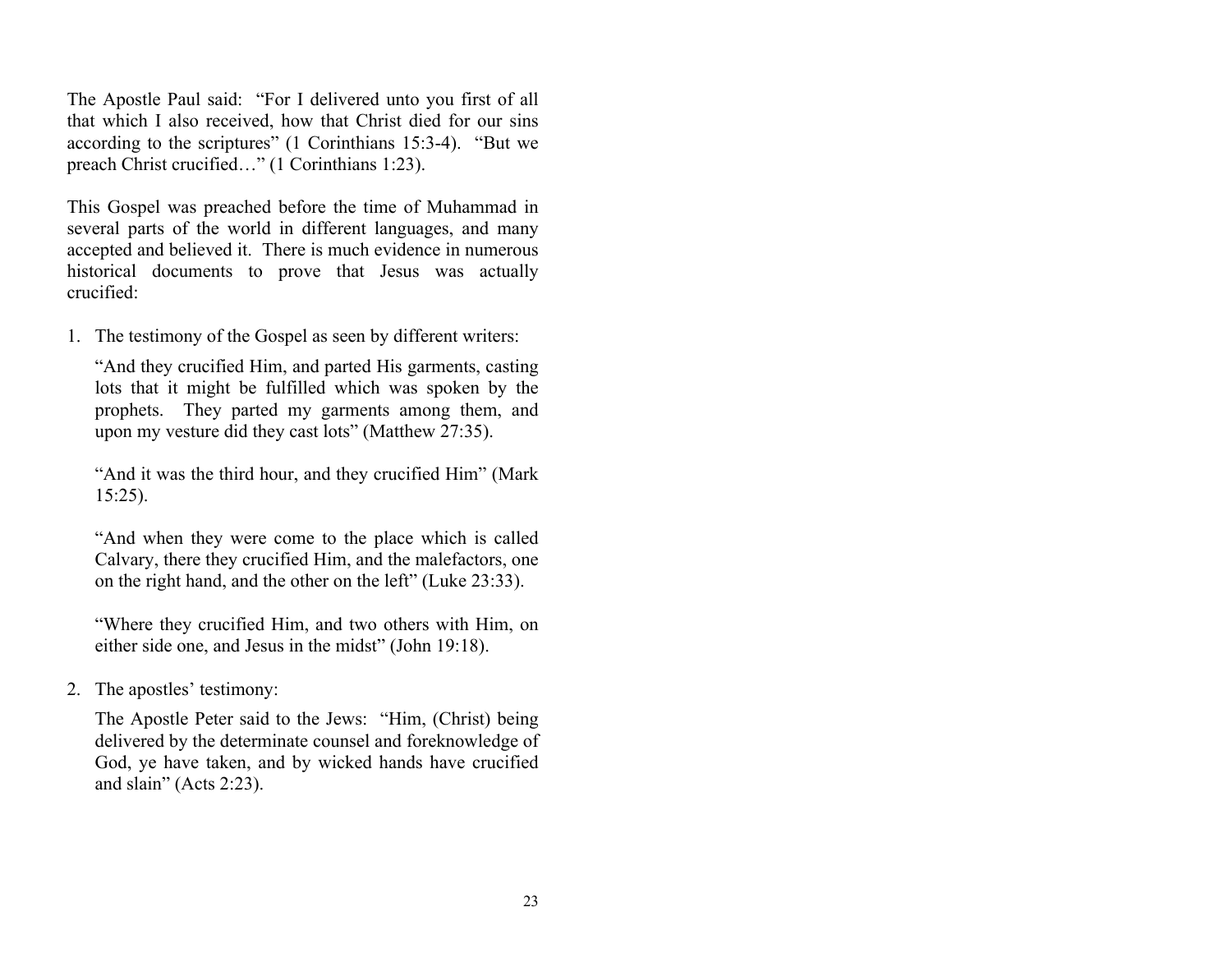The Apostle Paul said, "Which none of the princes of this world knew, for had they known it, they would not have crucified the Lord of glory" (1 Corinthians 2:6).

The Apostle John said, "And if we walk in the light, as He is in the light, we have fellowship one with another, and the blood of Jesus Christ His Son cleanseth us from all sin" (1 John 1:7).

3. The testimony of Jesus:

The Lord Jesus Christ told His disciples of His forthcoming death, and told them that He must die according to the Scriptures: "From that time forth began Jesus to show unto His disciples, how that He must go unto Jerusalem, and suffer many things of the elders and chief priests, and scribes, and be killed, and be raised again the third day" (Matthew 16:21).

"And while they abode in Galilee, Jesus said unto them, The Son of man shall be betrayed into the hands of men: and they shall kill Him, and the third day He shall be raised again…" (Matthew 17:22-23).

"Ye know that after two days is the feast of the Passover, and the Son of man is betrayed to be crucified" (Matthew 26:2).

"And He began to teach them that the Son of man must suffer many things, and be rejected of the elders, and of the chief priests, and scribes, and be killed, and after three days rise again" (Mark 8:31).

"For He taught His disciples, and said unto them, 'The Son of man is delivered into the hands of men, and they shall kill Him: and after that He is killed, He shall rise the third day'" (Mark 9:31).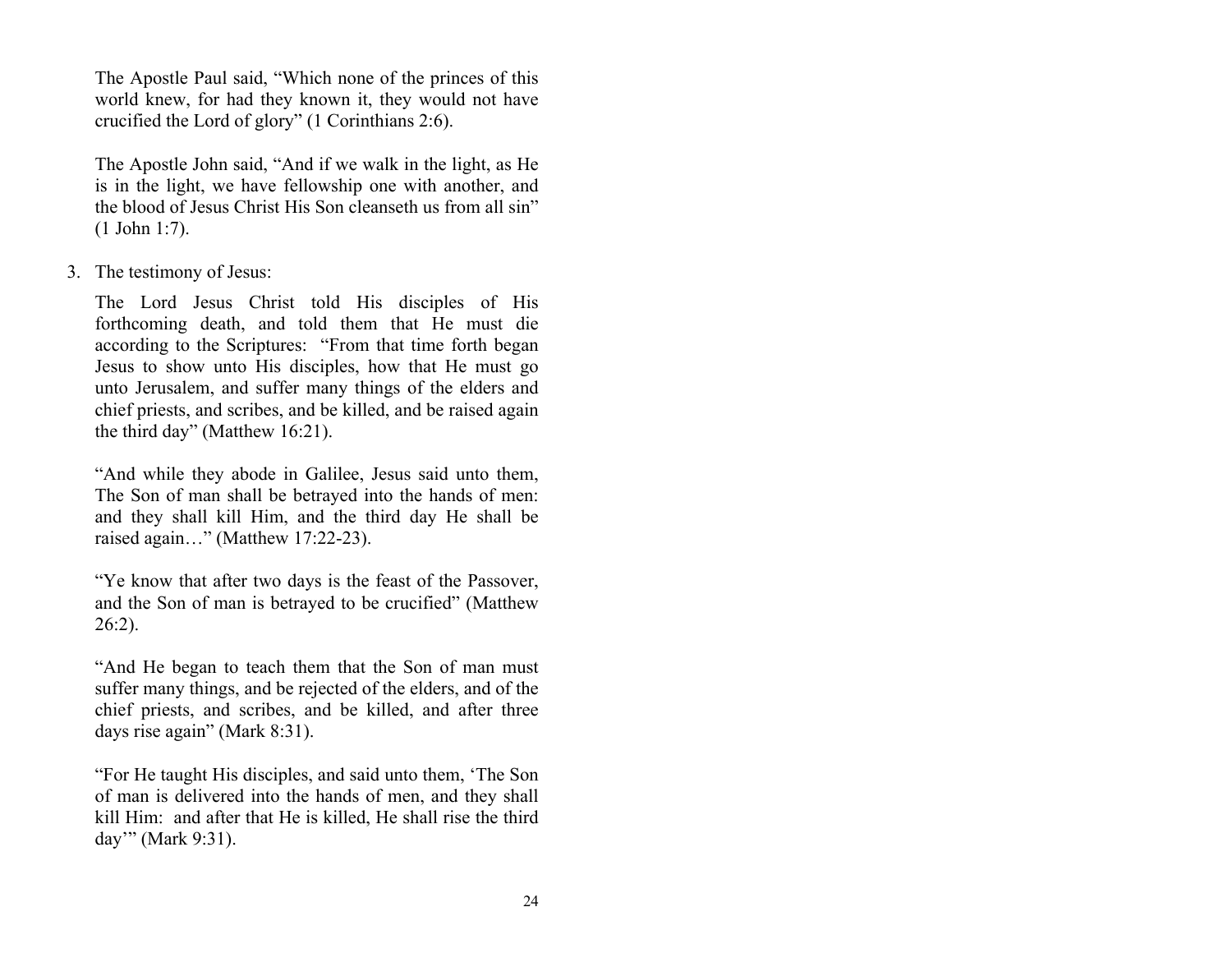"Saying, Behold, we go up to Jerusalem; and the Son of man shall be delivered unto the chief priests, and unto the scribes; and they shall condemn Him to death, and shall deliver Him to the Gentiles: and they shall mock Him, and shall scourge Him, and shall spit upon Him, and shall kill Him: and the third day He shall rise again" (Mark 10:33- 34).

"Saying, The Son of man must suffer many things, and be rejected of the elders, and chief priests, and scribes, and be slain, and be raised the third day" (Luke 9:22).

"And as Moses lifted up the serpent in the wilderness, even so must the Son of man be lifted up: that whosoever believeth in Him should not perish, but have eternal life" (John 3:14-15).

- 4. The testimony of the Jews in their Talmud, issued in 1943 (page 42) says that Jesus was crucified a day before the Passover.
- 5. The events which happened when Jesus was crucified and when He gave up His spirit:

"And, behold, the veil of the temple was rent in twain from the top to the bottom; and the earth did quake, and the rocks rent; and the graves were opened; and many bodies of the saints which slept arose, and came out of the graves after His resurrection, and went into the holy city, and appeared unto many. Now when the centurion and they that were with him, watching Jesus, saw the earthquake, and those things that were done, they feared greatly, saying, 'Truly this was the Son of God'" (Matthew 27:51- 54).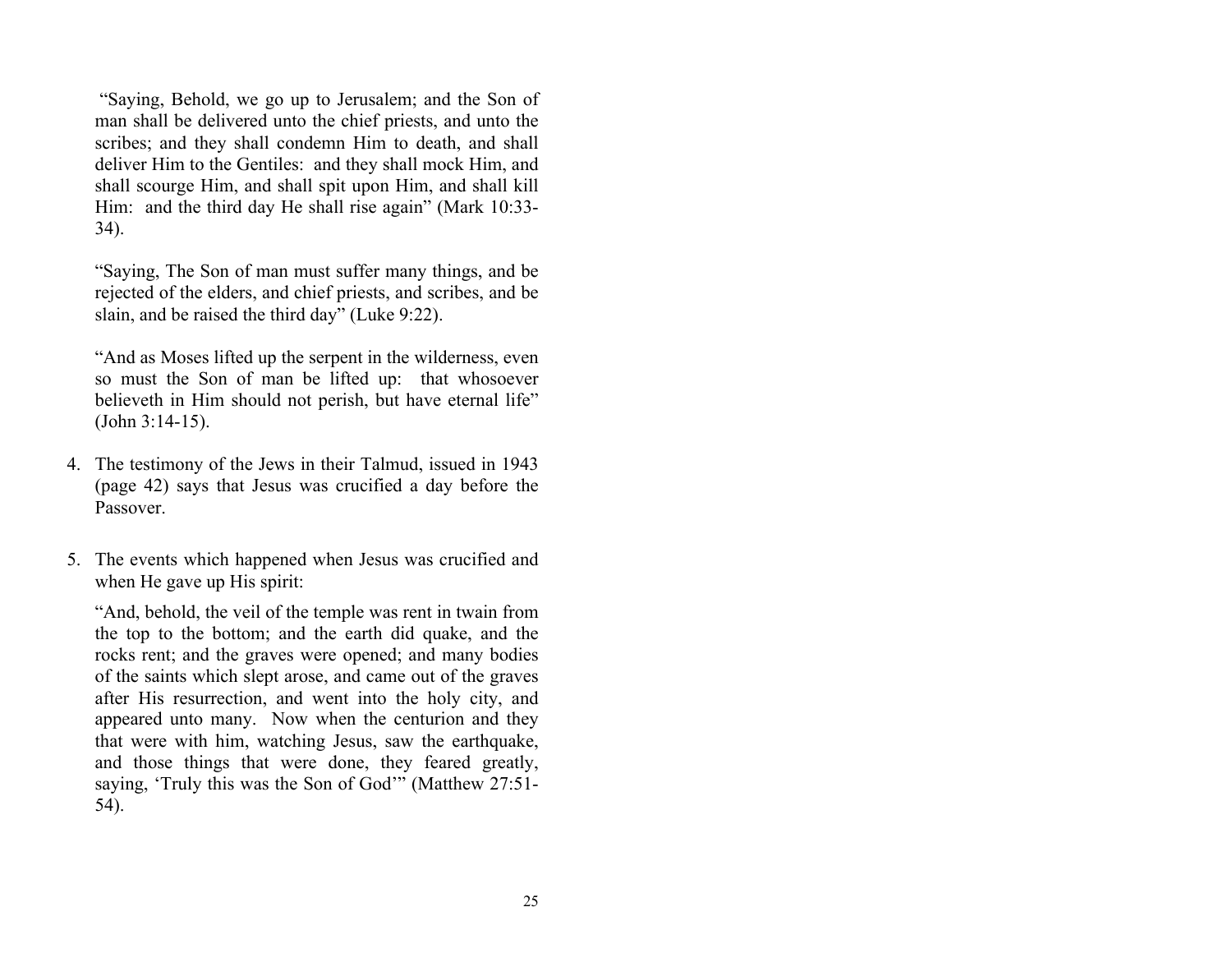"And when the sixth hour was come, there was darkness over the whole land until the ninth hour. And at the ninth hour Jesus cried with a loud voice, saying, "Eloi, Eloi, lama sabachthani?' which is, being interpreted, 'My God, My God, why hast thou forsaken me?' And some of them that stood by, when they heard it, said 'Behold, he calleth Elias.' And ran and filled a sponge full of vinegar, and put it on a reed, and gave it to Him to drink, saying, 'Let alone; let us see whether Elias will come to take Him down.' And Jesus cried with a loud voice, and gave up the ghost. And the veil of the temple was rent in twain from the top to the bottom. And when the centurion, which stood over against Him, saw that He so cried out and gave up the ghost, he said, 'Truly this man was the Son of God'" (Mark 15:33-39).

"And it was about the sixth hour, and there was a darkness over all the earth until the ninth hour. And the sun was darkened, and the veil of the temple was rent in the midst. And when Jesus had cried with a loud voice, He said, 'Father, into Thy hands I commend my spirit,' and having said thus, He gave up the ghost. Now when the centurion saw what was done, he glorified God, saying, 'Certainly this was a righteous man.' And all the people that came together to that sight, beholding the things which were done, smote their breasts, and returned" (Luke 23:44-48).

- 6. The testimony of history: Many ancient historians, both pagan and Jew, recorded the crucifixion of Jesus in their books. These are a few of the most well known:
	- Tacitus, the pagan, in 55 A.D.
	- § Josephus, the Jew, who was born several years after the crucifixion.
	- Lucion, the Greek, in 100 A.D.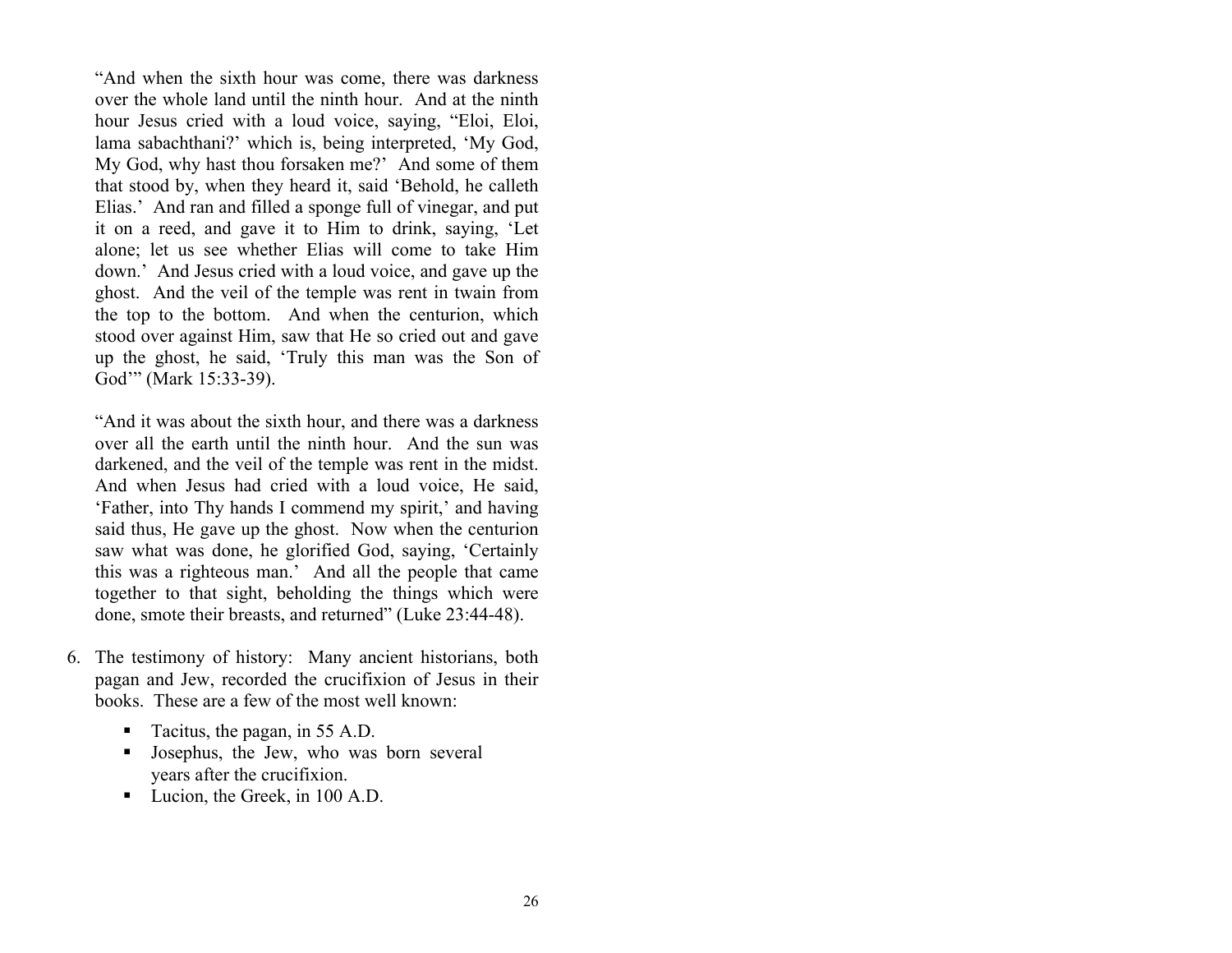7. Christians themselves are not ashamed to believe that Jesus was crucified, and are proud to carry the symbol of the Cross.

It seems absurd that somebody who came several hundred years after the event should attempt to deny the facts of the crucifixion when he was not present to witness its occurrence. If even the enemies of Christianity at the time should give evidence that the crucifixion of Jesus Christ took place, what reason would anybody have in wanting to deny it?

Some sincere Muslims who wish to see harmony between Christianity and Islam state that if Christians were to give up their belief in the crucifixion, both religions and beliefs could become one. However, the Christian's answer is surely to say that there would be no Christianity without the cross.

The Apostle Paul said: "And if Christ be not risen, then is our preaching in vain…" (1 Corinthians 15:14).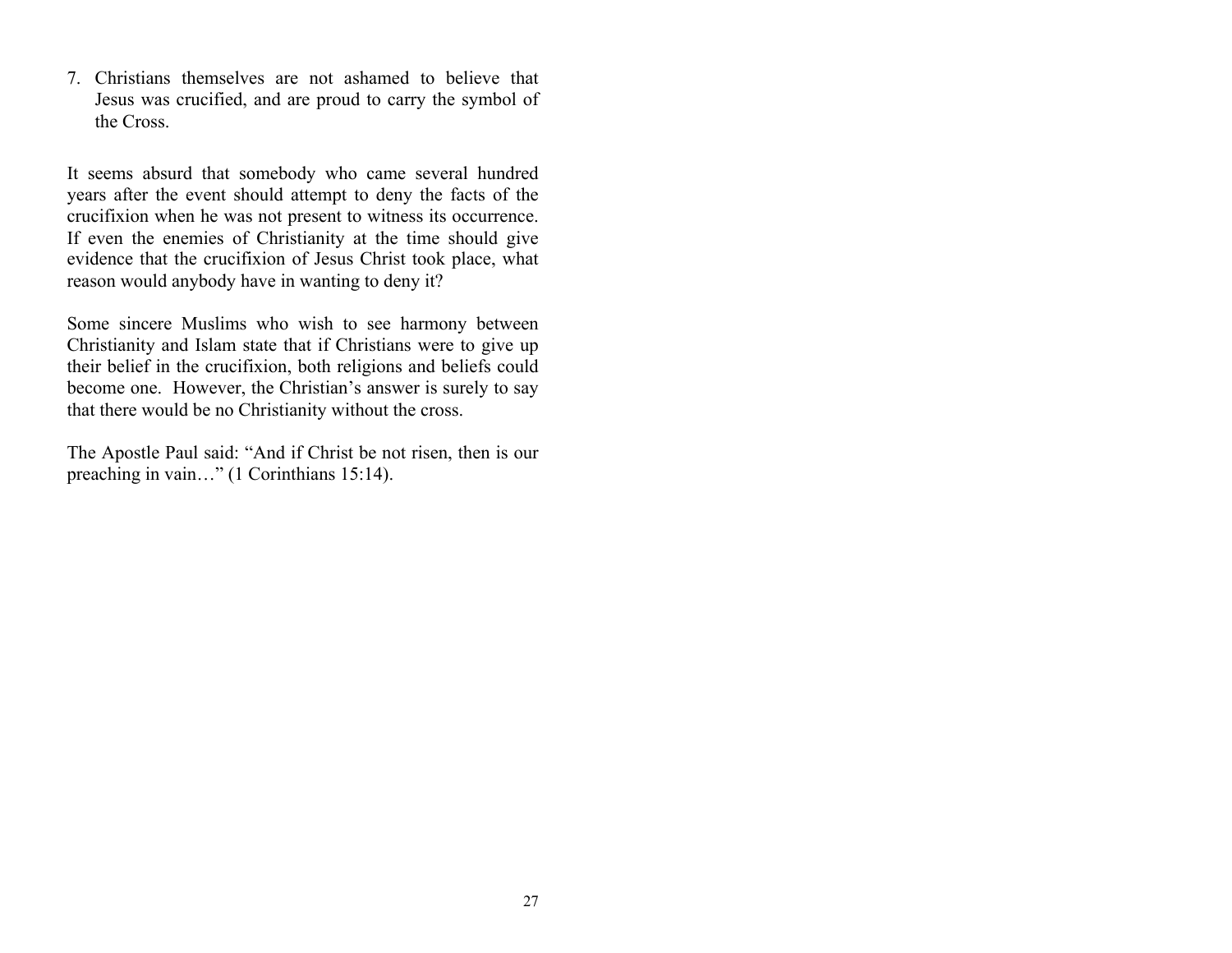While walking with a friend one day beside a small lake, enjoying the sunlight glittering on the water, the flowers and the green grass, and thinking of the Creator who had made all these wonderful things, he turned to me and asked, "Why the Cross? I mean, why did Jesus choose the cross to be the way of salvation? Surely He could have chosen another way to save the world from its sin!"

This was an important question. An omnipotent God could surely have chosen to avoid the suffering of the crucifixion.

How do we answer such a question?

#### *Planned From the Beginning*

- 1. In the beginning, when God created man, He did so for His pleasure. In the book of Revelation, we read: "Thou art worthy, O Lord to receive glory, honor, and power: for thou hast created all things, and for thy pleasure they are created and were created" (Revelation 4:11). God did not create man as a machine then leave it to run by itself.
- 2. When Adam fell in his sin, God in His love did not destroy him but found a scapegoat that could be destroyed in Adam's place. This was the first symbol of sacrifice. "…The Lord God made coats of skin, and clothed them" (Genesis 3:21). This was the beginning of God's plan for an everlasting sacrifice, one and for all.
- 3. The shedding of blood was necessary for the forgiveness of sins. "And almost all things are by the law purged with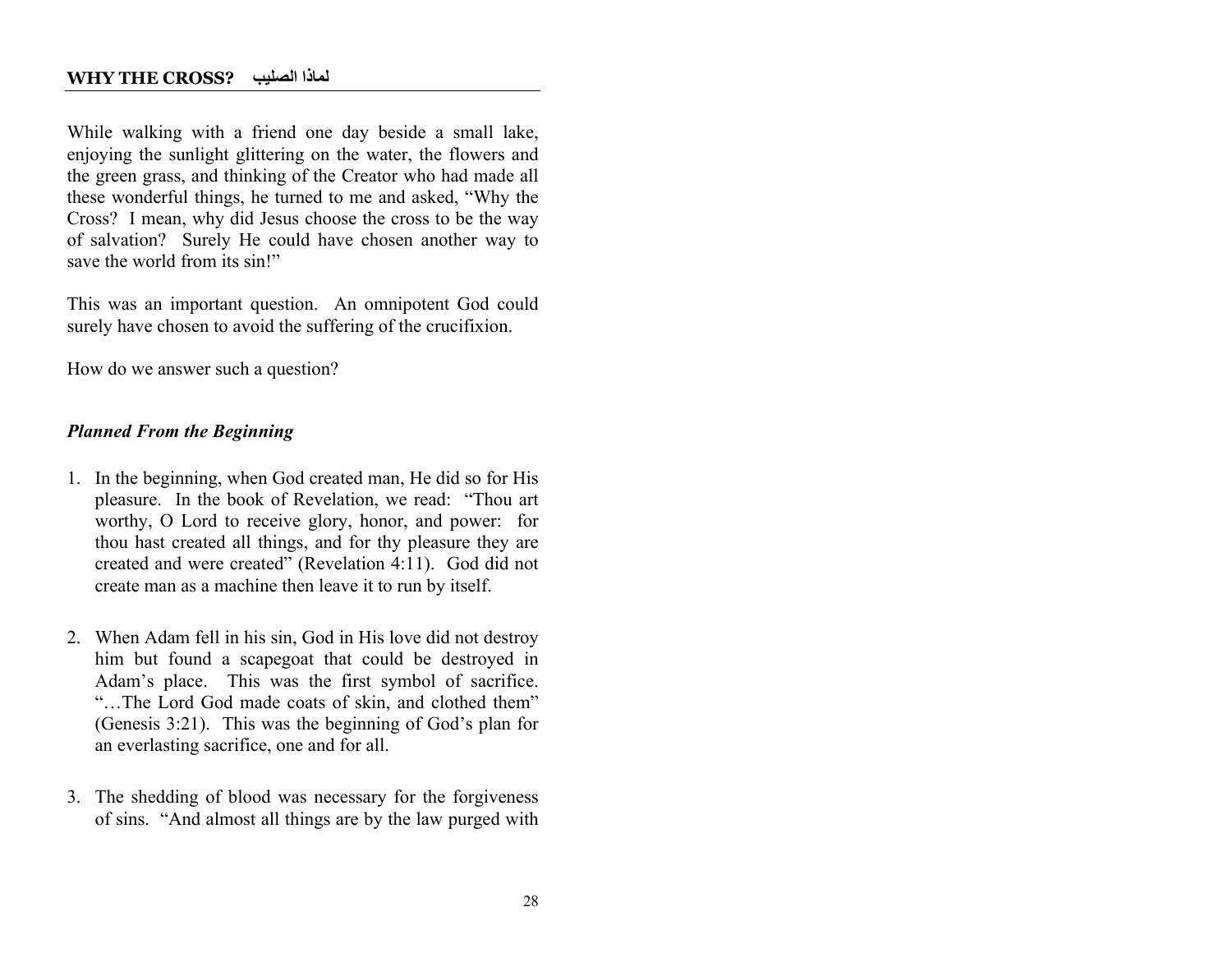blood; and without the shedding of blood is no remission" (Hebrews 9:22).

- 4. The blood of animals was not sufficient to fully take away sin, however. "For it is not possible that the blood of bulls and of goats should take away sins" (Hebrews 10:4).
- 5. Although God is omnipotent, He does not always show His power in a physical way. He could have saved mankind with a simple word from His mouth, but He wanted to show His love to His creatures, and to bring man into close fellowship with Himself (to reconcile man to God). "For if, when we were enemies, we were reconciled to God by the death of His Son, much more, being reconciled, we shall be saved by His life" (Romans 5:10).

Jesus said to Peter that He could use power. "Thinkest thou that I cannot now pray to my Father, and He shall presently give me more than twelve legions of angels? But how then shall the Scriptures be fulfilled, that thus it must be?" (Matthew 26:52-54).

- 6. A true scapegoat had to be provided for man, a person without sin, a solvent to the debt of Heaven. "For the wages of sin is death" (Romans 6:23). This had to take the place of many insufficient sacrifices.
- 7. Jesus Christ, the Word of God, had to become the scapegoat and to take on the image of man, to be made the everlasting sacrifice. "But made Himself of no reputation, and took upon Him the form of a servant, and was made in the likeness of men" (Philippians 2:7).
- 8. The cross was an obnoxious way of punishment. It was seen as a curse, not only by the government at the time (the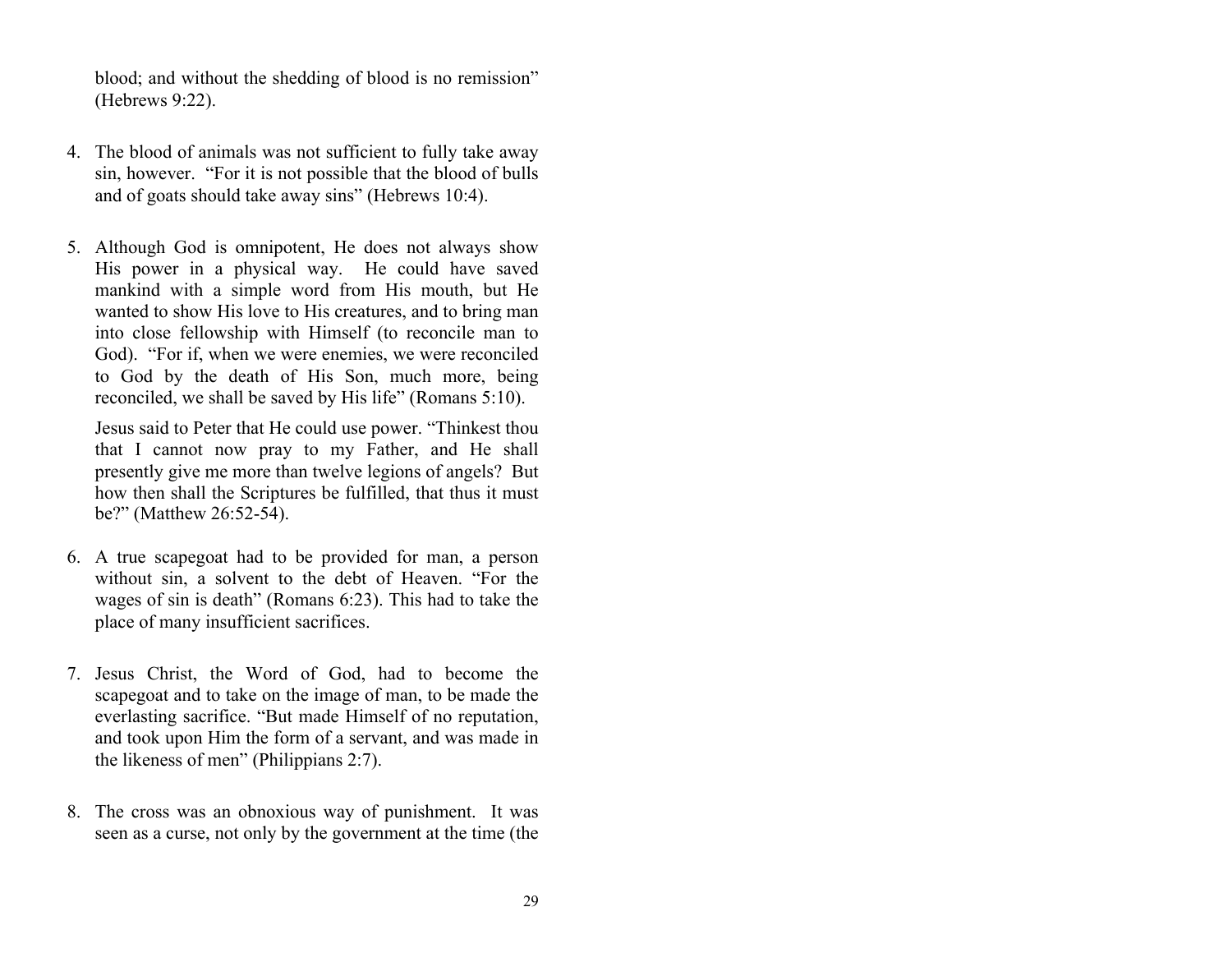Romans), but also by the enemies of the Jews, as well as by the Jews themselves. It was the worst possible way for a man to be punished. "…Cursed is everyone that hangeth on a tree" (Deuteronomy 21:23).

- 9. The cross had been planned from the very beginning as a way of salvation for man. God ordained a means of sacrifice for Adam, Isaac, and the people of Israel throughout their history. These sacrifices were merely a symbol of the greater everlasting sacrifice to come, Jesus Christ. The cross was the sign of a curse, while the blood was the way of salvation from that curse. "Christ hath redeemed us from the curse of the cross, being made a curse for us, for it is written, Cursed is everyone that hangeth on a tree" (Galatians 3:13).
- 10. An intercessor was needed to stand between God the Holy One, and man the sinner, to reconcile man to God, and to bring him into a holy relationship with God. The coming of Christ to earth and dwelling in the flesh to save mankind is more meaningful to man than the sending of an angel. "But though we, or an angel from heaven, preach any other gospel unto you than that which we have preached unto you, let him be accursed" (Galatians 1:8).
- 11. Christ's suffering is more appreciated than using power in order to save mankind. "Surely He hath borne our griefs, and carried our sorrows: Yet we did esteem Him stricken, smitten of God, and afflicted. But He was wounded for our transgressions, He was bruised for our iniquities: The chastisement of our peace was upon Him; and with His stripes we are healed" (Isaiah 53:4-5).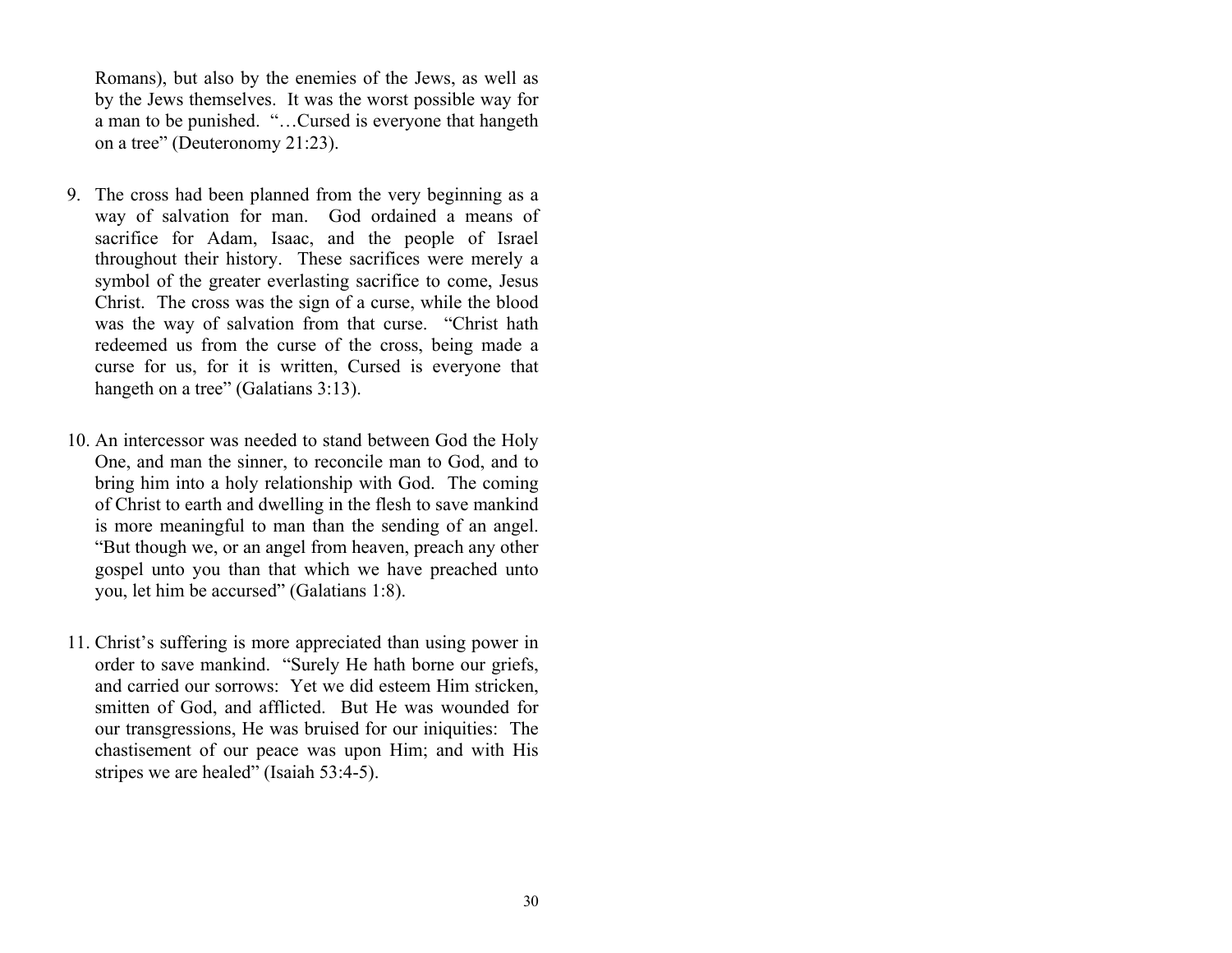12. In His suffering as a man, Jesus experienced, and overcame, all things that man would ever suffer. Because He overcame even death itself, the ultimate consequence of sin, those who look to Him are given the strength to overcome: "For that He Himself suffered being tempted, He is able to succour them that are tempted" (Hebrews 2:18).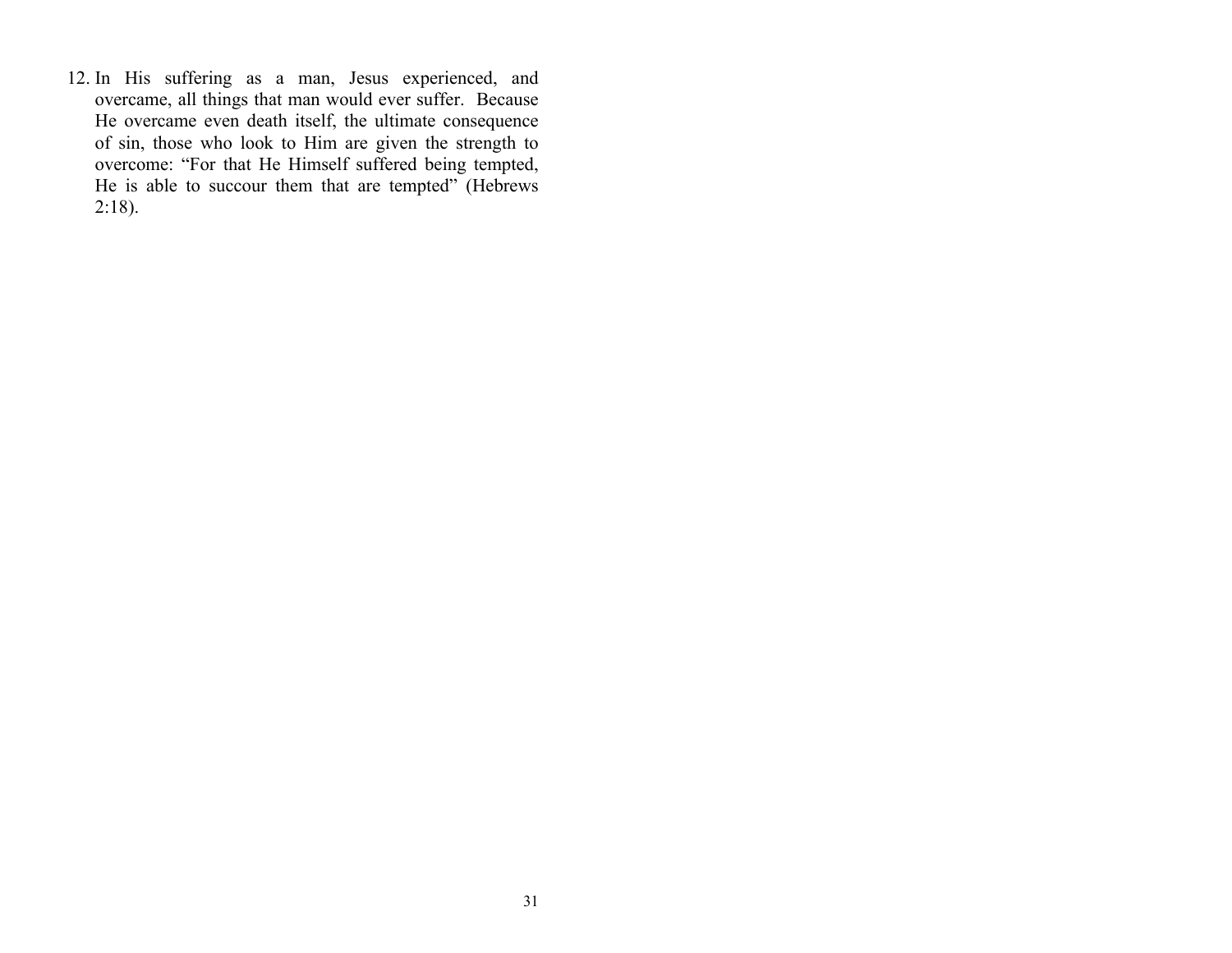For those who follow the Quran, accusations regarding the alteration of the Bible undermine their own teachings and the credibility of the Quran itself. They invade the Bible, forgetting the Quran has endorsed it. If the Quran endorses and acts as guardian to the Bible, dispute over the alteration of the script of the Bible is absurd.

"And we have sent after them in their footsteps Jesus, son of Mary, verifying what was before him of the Torah, and we gave him the Gospel, in which was guidance and light and verifying what was before it of the Torah, and a guidance and an admonition for those who guard…And we have revealed to you the book (Quran) with the truth, verifying what is before it of the Book (Bible) and a guardian over it…" (Al Maidah 5:46-48).

وَقَّقَيْنَا عَلَى أَثَارِ هِمْ بِعِيسٍي ابْنِ مَرْيَمَ مُصَدِّقًا لِمَا بَيْنَ يَدَيْهِ مِنَ التَّوْرِ إِةٍ وَأَتَيْنَاهُ الإِنْجِيلَ َّ فِيهِ هُدًى وَنُورٌ ۚ وَمُصَدِّقًا لِّمِا بَيْنَ يَدَيْهِ مِنَ التَّوْرَاةِ وَهُدًى وَمَوْعِظَةً لِلْمُتَّقِينَ (46) َّ ًوَلْيَحْكُمْ أَهْلُ الْإِنْجِيلِ بِمَا أَنْزَلَ اللَّهُ فِيهِ وَمَنْ لَمْ يَحْكُمْ بِمَا أَنْزَلَ اللَّهُ فَأُولَئِكَ هُمُ الْفَاسِقُونَ ْ (47) وَأَنْزَلْنَا إِلَيْكَ الْكِتَابَ بِالْحَقِّ مُصِدِّقًا لِمَا بَيْنَ يَدَيْهِ مِنَ الْكِتَابِ وَمُهَيْمِنًا عَلَيْهِ فَاحْكُمْ بَيْنَهُمْ بِمَا أَنْزِلَ اللَّهُ وَلَا تِتَّبِّعُ أَهْوَاءَهُمْ عَمَّا جَاءَكَ مِنَ الْحَقِّ لِكُلِّ جَعَلْنَا مِنْكُمْ شِرْ عَةً وَمِنْهَاجًا وَلَوْ شَاءَ اللَّهُ لَجَعَلَكُمْ أُمَّةً وَاٰحِدَةً وَلَكِنْ لِبَيْلُوَكُمْ فِي مَا أَتَاكُمْ فَاسْتَبِقُوا الْخَيْرَ اتِ إِلَى اللَّهِ مَرْ جِعُكُمْ جَمِيعًا فَيُنْتِِئُكُمْ بِمَا كُنْتُمْ فِيهِ تَخْتَلِفُونَ ۖ . المائدة 46-48

In order to accept whether the Biblical writings were distorted, we have to ask those who claim such allegations these questions:

1. When was the Bible distorted?

It was an embarrassment to those who said that alteration of the Bible took place before Muhammad, as they forgot that Muhammad confirmed the truth of the Bible, and drew his people's attention to it as a confirmation of his call. "But if you are in doubt as to what We have revealed to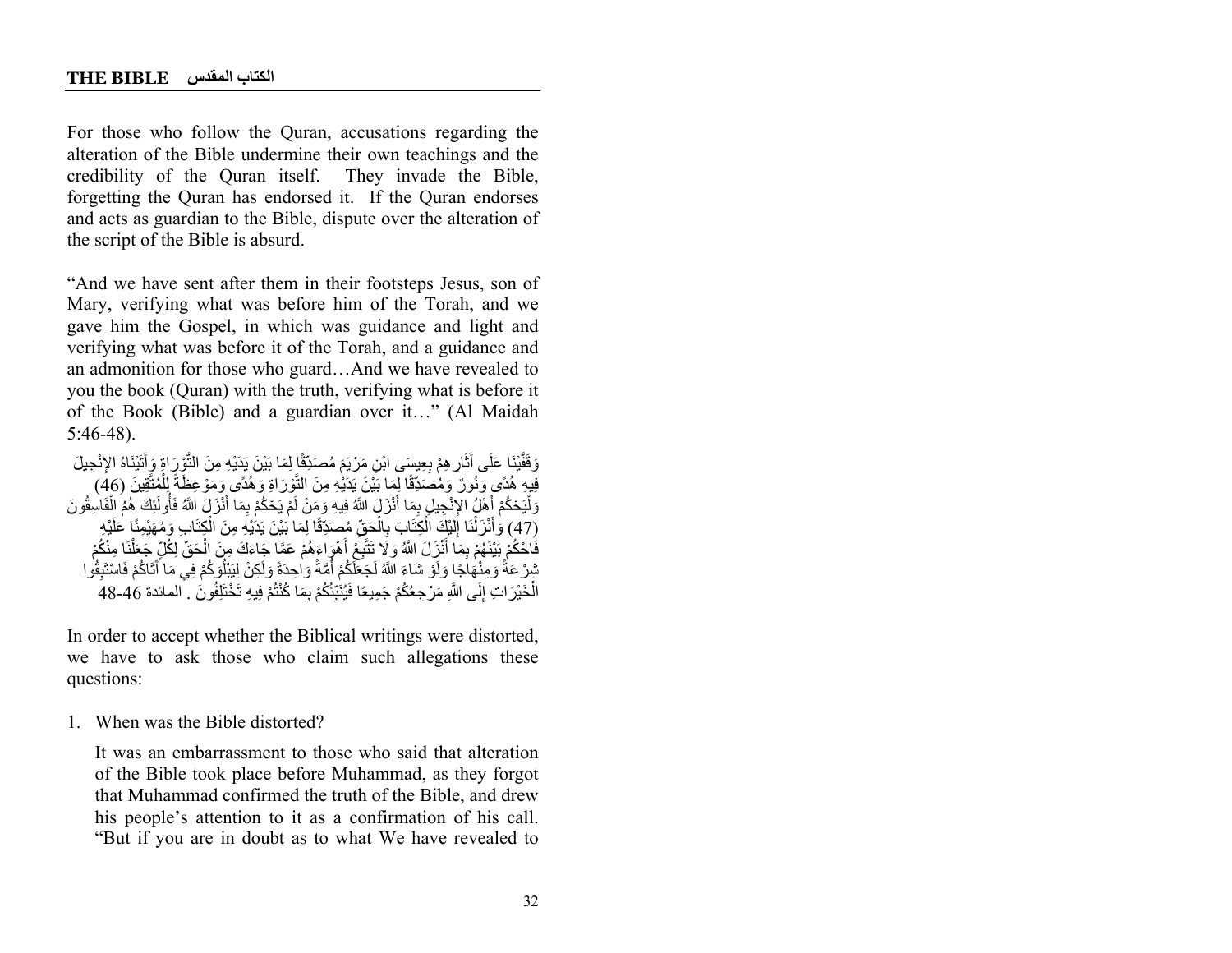you, ask those who read the Book (Bible) before you…" (Yunus 10:94).

فَإِنْ كُنْتَ فِي شَكِّ مِمَّا أَنْزَلْنَا إِلَيْكَ فَاسْأَلِ الَّذِينَ يَقْرَ مُونَ الْكِتَابَ مِنْ قَبْلِكَ لَقَدْ جَاءَكَ الْحَقُّ مِنْ رَبِّكَ فَلا تَكُونَنَّ مِنَ الْمُمْتَرِين . يونس 94

Verses such as this made them change their minds and say that the alteration took place after the time of Muhammad.

One could ask, "Is it easier to catch one bird in a cage or ten in a tree?" Until recently, the Quran was written in one language only Arabic: "And this is a book in Arabic…" (Al-Ahqaf 46:12).

وَمِنْ قَبْلِهِ كِتَابُ مُوسَى إِمَامًا وَرَحْمَةً وَهَذَا كِتَابٌ مُصَدِّقٌ لِسَانًا عَرَبِيًّا لِيُنْذِرَ الَّذِينَ ظَلَمُوا وَيُشْرَى لِلْمُحْسِنِين . الاحقاف 12

However, the Bible was translated into several languages and distributed to many countries even before the Quran. Who could possibly have been ingenious enough to have collected all the copies of the Bible from across the world and make an identical alteration in each of them?

2. Who, if anyone, distorted the Bible?

If Christians had at any time distorted the Bible, how did they manage this? Also, their Book warns them of serious consequences if anyone changes the Book. "For I testify unto every man that heareth the words of the prophesy of this book, if any man shall add unto these things, God shall add unto him the plagues that are written in this book: And if any man shall take away from the words of the book of this prophecy, God shall take away his part out of the book of life, and out of the holy city, and from the things which are written in this book" (Revelation 22:18- 19).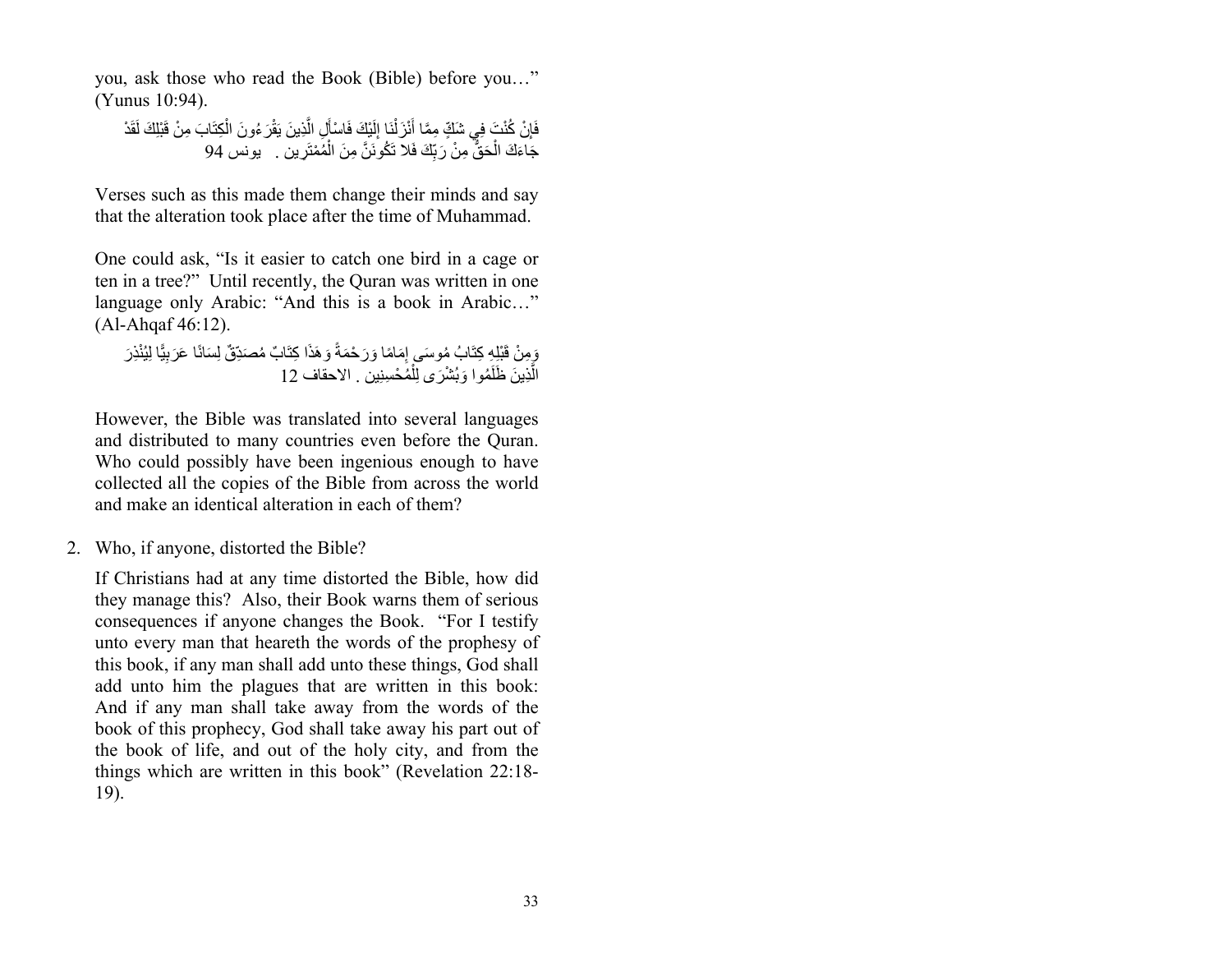Where were the Jews at that time? Couldn't they do something to stop their enemies, the Christians, from changing their holy book, the Torah?

If we were to postulate that a joint league of Jews and Christians had distorted the Bible, why was such an incident not recorded historically? Was it possible that even one original copy was hidden away by a faithful Christian to avoid being changed?

Some believed that translation from the original language means alteration; if this is true, this will include any translation of the Quran as well. The Bible has been translated throughout the centuries, but the fundamental truth remains the same.

A deep study of the Bible reveals that both the Old and the New Testaments convey the same message—that God planned man's salvation from the very beginning, through the person of the Lord Jesus Christ.

3. The Quran is supposed to be a "Guardian" over the Bible. "And we have revealed to you the book (Quran) with the truth, verifying what is before it of the Book (Bible) and a guardian over it…" (Al-Maidah 5:48).

وَأَنْزَلْنَا إِلَيْكَ الْكِتَابَ بِالْحَقِّ مُصَدِّقًا لِمَا بَيْنَ يَدَيْهِ مِنَ الْكِتَابِ وَمُهَيْمِنًا عَلَيْهِ فَاحْكُمْ بَيْنَهُمْ بِمَا أَنْزَلَ اللَّهُ وَلَا تَتَّبِعُ أَهْوَاءَهُمْ عَمَّا جَاءَكَ مِنَ الْحَقِّ لِكُلِّ جَعَلْنَا مِنْكُمْ شِرْ عَٰةً وَمِنْهَاجًا وَلَوْ شَاءَ اللَّهُ لَجَعَلَكُمْ أُمَّةً وَاحِدَةً وَلَكِنْ لِبَيْلُوَكُمْ فِي مَا آَتَاكُمْ فَاسْتَبِقُوا الْخَيْرَ اتِ إِلَى اللَّهِ مَرْ جِعُكُمْ جَمِيعًا فَيُنَبِّئُكُمْ بِمَا كُنْتُمْ فِيهِ تَخْتَلِفُونَ . المائدة 48

If this is so, any alleged alterations of the Bible must be blamed on the Quran, which failed to fulfill its responsibility in protecting the Bible.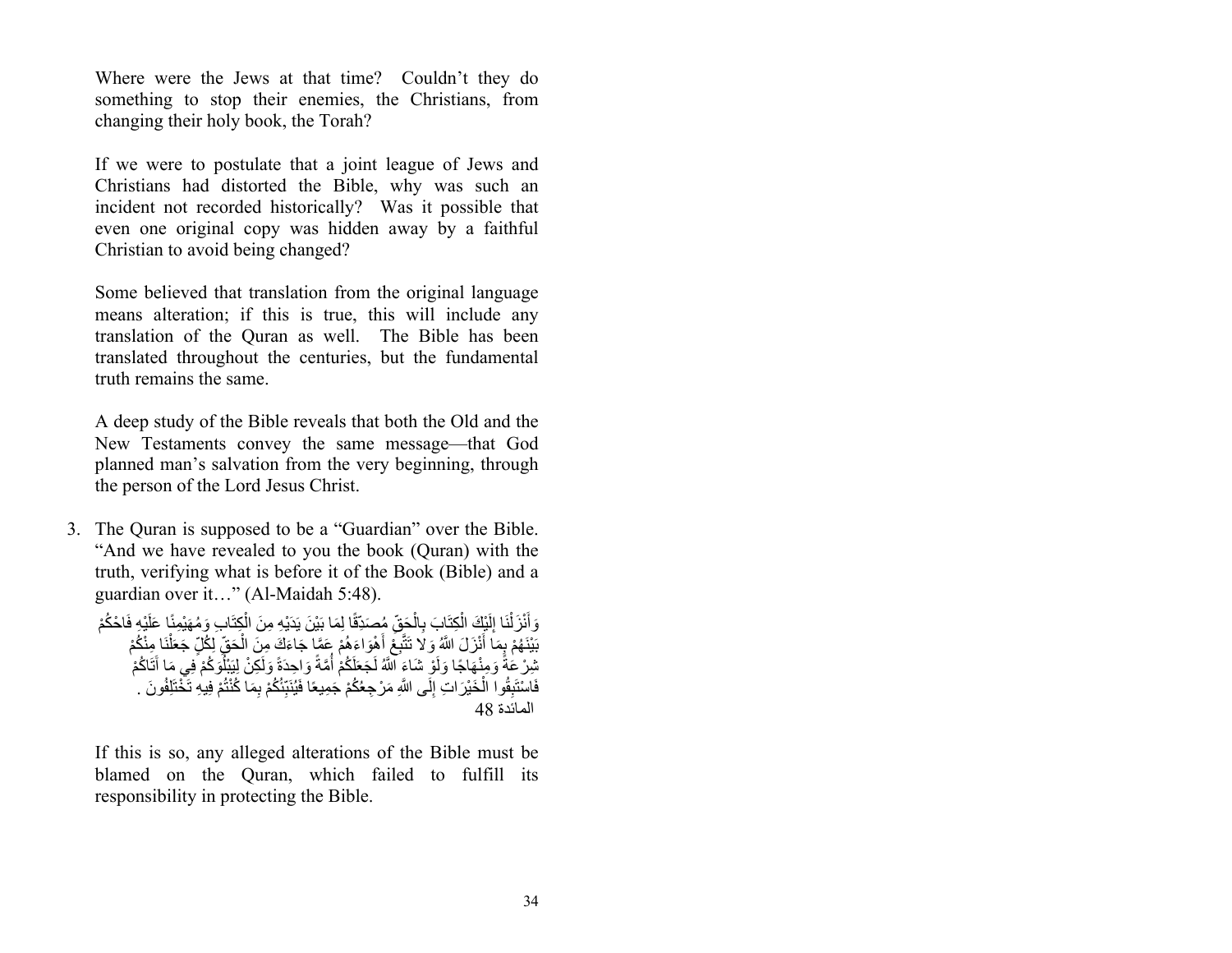#### *The Bible in the Quran*

1. We find in the Quranic verse that the Quran is Muhammad's original message. Allah says to Muhammad, "But if you are in doubt as to what We have revealed to you, ask those who read the Book (Bible) before you" (Yunus 10:94).

> فَإِنْ كُنْتَ فِي شَكِّ مِمَّا أَنْزَلْنَا إِلَيْكَ فَاسْأَلِ الَّذِينَ يَقْرَ مُونَ الْكِتَابَ مِنْ قَبْلِكَ لَقَدْ جَاءَكَ الْحَقُّ مِنْ رَبِّكَ فَلا تَكُونَنَّ مِنَ الْمُمْتَرِين . يونس 94

2. The Quran confirms the Bible. "He has revealed to you the book (Quran) with truth, verifying that which is before it (Bible)" (Al-Imran 3:3).

> نَزَّلَ عَلَيْكَ الْكِتَابَ بِالْحَقِّ مُصَدِّقًا لِمَا بَيْنَ يَدَيْهِ وَأَنْزَلَ النَّوْرَاةَ وَالإِنْجِيلِ . آل عمر ان 3

3. The Quran surrenders to it. "Say: We believe in Allah and in that which has been revealed to us, and in that which was revealed to Abraham and Ishmael and Isaac and Jacob and the tribes, and in that which was given to Moses and Jesus, and in that which was given to the prophets for their Lord; we do not distinguish between any of them, and to it do we submit" (Al-Baqarah 2:136).

قُولُوٍا آَمَنَّا بِاللَّهِ وَمَا أُنْزِلَ إِلَيْنَا وَمَا أُنْزِلَ إِلَى إِبْرَاهِيمَ وَإِسْمَاعِيلَ وَإِسْحَاقَ وَيَعْقُوِبَ وَ الأَسْبَاطِ وَمَا أُولَنِيَ مُوسَى وَ عِيسَى وَمَا أُولَنِيَ النَّبِيُّونَ مِنْ رَبِّهِمْ لَا نُفَرِّقُ بَيْنَ أَحَدٍ مِنْهُمْ وَنَحْنُ لَهُ مُسْلَمُون ِ ۚ الْبَقِرِ ۃِ 136

4. The Quran should protect it. "…And a guardian over it…" (Al-Maidah 5:48).

وَأَنْزَلْنَا إِلَيْكَ الْكِتَابَ بِالْحَقِّ مُصَدِّقًا لِمَا بَيْنَ يَدَيْهِ مِنَ الْكِتَابِ وَمُهَيْمِنًا عَلَيْهِ فَاحْكُمْ بَيْنَهُمْ بِمَا أَنْزَلَ اللَّهُ وَلَا تَتَّبِعُ أَهْوَاءَهُمْ عَمَّا جَاءَكَ مِنَ الْحَقِّ لِكُلِّ جَعَلْنَا مِنْكُمْ شِرْ عَةً وَمِنْهَاجًا وَلَوْ شَاءَ اللَّهُ لَجَعَلَكُمْ أُمَّةً وَاحِدَةً وَلَكِنْ لِبَيْلُوَكُمْ فِي مَا آتَاكُمْ فَاسْتَبِقُوا الْخَيْرَاتِ إِلَى اللَّهِ مَرْجِعُكُمْ جَمِيعًا فَيُنَبِّئُكُمْ بِمَا كُنْتُمْ فِيهِ تَخْتَلِفُون  $\,$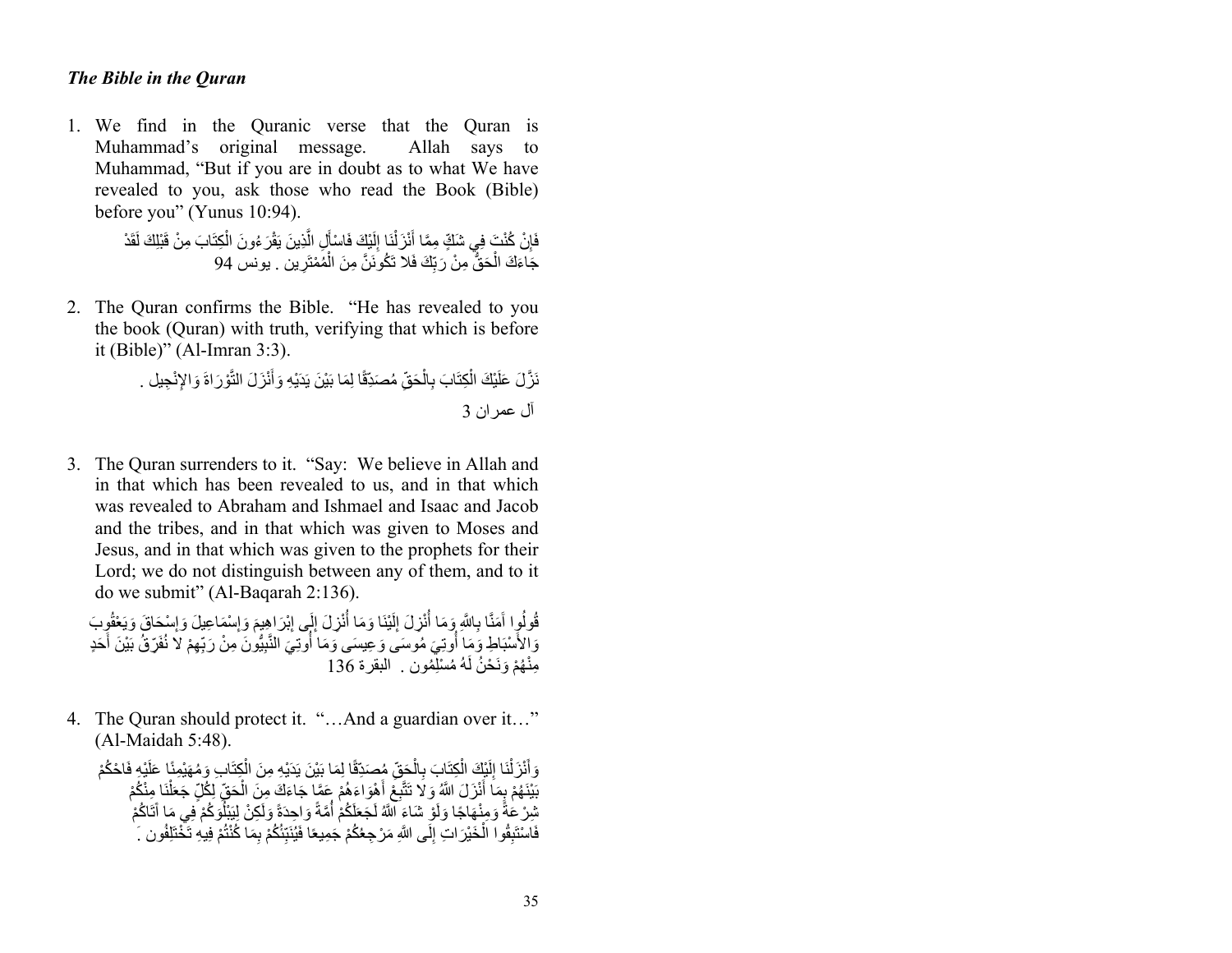5. The Bible is a guide and a light. "And We have him (Jesus) the Gospel, in which was guidance and light…" (Al-Maidah 5:46).

> وَقَّقَيْنَا عَلَى أَثَارٍ هِمْ بِعِيسَى ابْنِ مَرْيَمَ مُصَدِّقًا لِمَا بَيْنَ يَدَيْهِ مِنَ التَّوْرَاةِ وَأَتَيْنَاهُ َّ الْإِنْجِيلَ فِيِهِ هُدًى وَنُورٌ وَمُصَدِّقًا لِمَا بَيْنَ يَدَيْهِ مِنَ النَّوْرَاةِ وَهُدًى وَمَوْعِظَةً َّ ًلِلْمُتَّقِينَ الْفَاسِقُون . المائدة 46

6. The Bible is a Judge. "And how do they make you a judge and they have the Torah wherein is Allah's judgment?" (Al-Maidah 5:43).

> وَكَيْفَ يُحَكِّمُونَكَ وَعِنْدَهُمُ النَّوْرَاةُ فِيهَا حُكْمُ اللَّهِ ثُمَّ يَتَوَلَّوْنَ مِنْ بَعْدِ ذَلِكَ وَمَا أُولَٰٓئِكَ بِالْمُؤْمِنِينَ . المائدة 43 ِ

7. The Quran commands Christians to fulfill the Bible. "Say, O Followers of the Book! You follow no good till you keep up the Torah and the Gospel and that which is revealed to you from your Lord" (Al-Maidah 5:68).

قُلْ يَا أَهْلَ الْكِتَابِ لَسْتُمْ عَلَى شَيْءٍ حَتَّى تُقِيمُوا النَّوْرَاةَ وَالإِنْجِيلَ وَمَا أُنْزِلٍ إلَيْكُمْ مِنْ رَبِّكُمْ وَلَيَزِيدَنَّ كَثِيرًا مِنَّهُمْ مَّاۤ أُنْزِلَ إِلَيْكَ مِنْ رَبِّكَ طُغْيَاتًا وَكُفُرًا فَلا تَأْسَ<br>عَلَى الْقَوْمِ الْكَافِرِين . المائدة 68 قَوْمِ الْكَافِرِينِ . المائدة 68

8. All people, including Muslims, are to believe in the Bible. "O you who believe! Believe in Allah and His Apostle and the Book which has revealed to His Apostle and the Book which He revealed before" (Al-Nisa 4:136).

يَا أَيُّهَا الَّذِينَ آَمَنُوا آَمِنُوا بِاللَّهِ وَرَسُولِهِ وَالْكِتَابِ الَّذِي نَزَّلَ عَلَى رَسُولِهِ وَالْكِتَابِ ت الَّذِي أَنْزَلَ مِنْ قَبْلُ وَمَنْ يَكْفُرْ بِاللَّهِ وَمَلائِكَتِهِ وَكُتُبِهِ وَرُسُلِهِ وَالْيَوْمِ الأَخِرِ فَقَدْ ضَلَّ ضَلالا بَعِيدً . :<br>. َ  $\overline{\phantom{a}}$ ي.<br>ا َ َ ِ َ ب َ  $\overline{1}$ ْ با<br>ا ءاسنلا 136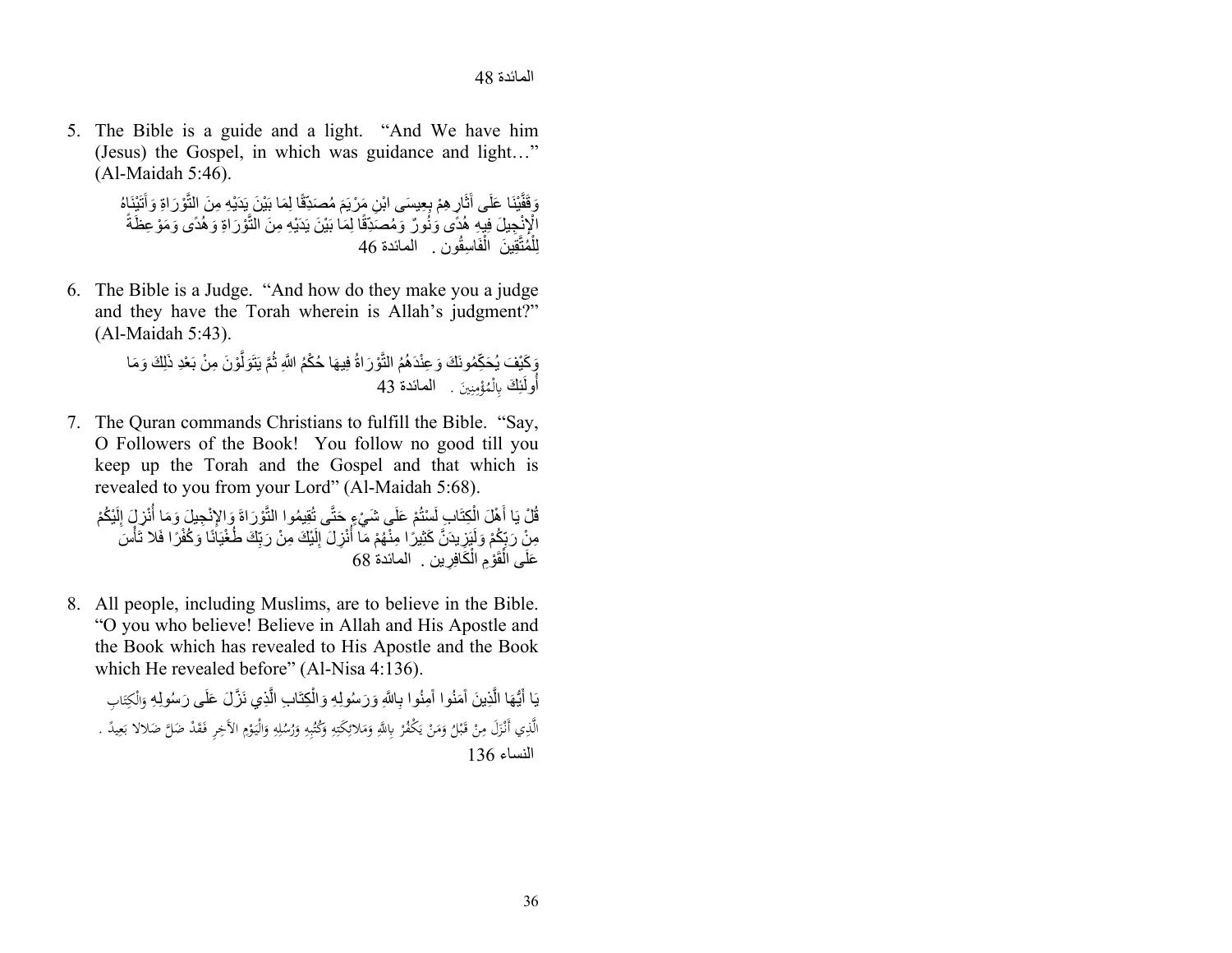9. The Bible is a mercy: "Before it was the Book of Moses, a guide and a mercy" (Al-Ahqaf 46:12).

> وَمِنْ قَبْلِهِ كِتَابُ مُوسَى إِمَامًا وَرَحْمَةً وَهَذَا كِتَابٌ مُصَدِّقٌ لِسَانًا عَرَبِيًّا لِيُنْذِرَ الَّذِينَ ظَلَمُوا وَبُشْرَى لِلْمُحْسِنِين . الاحقاف 12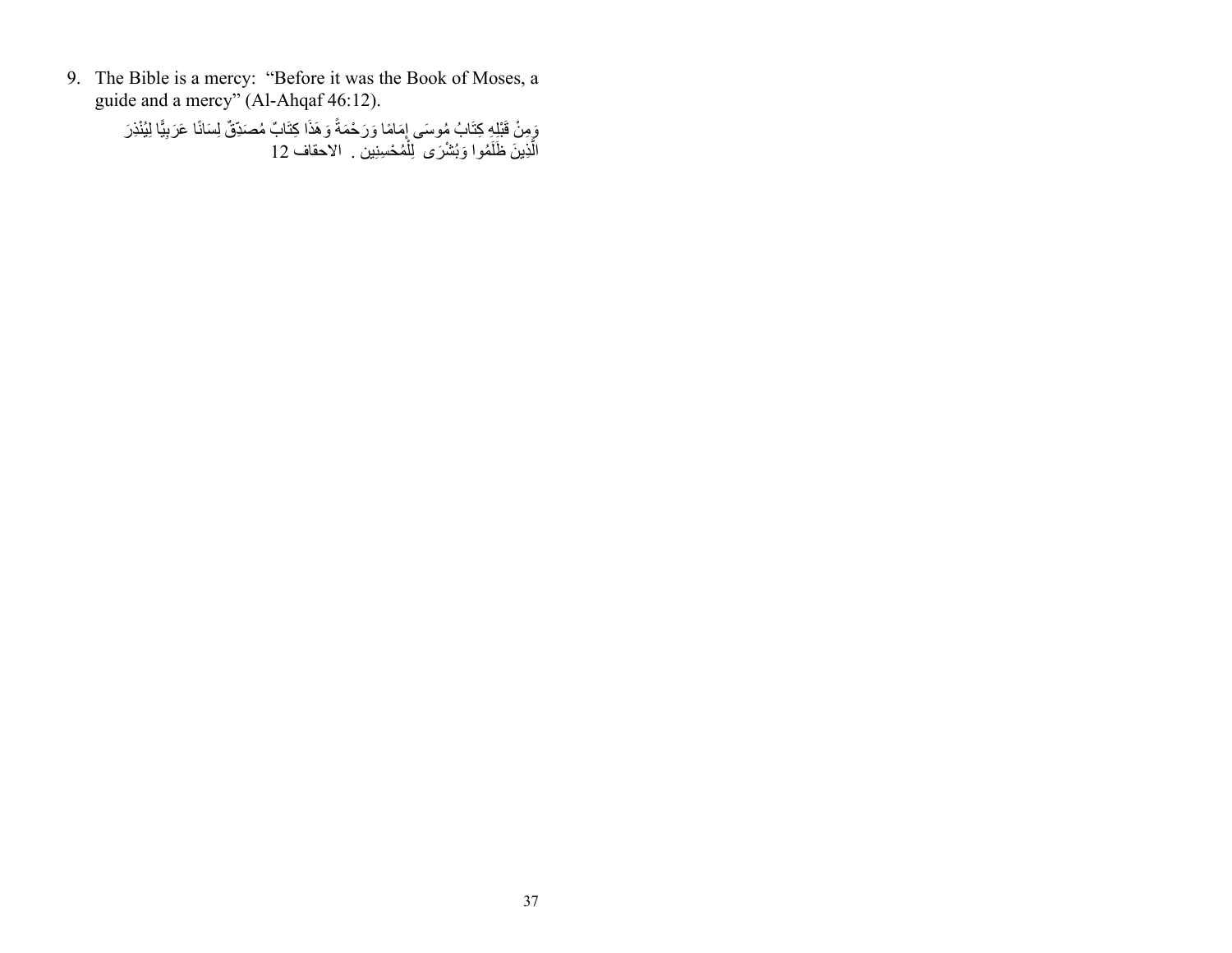## *Biblical Evidence*

1. God Himself has promised that He will not change His word as we read in the Old Testament. "My covenant will I not break, nor alter the things that are gone out of my lips" (Psalms 89:34).

And we find also in the New Testament that Jesus said: "Heaven and earth shall pass away, but my words shall not pass away" (Matthew 24:35).

2. Isaiah, the prophet had declared the same fact: "The grass withereth, the flower fadeth; but the Word of our God shall stand forever" (Isaiah 40:8).

"Seek ye out of the book of the Lord, and read: No one of these shall fail, none shall want her mate; for my mouth it hath commanded, and his spirit it hath gathered them" (Isaiah 34:16).

3. The disciples gave their statement also of the unchangeable scriptures. "But the Word of the Lord endureth forever. And this is the Word which by the gospel is preached unto you" (1 Peter 1:25).

"We have also a more sure Word of prophecy; where unto ye do well that ye take heed, as unto a light that shineth in a dark place, until the day dawn, and the day star arise in your hearts: Knowing this first, that no prophecy of the scripture is of any private interpretation. For the prophecy came not in old time by the will of man, but holy men of God spake as they were moved by the Holy Ghost" (2 Peter 1:19-21).

4. "That which was from the beginning, which we have heard, which we have seen with our eyes, which we have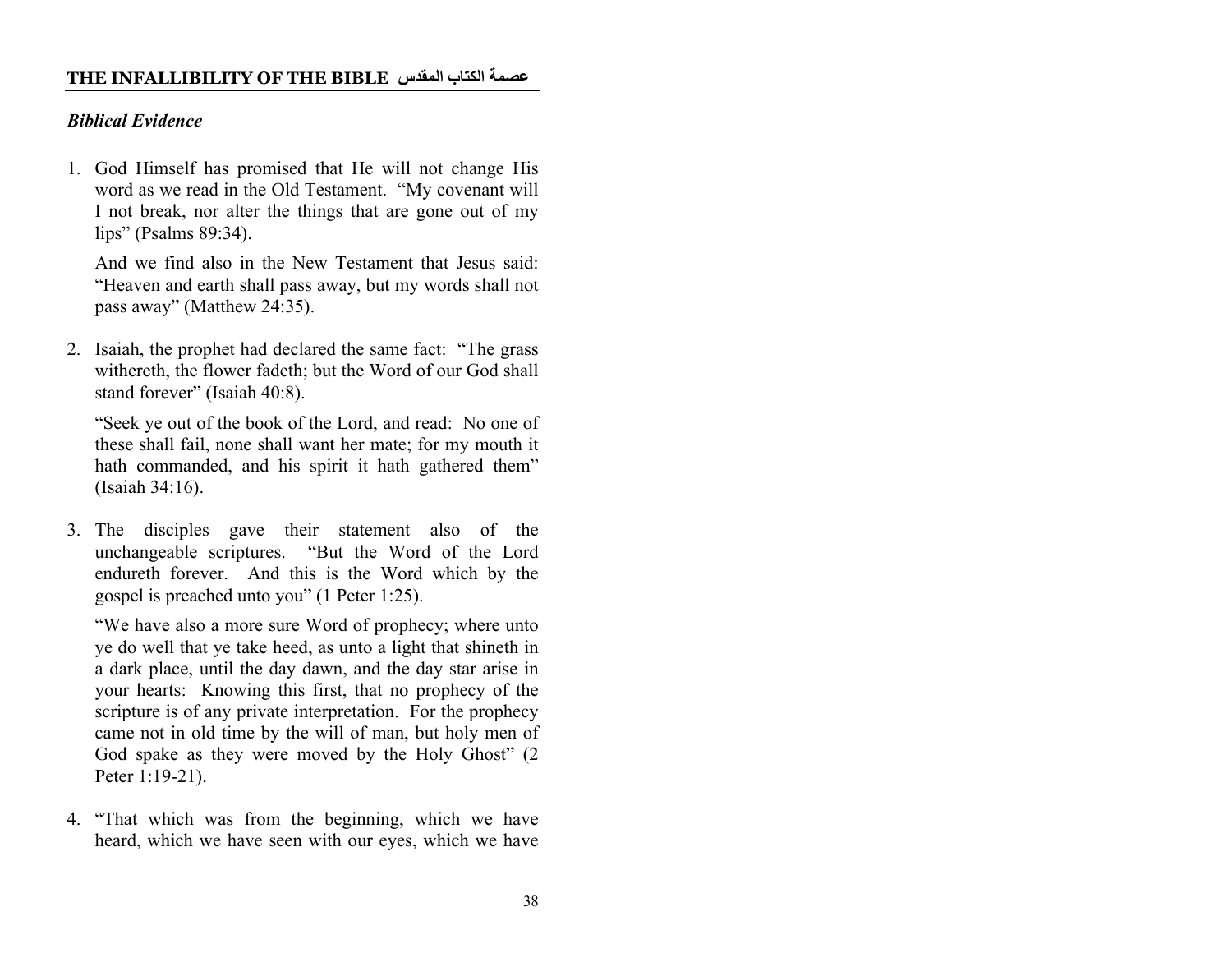looked upon, and our hands have handled, of the Word of life" (1 John 1:1).

5. "All scripture is given by inspiration of God, and is profitable for doctrine, for reproof, for correction, for instruction in righteousness" (2 Timothy 3:16).

## *Quranic Evidence*

The Quran also testifies that God's Word cannot be changed.

1. "And there is none to change the word of Allah" (Al-An'am 6:34).

> وَلَقَدْ كُذِّبَتْ رُسُلٌ مِنْ قَبْلِكَ فَصَبَرُوا عَلَى مَا كُذِّبُوا وَأُوذُوا حَتَّى أَثَاهُمْ نَصْرُنَا وَ لا مُبَدِّلَ لِكَلِمَاتِ اللَّهِ وَلَقَدْ جَاءَكَ مِنْ نَبَإِ الْمُرْسَلِين . الإنعام 34

2. "There is none who can change His word" (Al-An'am 6:115).

> وَتَمَّتْ كَلِمَةُ رَبِّكَ صِدْقًا وَ عَدْلا لا مُبَدِّلَ لِكَلِمَاتِهِ وَ هُوَ السَّمِيعُ الْعَلِيمُ . الإنعام 115

3. God protects His Word. "Surely We have revealed the Reminder and We will most surely be its guardian" (Al-Hajar 15:9).

إِنَّا نَحْنُ نَزَّلْنَا الذِّكْرَ وَإِنَّا لَهُ لَحَافِظُون . الحجر 9

## *Historical Evidence*

Let us come now to the historical evidence of the authenticity of the Bible. There are several copies of the Bible on display in the museums of the world, some of which were written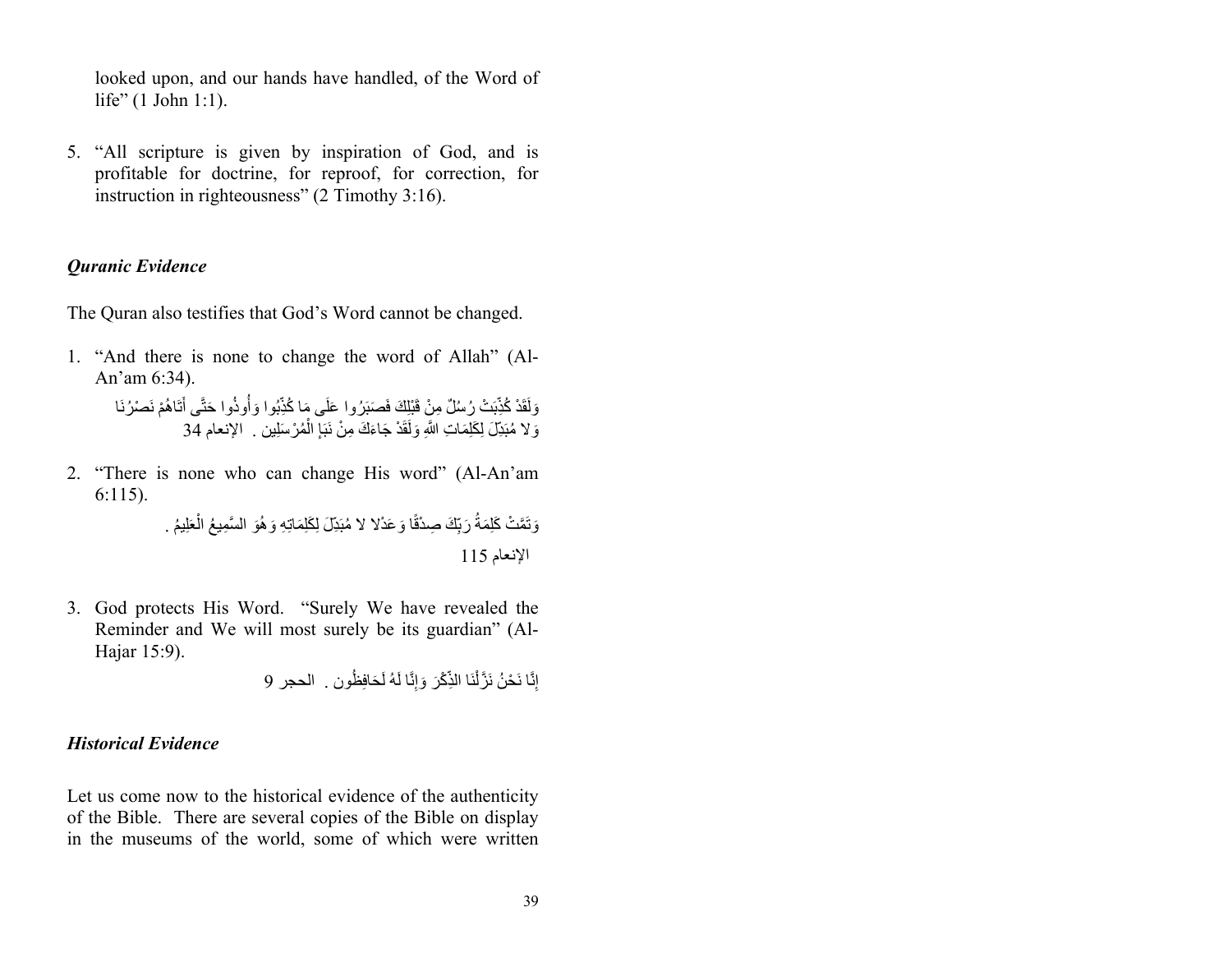before and some after the life of Muhammad. These copies are the same as the ones used by Christians today in different languages around the world.

- 1. The Codex Alexandrianus at the British Museum in London was written about 325 A.D. in Greek.
- 2. The Codex Vaticanus at the Vatican library in Rome was written about 300 A.D. in Greek and contains the whole bible.
- 3. The Codex Ephraimi, kept in the Paris Museum in France, was written in Greek about 450 A.D.
- 4. The Codex Sinaiticus was discovered by the German scholar Teshindorf in 1844. It is kept at the British Museum in London.

With references available to all these Bibles, it can be seen that any allegation of distortion of the Bible is groundless. Through the times of persecution of Christians throughout the ages, God has seen provident to protect His Word against any maltreatment or distortion, for He is a vigilant God.

My dear Muslim friends, my advice to you is that you should now turn to the Quran, which commends you to search the Bible, the Word of Truth that never changes. The writer of the book of Psalms says that the Word of God is everything to him. Here are some Biblical quotations of his own experience:

"How sweet are the Thy words unto my taste! Yea, sweeter than honey to my mouth. Through Thy precepts I get understanding: therefore I hate every false way. Thy Word is a lamp unto my feet, and a light unto my path" (Psalms 119:103-105).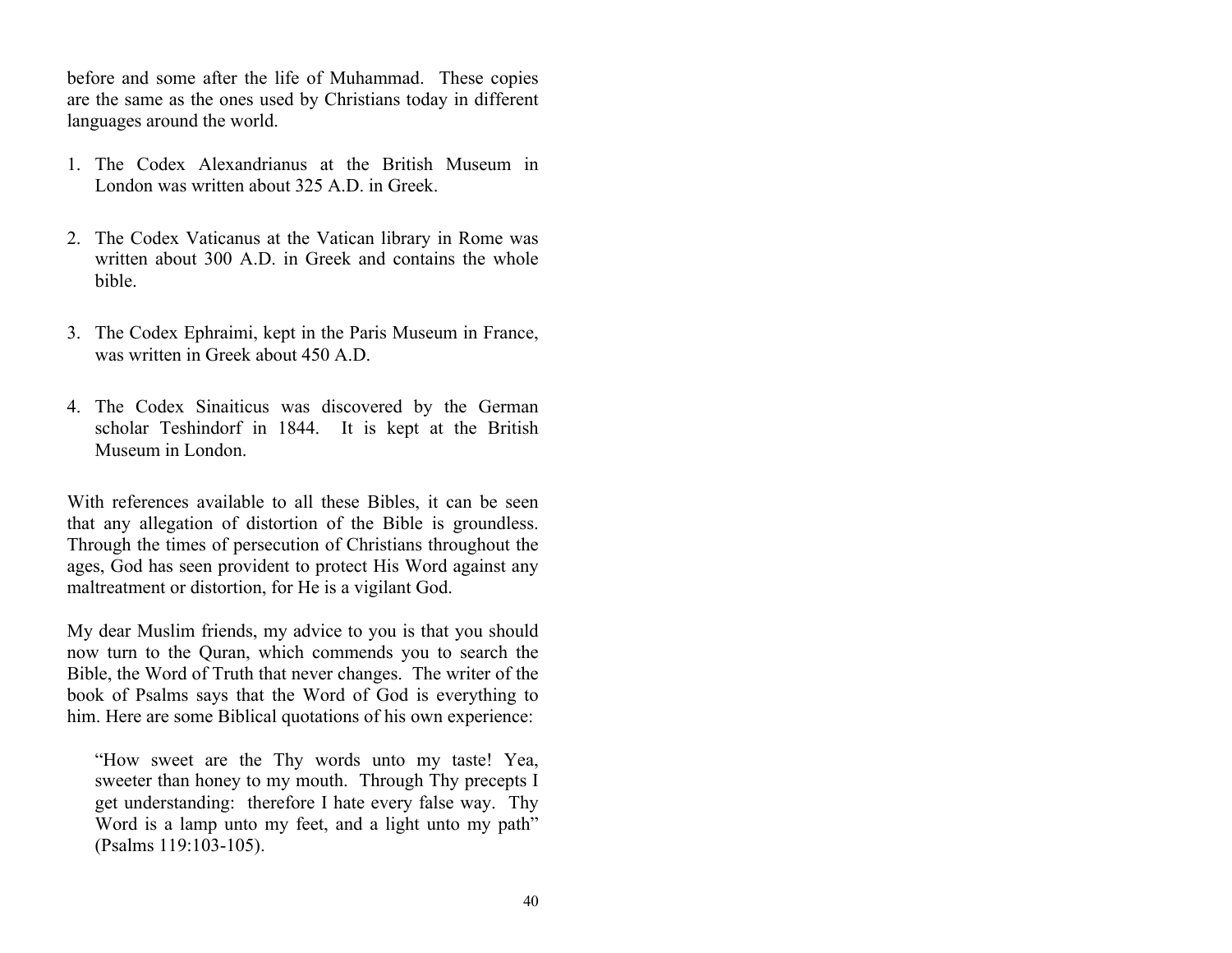"Thy testimonies have I taken as a heritage forever: for they are the rejoicing of my heart" (Psalms 119:111).

"Thy testimonies are wonderful: therefore doth my soul keep them. The entrance of thy words giveth light; it giveth understanding unto the simple" (Psalms 119:129- 130).

"Righteous art Thou, O Lord, and upright are Thy judgments" (Psalms 119:137).

"Thy righteousness is an everlasting righteousness, and Thy law is the truth" (Psalms 119:142).

"Concerning Thy testimonies, I have known of old that Thou hast founded them forever" (Psalms 119:152).

"Thy Word is true from the beginning: and every one of Thy righteous judgments endureth forever" (Psalms 119:160).

"I rejoice at Thy Word, as one that findeth great spoil. I hate and abhor lying: but Thy law do I love. Seven times a day do I praise Thee, because of Thy righteous judgments" (Psalms 119:162-164).

Jesus also promised, "If ye abide in me, and my words abide in you, ye shall ask what ye will, and it shall be done unto you" (John 15:7).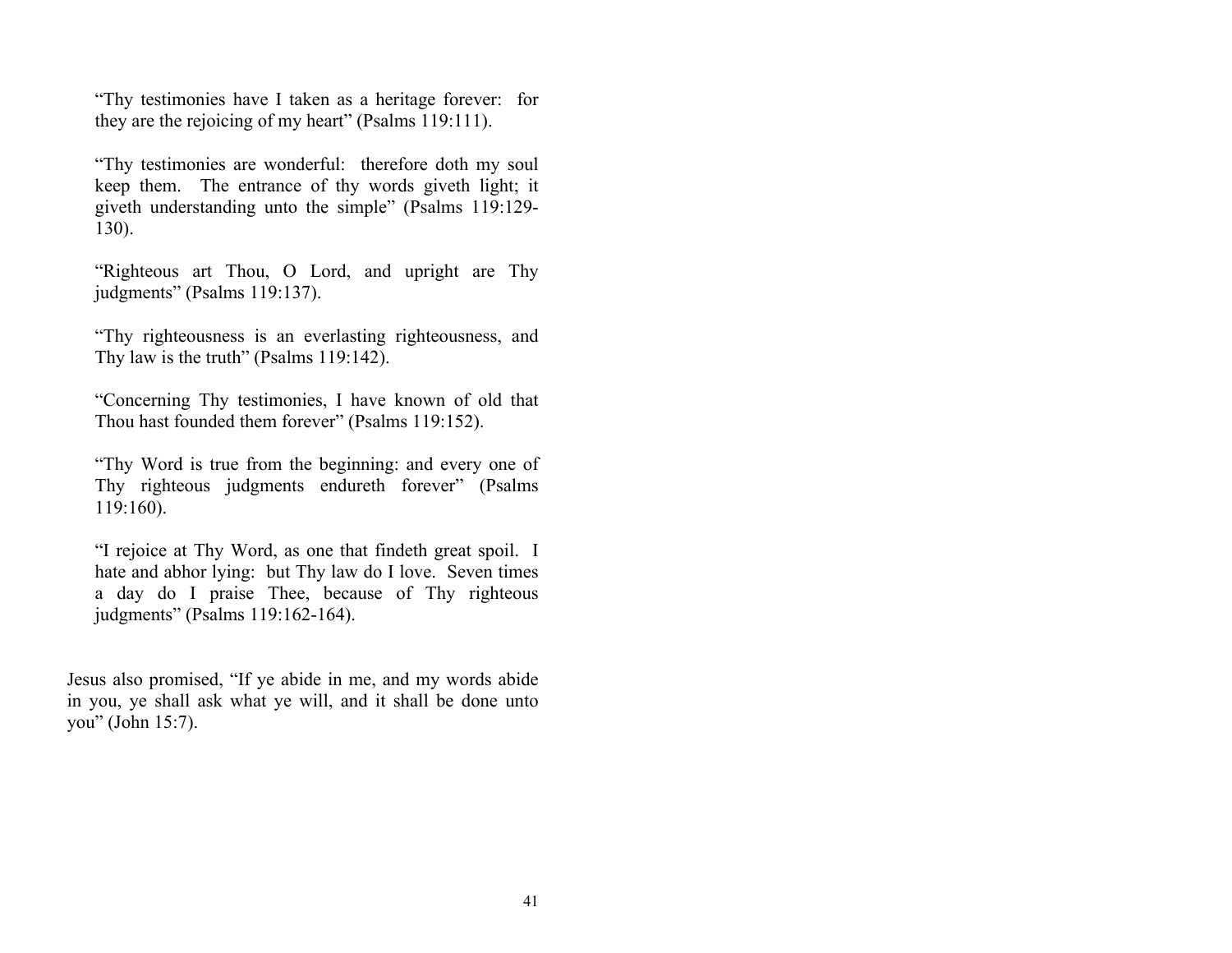The Muslims say that the divine names of Allah are ninetynine, which are recorded on the palm of our hands. Examples of these names are "Great," "High," and "Holy." But one name that is not mentioned is "God is Love." God's love in the Quran is limited to good people only, and is not freely given.

"…Then surely Allah loves those who guard against evil" (Al-Imran 3:76).

> $\overline{1}$ بَلَى مَنْ أَوْفَى بِعَهْدِهِ وَاتَّقَى فَإِنَّ اللَّهَ يُحِبُّ الْمُتَّقِين . آل عمر ان 76

"…Surely, Allah loves those who are careful" (Al-Tauba 9:4).

ُإِلاٍ الَّذِينَ عَاهَدْتُمْ مِنَ اِلْمُشْرِكِينَ ثُمَّ لَمْ يَنْقُصُوكُمْ شَيْئًا وَلَمْ يُظَاهِرُوا عَلَيْكُمْ أَحَدًا فَاَّتِمُّوا إِلَيْهِمْ عَهْدُهُمْ إِلَى مُدَّتِهِمْ إِنَّ اللَّهَ يُحِبُّ الْمُتَّقِين . النوبة 4

"…Surely Allah loves the doers of good" (Al-Baqarah 2:195).

> وَ أَنْفِقُوا فِي سَبِيلِ اللَّهِ وَ لا نُلْقُوا بِأَيْدِيكُمْ إِلَى النَّهْلُكَةِ وَأَحْسِنُوا إِنَّ اللَّهَ يُحِبُّ الْمُحْسِنِينَ . اَلْبقَرة 195

"…And Allah loves the patient" (Al-Imran 3:146).

وَكَأَيِّنْ مِنْ نَبِيِّ قَاتِلَ مَعَهُ رِبِّيُّونَ كَثِيرٌ فَمَا وَ هَنُوا لِمَا أَصَابَهُمْ فِي سَبِيلِ اللَّهِ وَمَا ֧֧֧֧֢ׅ֧֧֧֧֧֧֧֧֧֧֧֧֧֧֧֧֚֚֡֓֓֝֬֓֓֬֓֬֬֬֜**֓** ضَغُفُوا وَمَا اسْتَكَانُوا وَاللَّهُ يُحِبُّ الصَّابِرِينَ. آل عمران 146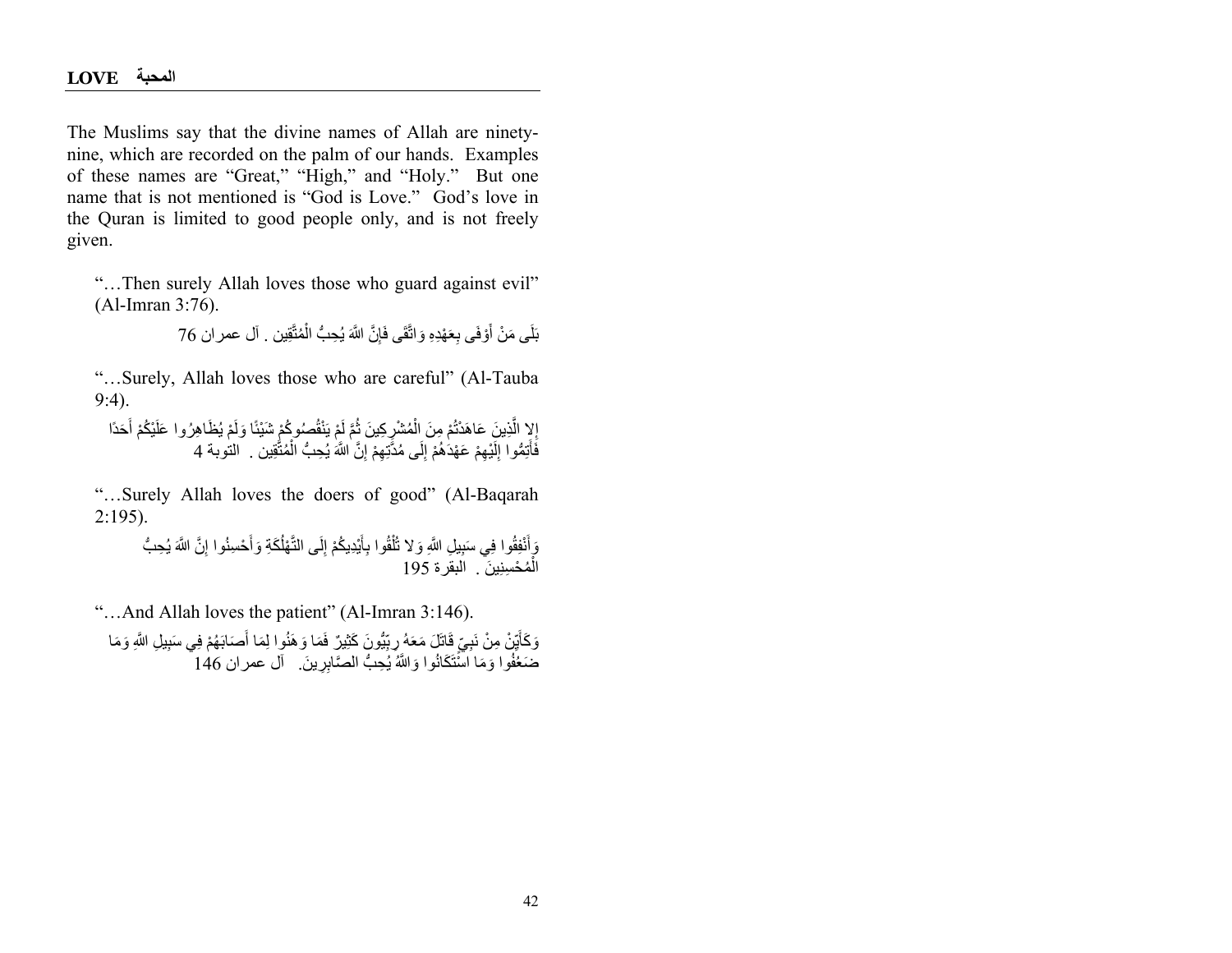#### *God as He Is*

The Bible speaks of God differently, saying, "He is Love."

"And we have known and believed the love that God hath to us. God is love; and he that dwelleth in love dwelleth in God, and God in him" (1 John 4:16).

"Herein is love, not that we loved God, but that He loved us, and sent His Son to be the propitiation for our sins" (1 John 4:10).

God is Holy; He hates sin, but He loves even sinners and desires to save them from their sin. "But God commendeth His love towards us, in that while we were yet sinners, Christ died for us" (Romans 5:8).

#### *Man's Love for Others*

Man's love in the Quran is basically for those who love him, but is not applicable to enemies, especially those who are from another faith. Those who do not follow the way of Islam should be killed, according to Quranic teaching.

"…Then slay the idolaters wherever you find them, and take them captives and besiege them, and lie in wait for them in every ambush" (Al-Tauba 9:5).

فَإِذَا انْسَلَخَ الأَشْهُرُ الْحُرُمُ فَاقْتُلُوا الْمُشْرِكِينَ حَيْثُ وَجَدْتُمُو هُمْ وَخُذُو هُمْ وَاجٍْصُدُرُوهِمْ وَاقْعُدُوا لَهُمْ كُلَّ مَرْصَدٍ فَإِنْ تَابُوا وَأَقَامُوا الصَّلاةَ وَآتَوُا الزَّكَاةَ فَخَلُّوا سَبِيلَهُمْ إِنَّ اللَّهَ غَفُورٌ رَحِيم . التوبة5

"Fight those who do not believe in Allah, nor in the latter day, nor do they prohibit what Allah and His Apostle have prohibited, nor follow the religion of truth, out of those who have been given the book (Bible), until they pay the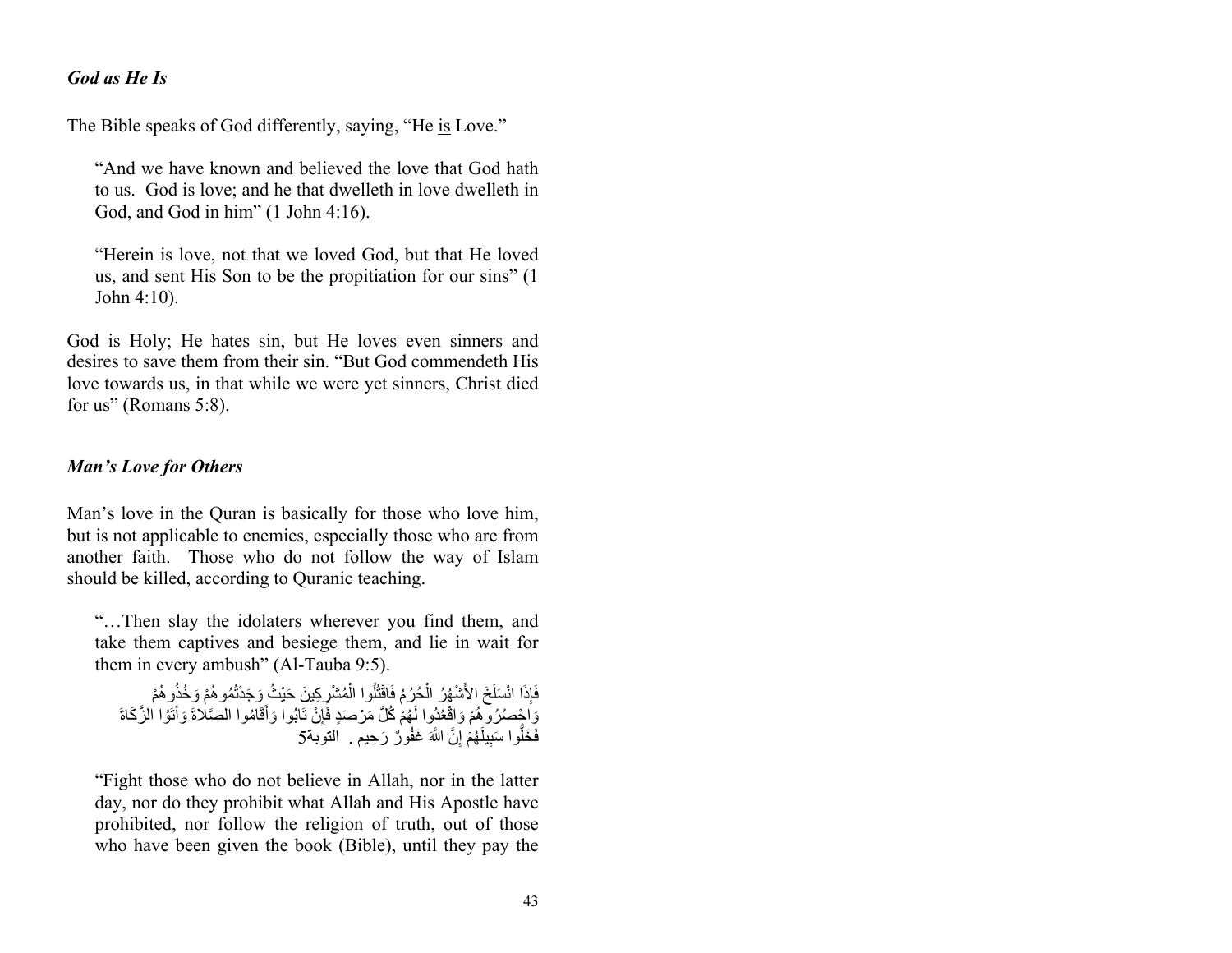tax in acknowledgment of superiority and they are in a state of subjection" (Al-Tauba 9:29).

قَاتِلُوا الَّذِينَ لا يُؤْمِنُونَ بِاللَّهِ وَلا بِإِلْيَوْمِ الأَخِرِ وَلا يُحَرِّمُونَ مَا حَرِّمَ اللَّهُ وَرَسُولُهُ وَ لا يَدِينُونَ دِينَ الْحَقِّ مِنَ الَّذِينَ أُوتُوا الْكِتَابَ حَتَّى يُعْطُوا الْجِرْيَةَ عَنْ يَدٍ وَ هُمْ َْ ْ صَاغِرُون . التوبة 29

"And if you take your turn, then retaliate with the like of that with which you were afflicted" (Al-Nahl 16:125).

وَ إِنْ عَاقَبْتُمْ فَعَاقِبُوا بِمِثْلِ مَا عُوقِبْتُمْ بِهِ وَلَئِنْ صَبَرْتُمْ لَهُوَ خَيْرٌ لِلصَّابِرِينَ . النحل 125

"O Prophet! Urge the believers to war" (Al-Anfal 8:65).

يَا أَيُّهَا النَّبِيُّ حَرِّضِ الْمُؤْمِنِينَ عَلَى الْقِتَالِ إِنْ يَكُنْ مِنْكُمْ عِشْرُونٍ صَابِرُونَ يَغْلِبُوا مِائَتَيْنِ وَإِنْ يَكُنْ مِنْكُمْ مِاْئَةٌ يَغْلِبُوا أَلْفًا مِنَ الَّذِينَ كَفَرُوا بِأَنَّهُمْ قَوْمٌ لا ََّيَفْقَهُون . الْأنفال 65

"And fight in the way of Allah with those who fight with you" (Al-Baqarah 2:190).

و قاتلو ا فی سبیل الله الذین یقاتلو نکم الیقر ۃ 190

"And We prescribe to them in it that life is for life, and eye for eye, and nose for nose, and ear for ear, and tooth for tooth…" (Al-Maidah 5:45).

وَكَتَبْنَا عَلَيْهِمْ فِيهَا أَنَّ النَّفْسَ بِالنَّفْسِ وَالْعَيْنَ بِالْعَيْنِ وَالأَنْفَ بِالأَنْفِ وَالأُذُنَ بِالأُذُنِ وَالسِّنَّ بِالسِّنِّ وَالْجُرُوحَ قِصَاصٌ فَمَنُّ نَصَدَّقَ بِهِ فَهُوَ كَفَّارَةٌ لَهُ وَمَنْ لَمْ يَحْكُمْ بِمَا أَنْزَلَ اللَّهُ فَأُولَّئِكَ هُمُ الظَّالِمُونَ . المائدة 45

"Therefore, take not from among them (unbelievers) friends until they fly in Allah's way; but if they turn back, then seize them and kill them wherever you find them; and take not from among them a friend or a helper" (Al-Nisa 4:89).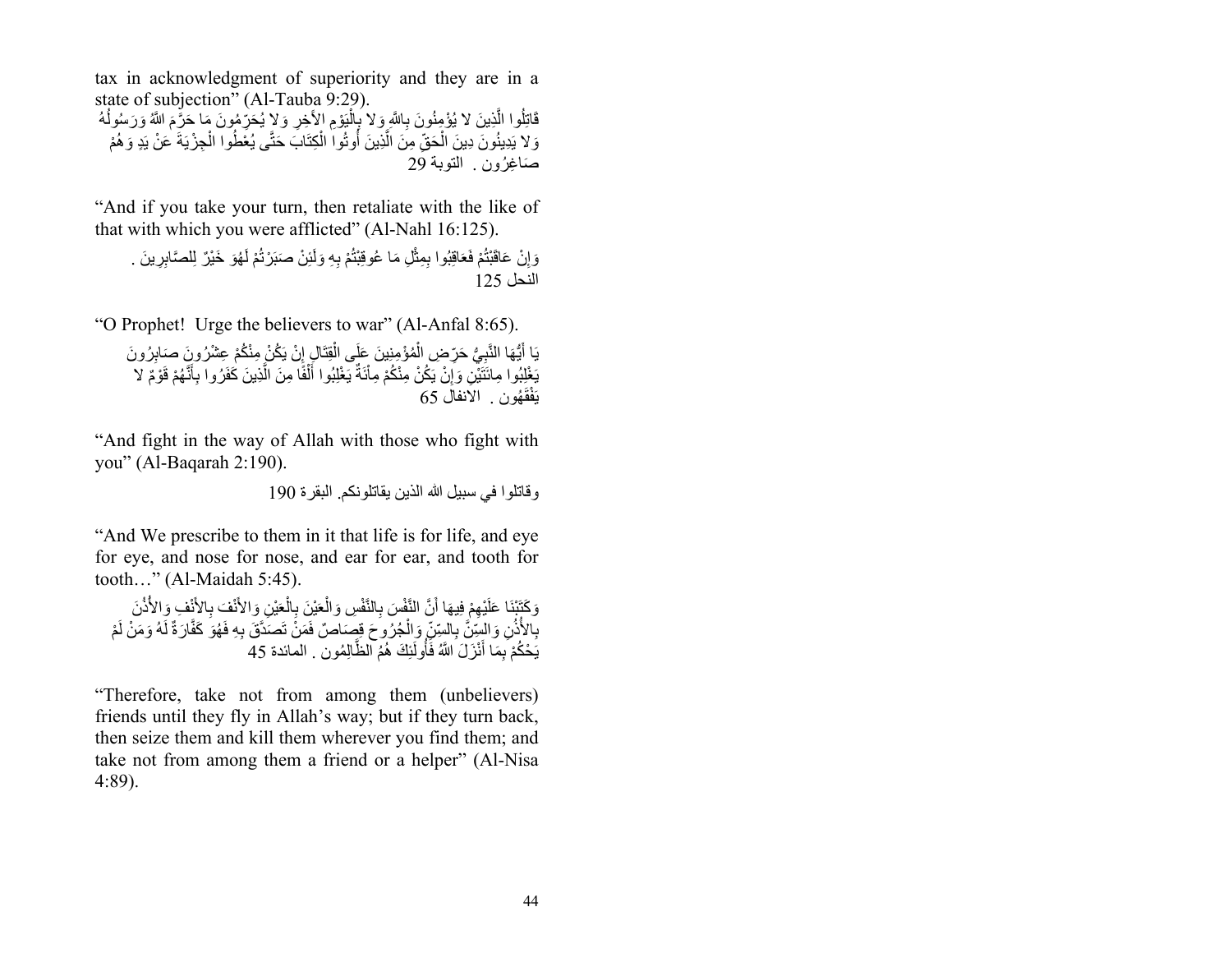#### وَدُّوا لَوْ تَكْفُرُونَ كَمَا كَفَرُوا فَتَكُونُونَ سَوَاءً فَلا تَتَّخِذُوا مِنْهُمْ أَوْلِيَاءَ حَتَّى ا<br>ا يُهَاجِرُ وا فِي سَبِيلِ اللَّهِ فَإِنْ تَوَلَّوْا فَخُذُو هُمْ وَاقْتُلُو هُمْ حَيْثُ وَجَدُتُمُو هُمْ وَ لا تَتَّخِذُوا مِنْهُمْ وَلِيًّا وَلا نَصِيرً . النساء 89

The essence of the Bible's teaching goes beyond every teaching, however, in that our love should embrace all mankind, even our enemies.

Jesus said: "…love your enemies, bless them that curse you, do good to them that hate you, and pray for them which despitefully use you, and persecute you; that ye may be the children of your Father which is in heaven: for he maketh his sun rise on the evil and on the good, and sendeth rain on the just and on the unjust. For if ye love them which love you, what reward have ye? Do not even the publicans the same?" (Matthew 5:44-46).

"These things I command you, that ye love one another" (John 15:17).

"But I say unto you, that ye resist not evil: but whosoever shall smite thee on the right cheek, turn to him the other also" (Matthew 5:39).

"A new commandment I give unto you, that ye love one another; as I have loved you, that ye also love one another" (John 13:34).

The Apostles Paul and John, Jesus' followers, write:

"Dearly beloved, avenge not yourselves, but rather give place unto wrath: for it is written, 'Vengeance is mine, I will repay, saith the Lord'" (Romans 12:19).

"But he that hateth his brother is in the darkness and walketh in darkness, and knoweth not whither he goes, because that darkness hath blinded his eyes" (1 John 2:11).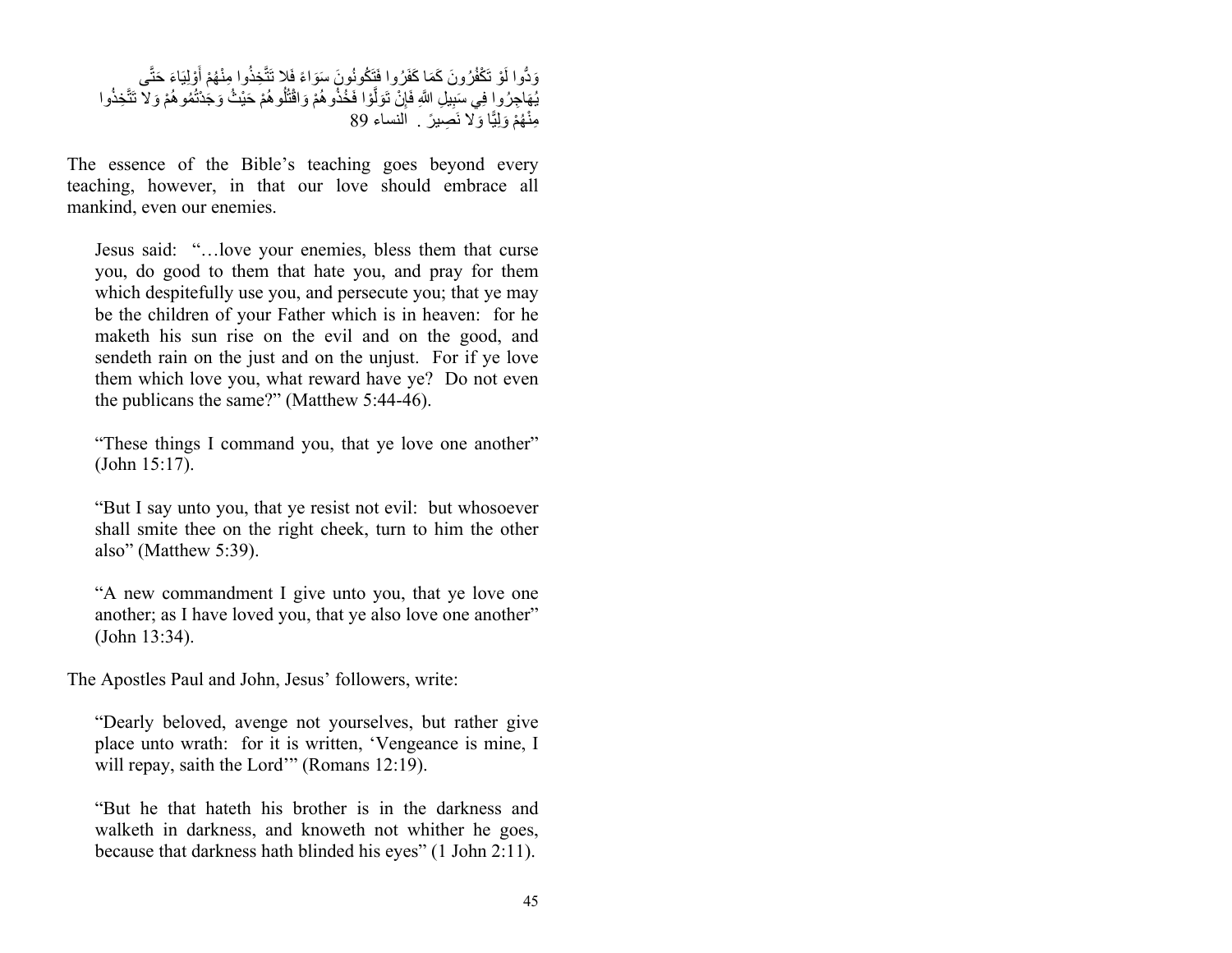"He that loveth not his brother abideth in death" (1 John 3:14).

The most beautiful chapter in the Bible that describes love, written by the Apostle Paul, is 1 Corinthians chapter 13. In the King James version of the Bible, the word "charity" is used to describe unconditional, self-sacrificing love.

"Though I speak with the tongues of men and of angels, and have not charity, I am become as sounding brass, or a tinkling cymbal. And though I have the gift of prophecy, and understand all mysteries, and all knowledge; and though I have all faith, so that I could remove mountains, and have not charity, I am nothing. And though I bestow all my goods to feed the poor, and though I give my body to be burned, and have not charity, it profiteth me nothing. Charity suffereth long, and is kind; charity envieth not; charity vaunteth not itself, is not puffed up. Doth not behave itself unseemly, seeketh not her own, is not easily provoked, thinketh no evil; rejoiceth not in iniquity, but rejoiceth in the truth; beareth all things, believeth all things, hopeth all things, endureth all things. Charity never faileth: but whether there be prophecies, they shall fail; whether there be tongues, they shall cease; whether there be knowledge it shall vanish away. For we know in part, and we prophesy in part. But when that which is perfect is come, then that which is in part shall be done away. When I was a child, I spake as a child, I understood as a child, I thought as a child: but when I became a man, I put away childish things. For now we see through a glass, darkly; but then face to face: now I know in part; but then shall I know even as also I am known. And now abideth faith, hope, charity, these three; but the greatest of these is charity" (1 Corinthians 13).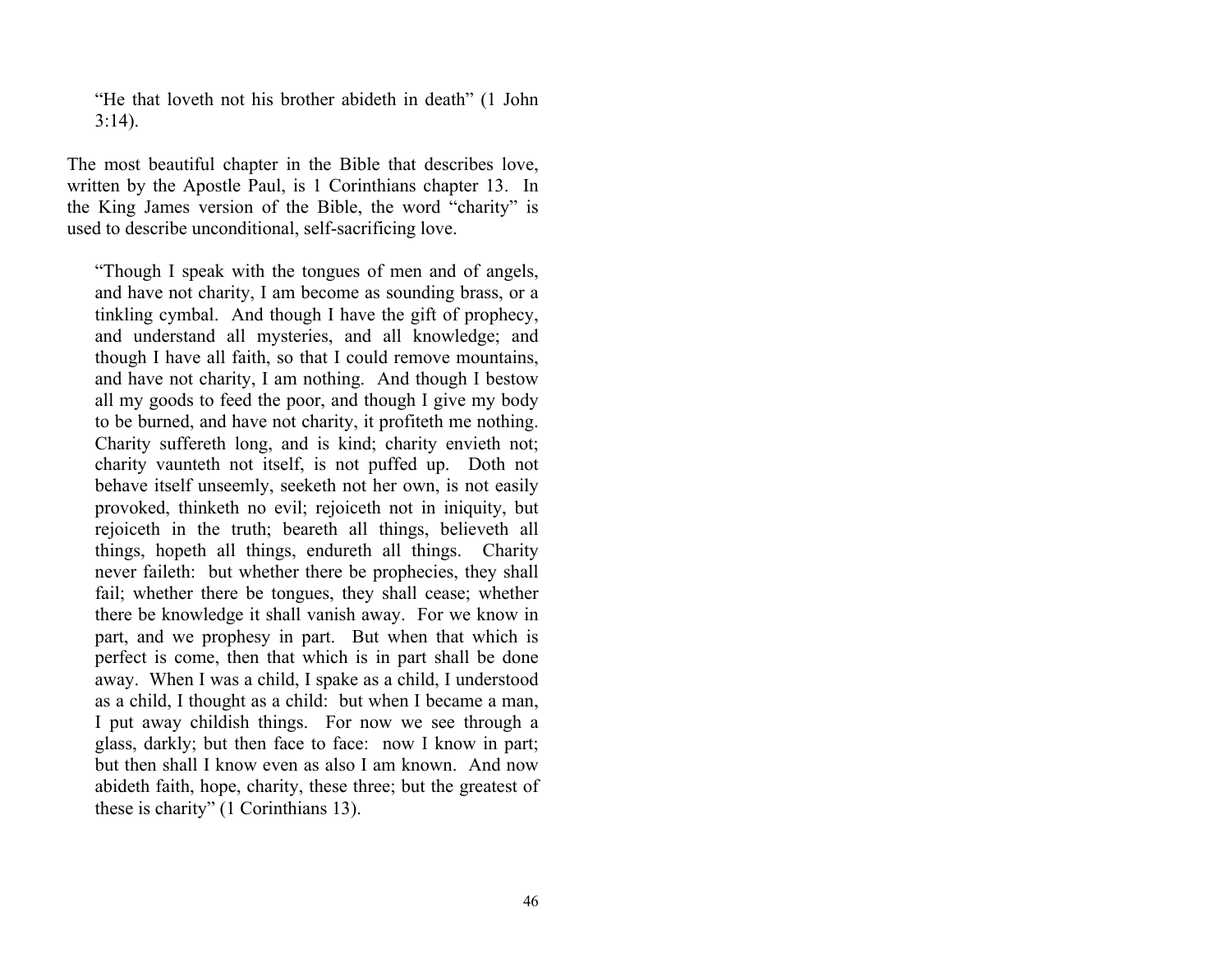Some mystic Muslims realize this truth, and they are searching for a deeper love for God which is not found in the Quran. The Soufee's paraphrase for the first chapter of the Quran, Sura Al-Fatiha (The Opening): "God lead us to the straight way, lead us to the way that leads us to You, and bless us with Your love which is the essence of Yourself, and set us free from everything that might hinder us from You, and guide us to the way in which we don't see but You, and don't hear but Your voice, and don't love but You."

It is not impossible to have such love. Jesus never commanded us to do what we cannot accomplish, but it is not possible on our own. If you ask Him with all your heart to give you love for others, He will answer your prayers. It will be His own love being expressed through you. Ask Him to create a clean heart within you, for He is able to do so.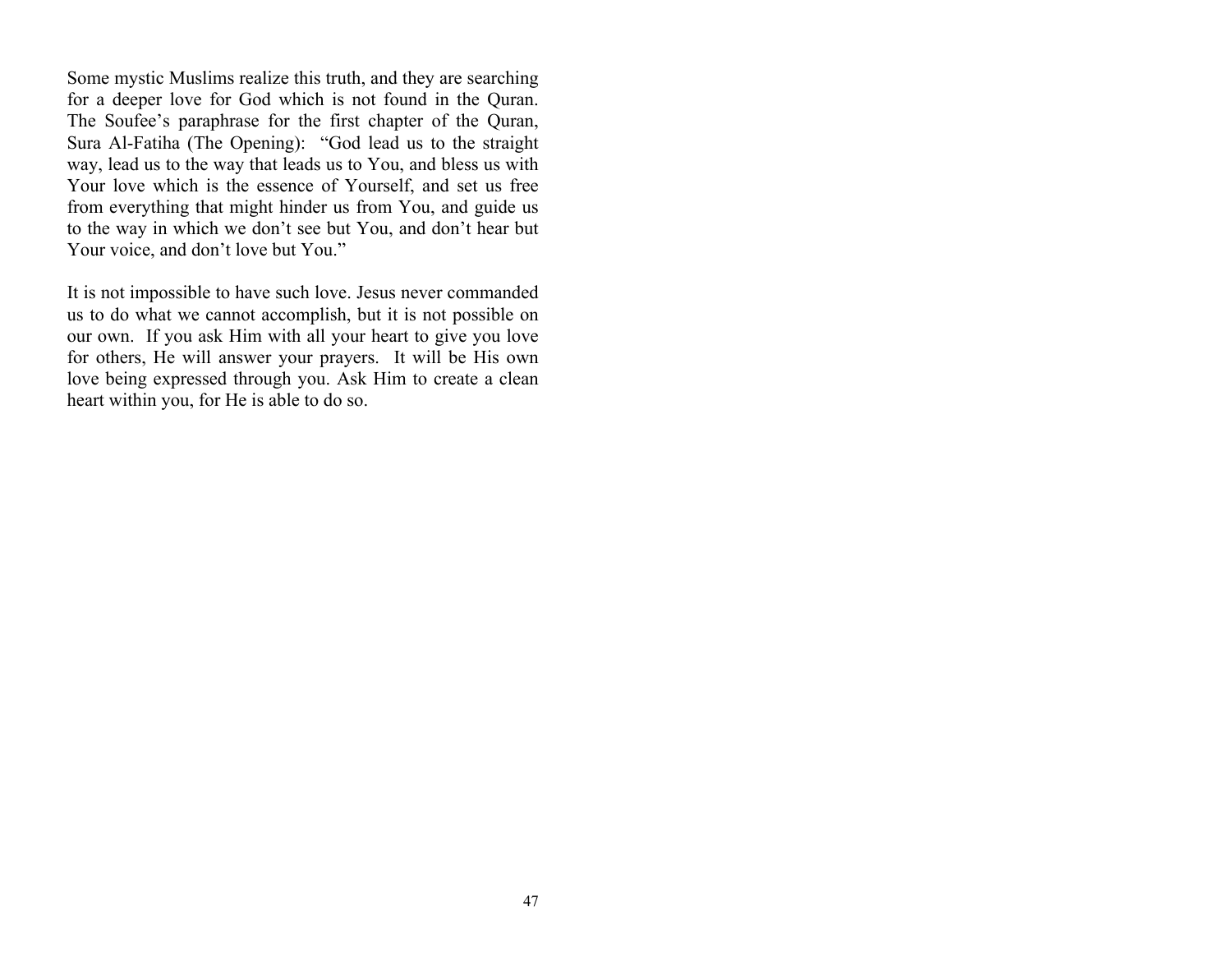The word "forgiveness" also means "forgetting." It is the result when someone says, "I will not do it again," followed by God's reply, "I will not remember it any longer."

Although the Quran teaches that God is the Forgiver, "Al-Ghaffar," الغفّار man's sins do not disappear but remain until the Day of Judgment when all man's works will be weighed.

"And the measuring out on that day will be just; then as for him whose measure (of good deeds) is heavy, there are they who shall be successful. And as for him whose measure (of good deeds) is light, there are they who have made their soul suffer loss" (Al-A'Raf 7:8-9).

وَالْوَزْنُ يَوْمَئِذٍ الْجَقُّ فَمَنْ ثَقُلَتْ مَوَازِينُهُ فَأُولَئِكَ هُمُ الْمُفْلِجُونَ (8) وَمَنْ خَفَّتْ ُل ا<br>ا مَوَازِيَنَّهُ فَأُولَئِكَ الَّذِينَ خَسِرُوا أَنْفُسَهُمْ بِمَا كَانُوا بِآَيَاتِنَا يَظْلِمُونَ ُ(9) . ُالإعراف 8-9

"Surely good deeds take away evil deeds…" (Hud 11:114). وَ أَقِمِ الصَّلاةَ طَرَفَي النَّهَارِ وَزُلَفًا مِنَ اللَّيْلِ إِنَّ الْحَسَنَاتِ يُذْهِبْنَ السَّيِّئَاتِ ذَلِكَ ِذِكْرَ ِي لِلذَّاكرِ بِن ِ ِ ۖ هُو دِ 114

But how can God forgive if the sins are still there, and man still has to work hard to cover his bad works? It would seem for the Muslim that forgiveness does not exist.

#### *The Grace of God Versus Man's Good Works*

The Bible acknowledges that man originally is not good. The Apostle Paul said, "For I know that in me, that is, in my flesh, dwelleth no good thing" (Romans 7:18).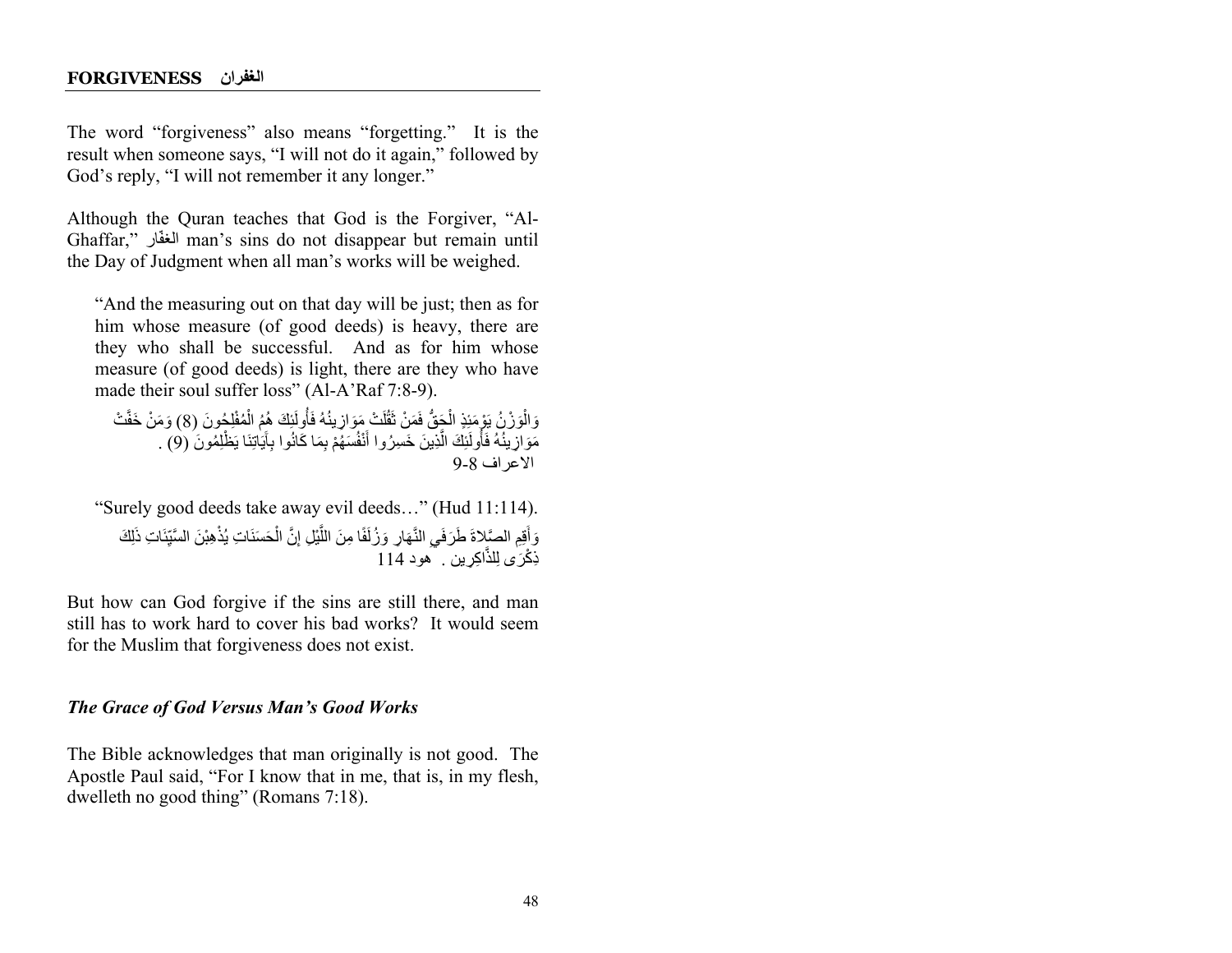Forgiveness in the Bible is practical and complete. It is God's part in response to repentance, which is man's part. The Bible says:

"If we *confess* our sins, He is faithful and just to *forgive* us our sins, and to cleanse us from all unrighteousness" (1 John 1:9, emphasis added).

"For by *grace* are ye saved through faith; and that not of yourselves: it is the gift of God not of *works*, lest any man should boast" (Ephesians 2:8-9, emphasis added).

"Blessed is he whose transgression is forgiven, whose sin is covered. Blessed is the man unto whom the Lord imputeth not iniquity, and in whose spirit there is no guile" (Psalms 32:1-2).

"And the times of this ignorance God winked at…" (Acts 17:30).

"For I will be merciful to their unrighteousness and their sins and their iniquities will I remember no more" (Hebrews 8:12).

"Being justified freely by His grace through the redemption that is in Christ Jesus" (Romans 3:24).

There is no assurance in the Quran that a person will deserve the merit of his good deeds. God has the final decision, and God does what He pleases, even though the good deeds are heavier than the bad deeds.

"Allah sends astray whom He pleases, and He guides whom He pleases" (Ibrahim 14:4).

وَمَا أَرْسَلْنَا مِنْ رَسُولٍ إِلا بِلِسَانِ قَوْمِهِ لِيُبَيِّنَ لَهُمْ فَيُضِلُّ اللَّهُ مَنْ يَشَاءُ وَيَهْدِي مَنْ ا<br>ا يَشَاءُ وَهُوَ الْعَزِيزُ الْحَكِيمِ ـ ابر اَهيم 4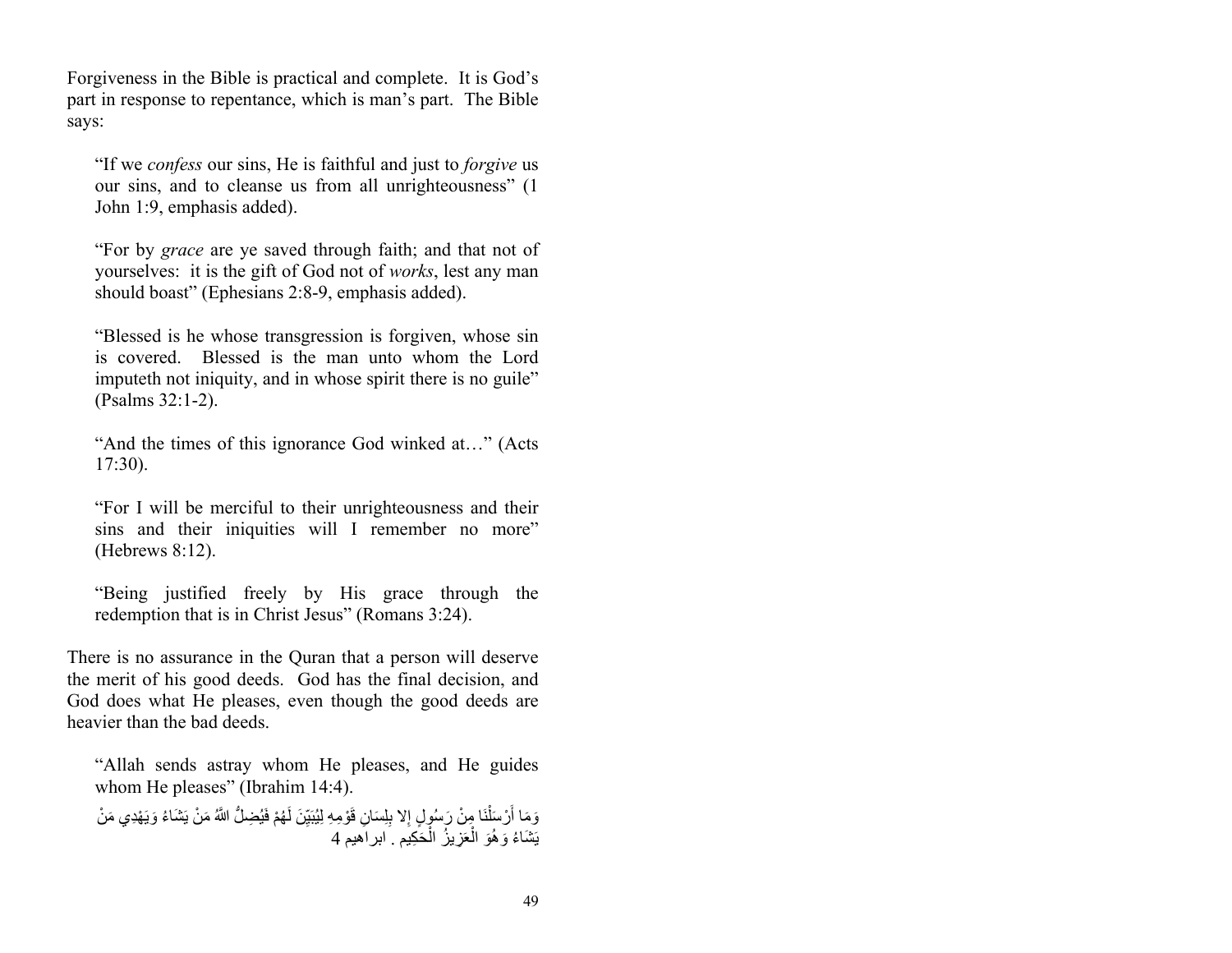"He forgives whom He pleases and torments whom He pleases" (Al-Imran 3:129).

وَبِلَّهِ مَا فِي الْسَّمَوَاتِ وَمَا فِي الأَرْضِ يَغْفِرُ لِمَنْ يَشَاءُ وَيُعَذِّبُ مَنْ يَشَاءُ وَاللَّهُ غَفُورٌ رَحِيمٌ . آل عمر ان 129

"…whom Allah pleases, He sends astray, and whom He pleases, He puts on the right way" (Al-An'am 6:39).

وَالِّذِينَ كَذَّبُوا بِآَيَاتِنَا صُمٍّ وَبُكُمٍّ فِي الظُّلُمَاتِ مَنْ يَشَـٰأِ اللَّهُ يُضْلِلْهُ وَمَنْ يَشَأْ يَجْعَلْهُ عَلَى صرَ اط . مُسْتَقِيم الْإِنعام 39 َ

In contrast, what a wonderful assurance we have in the Bible.

Jesus said, "Let not your heart be troubled…I will come again, and receive you unto myself; that where I am, there ye may be also" (John 14:1,3).

"And being fully persuaded that, what He had promised, He was also able to perform" (Romans 4:21).

"For the Scripture saith, Whosoever believeth on Him shall not be ashamed. For whosoever shall call upon the name of the Lord shall be saved" (Romans 10:11-12).

"…But we know that when He shall appear, we shall be like Him, for we shall see Him as He is" (1 John 3:2).

"…For I know whom I have believed, and am persuaded that He is able to keep that which I have committed unto Him against that day" (2 Timothy 1:12).

"And this is the will of Him that sent me, that every one which seeth the Son, and believeth on Him, may have everlasting life; and I will raise him up at the last day" (John 6:40).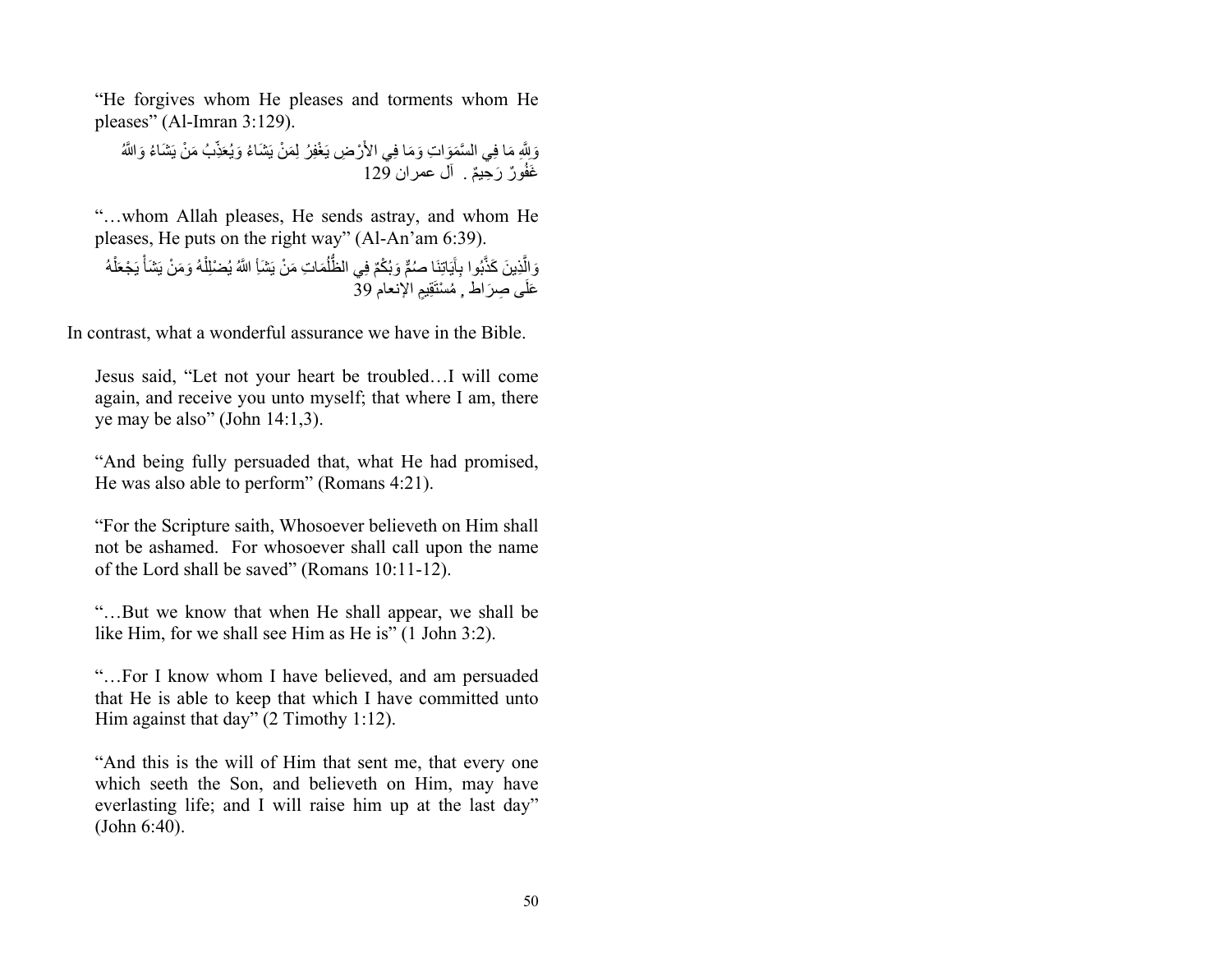"There is therefore now no condemnation to them which are in Christ Jesus who walk not after the flesh, but after the Spirit" (Romans 8:1).

"For all the promises of God in Him are yea, and in Him Amen, unto the glory of God by us" (2 Corinthians 1:20).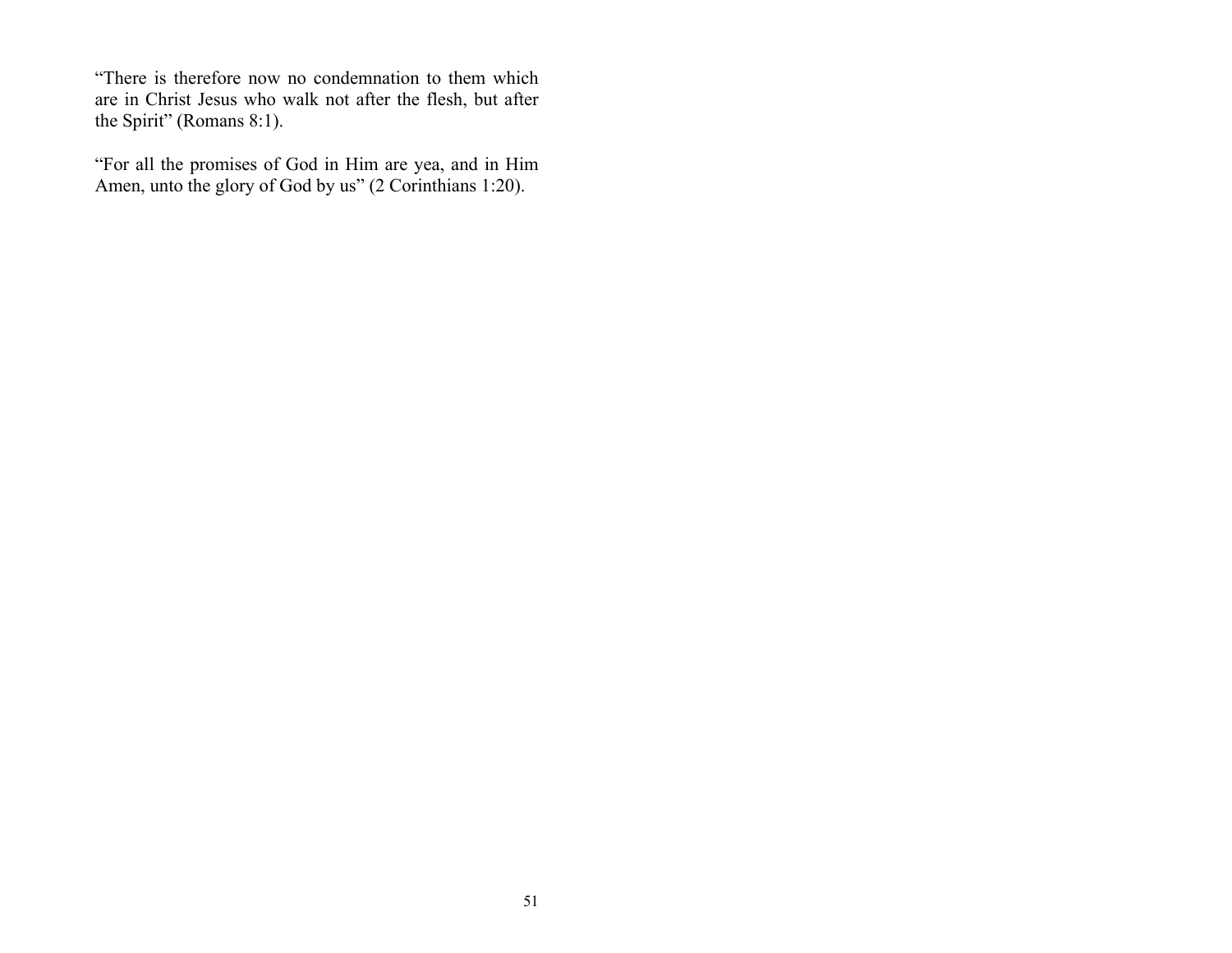A Muslim friend of mine was wondering why after struggling to do good deeds, the merit was not worth it. The Islamic reward is a "paradise" garden full of physical pleasures, fruit and rivers.

"And convey good news to those who believe and do good deeds, that they shall have gardens in which rivers flow; whenever they shall be given a portion of the fruit thereof, they shall say: This is what was given to us before; and they shall be given the like of it, and they shall have pure mates (wives) in them; and in them they shall abide" (Al-Baqarah 2:25) & (Al-Imran 3:15 )

وَيِشْرِ الَّذِينَ آمَنُوا وَعَمِلُوا الصَّالِحَاتِ أَنَّ لَهُمْ جَنَّاتٍ تَجْرِي مِنْ تَجْنِهَا الْأَنْهَارُ كُلَّمَا رُزِ قُورٍ مِنْهَا مِنْ ثَمَرَ ةٍ رِزْقًا قَالُوا هَذَا الَّذِي رُزِقَنَا مِنْ قَبْلُ وَأُتُوا بِهِ مُتَشَابِهَا وَ لَهُمْ فِيهَا أَرْ وَ اجٌ مُطَهَّرَ ةٌ وَ هُمْ فِيهَا خَالدُو نِ . ۚ اَلْيَقِرْ ۃ 25 قُلْ أَوُْنَبِّئُكُمْ بِخَيْرٍ مِنْ ذَلِكُمْ لِلَّذِينَ اتَّقَوْا عِنْدَ رَبِّهِمْ جَنَّاتٌ تَجْرِي مِنْ تَحْنِهَا الأَنْهَارُ خَالِدِينَ فِيهَا وَأَزُّوَاجٌ مُطَهَّرَةٌ وَرِضْوَانٌ مِنَ اللَّهِ وَاللَّهُ بَصِيرٌ بِٱلْعِبَاد . ال عمر ان 15

"…And you shall have therein what your souls desire, and you shall have therein what you ask for" (Al-Sajdah, Faslat, 41:31).

نَحْنُ أَوْلِيَاؤُكُمْ فِي الْحَيَاةِ الدُّنْيَا وَفِي الآَخِرَةِ وَلَكُمْ فِيهَا مَا تَشْتَهِي أَنْفُسُكُمْ وَلَكُمْ فِيهَا مَا تَدَّعُون ِ فصلت 31

"…In them shall be those who restrained their eyes, before them neither man nor jinn (spirits) shall have touched them…" (Al-Rahman 55:47-78).

فَبِأَيِّ أَلاءِ رَبِّكُمَا تُكَذِّبَانِ (47) ذَوَاتَا أَفْنَانٍ (48) فَبِأَيِّ أَلاءِ رَبِّكُمَا تُكَذِّبَانِ (49) ِفِيهِمَّا عَيْنَانِ َتَجْرِيَانِ (50) فَبِأَيِّ أَلاءِ رَبِّكُمَا تُكَذِّبَانِ (51) فِيهِمَا مِنْ كُلِّ فَاكِهَةٍ زَوْجَانِ (52) فَبِأَيِّ اَلاَءِ رَبِّكُمَا ثُكَذِّبَانٍ (53) مُتَّكِئِينَ عَلَى فُرُشٍ بَطَائِئُهَا مِنْ ا<br>ا إِسْتَبْرَ فٍَ وَجَنَى الَّجَنَّتَيْنِ دَانٍ (54) فَبِأَيِّ آلاءِ رَبِّكُمَا تُكَذِّبَانِ (55) فِيهِنَّ َّ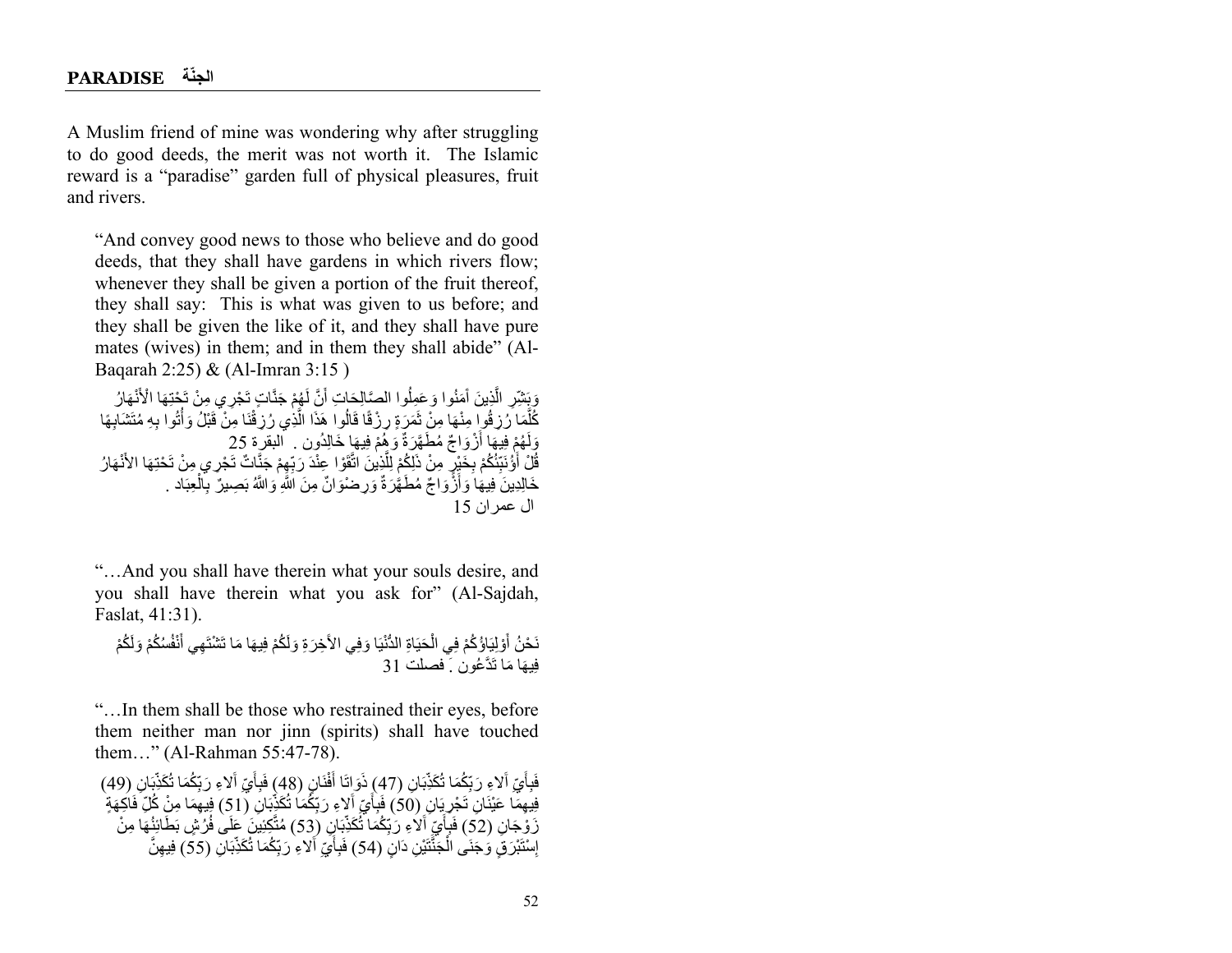قَاصِرَ اتُ الطَّرْفِ لَمْ يَطْمِثْهُنَّ إِنْسٌ قَبْلَهُمْ وَ لا جَانٍّ (56) فَبِأَيِّ ٱلاعِ رَبِّكُمَا<br>\* تُكَذِّبَانِ (57) كَأَنَّهُنَّ الْيَاقُوتُ وَالْمَرْجَانُ (58) فَبِأَيِّ إِلاْءِ رَبِّكُمَا تُكَذِّبَانِ (59) َّهَلْ جَزَاءُ الْإِحْسَانِ إِلا الإِحْسَانُ (60) فَبِأَيِّ أَلاءِ رَبِّكُمَا تُكَذِّبَانِ (61) وَمِنْ دُونِهِمَا جَنَّتَانِ (62) فَبِأَيَّ آلاءِ رَبِّكُمَا تُكَذِّبَانِ (63) مُدْهَامَّتَانِ (64) فَبِأَيِّ آلاءِ رَبِّكُمَا تُكَذِّبَانِ (65) فِيهِمِّا عَيْنَانِ نَصْنَاخَتَانٍ (66) فَبِأَيِّ آلاءِ رَبِّكُمَا تُكَذِّبَانِ رَبِّكُمَا تُكَذِّبَا*نِ (*65) فِيهِمَا عَيْذَانِ نَصَّاخَتَانِ (66) فَبِأَيِّ أَلاءِ رَبِّكُمَا تُكَذِّبَانِ<br>(67) فِيهِمَا فَاكِهَةٌ وَنَخْلٌٍ وَرُمَّانٌ (68) فَبِأَيِّ أَلاءِ رَبِّكُمَا تُكَذِّبَانِ (69) فِيهِنَّ َّخَيْرَ اٰتٌ جِسَانٌ (70) فَبِأَيِّ الاءِ رَبِّكُمَا ِتُكَذِّبَانَ (71) حُورٌ مَقْصُورَ ابِثٌ فِيَ الْخِيَامِ (72) فَبِأَيِّ أَلاءِ رَ بِّكُمَا تُكَّذِّبَانِ (73) لَمْ يَطْمِثُّهُنَّ إِنْسٌ قَبْلَهُمْ وَلا جَانٌّ (74) َفَبِأَيِّ اَلاِءٍ رَّ بِّكُمَا تُكَذِّبَانٍ (75) مُتَّكِئِينَ عَلَى رَفْرَ فِ خُضْرٍ ۚ وَعَبْقَرِ يِّ حِسَانٍ (76) فَبِأَيِّ أَلاءِ رَبِّكُمَا تُكَٰذِّبَانِ (77) تَبَارَكَ اسْمُ رَبِّكَ ذِي الْجَلالِ وَالإِكْرَامِ (78) . الرحمن 47-78

"And with them shall be those who restrain the eyes, having beautiful eyes; as if they were eggs carefully protected…A speaker from among them shall say: Surely I had a comrade of mine." Al-Safat 37:42-48)

فَوَاكِهُ وَهُمْ مُكْرَمُونَ (42) فِي جَنَّاتِ النَّعِيمِ (43) عَلَى سُرُرٍ مُتَقَابِلِينَ (44) يُطَافُ عَلَيْهِمْ بِكَأْسٍ مِنْ مَعِينٍ (45) بَيْضَاءَ لَذَّةٍ لِلْشَّارِبِينَ (46) لا َفِيهَا عَوْلُ وَلاٍ هُمْ عَنْهَا يُذْرَفُونَ (47) وَعِنْدَهُمْ قَاصِرَاتُ الطَّرْفِ عِينٌ (48) كَأَنَّهُنَّ بَيْضٌ َّمَكْنُون . الصافات 42-48

"And We will aid them with fruit and flesh such as they desire. They shall pass therein from one to another a cup wherein there shall be nothing vain nor any sin" (Al-Tur 52:17-24).

إِنَّ الْمُتَّقِينَ فِي جَنَّاتٍ وَنَعِيمٍ (17) فَاكِهِينَ بِمَا أَتَاهُمْ رَبُّهُمْ وَوَقَاهُمْ رَبُّهُمْ عَذَابَ اَلْجَحِيمِ (18) كُلُوا وَاشْرَبُوَّا هَنِيئًا بِمَا كُنْتُمْ تَعْمَلُونَ (19) مُتَّكِئِينَ عَلَى سُرُرٍ ِمَصِّفُو فَةٍ ۖ وَزَوَّجْنَاهُمْ بِحُورٍ عِينٍ (20) وَالَّذِينَ آَمَنُوا وَإِنَّبَعَتْهُمْ ذُرِّيَّتُهُمْ بِإِيمَانٍ ُأَلْحَقْنَا بِهِمْ ذُرِّ يَّتَهُمْ وَمَا أَلَتْنَاهُمْ مِنْ عَمَلِهِمْ مِنْ شَيْءٍ كُلُّ امْرِ عِ ْبِمَا كَسَبَ رَهِينٌ َ ََ (21) وَأَمْدَدْنَاهُمْ لِفَاّكِهَةٍ وَلَحْمٍ مِمَّا يَشْنَهُونَ ۚ (22) يَتَنَازَ عُونَ ۚ فِيهَا كَأْسًا لا لَغُو فِيهَا وَلاَّ تَأْثِيمٌ (23) وَيَطُومْتُ عَلَيْهِمْ غِلْمَانٌ لَهُمْ كَأَنَّهُمْ لَٰؤُلُوٌّ مَكْنُون . َّالطور 17-24

How can a Holy God live in such a place where evil is still present? Evil cannot live side by side with God. "Thou art of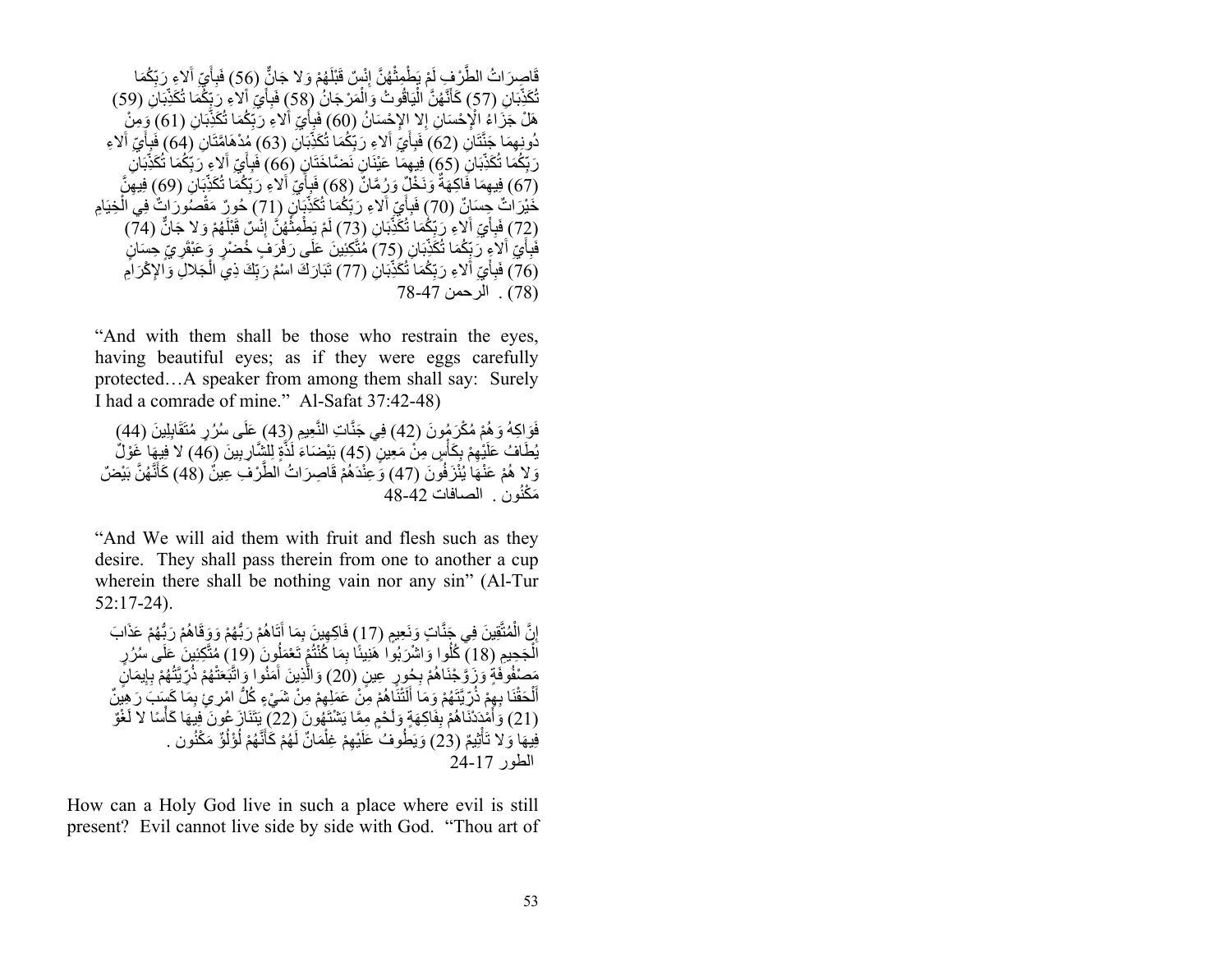purer eyes than to behold evil, and canst not look on iniquity" (Habakkuk 1:13).

#### *The Place of God's Holiness*

What a difference there is in the Biblical heaven.

"But as it is written, 'Eye hath not seen nor ear heard, neither have entered into the heart of man, the things which God hath prepared for them that love Him" (1) Corinthians 2:9).

The Apostle Paul says: "I knew a man in Christ…How that he was caught up into paradise, and heard unspeakable words, which it is not lawful for a man to utter" (2 Corinthians 12:2-4).

"And as we have borne the image of the earthly, we shall also bear the image of the heavenly" (1 Corinthians 15:49).

"For in the resurrection they neither marry, nor are given in marriage, but are as the angels of God in heaven" (Matthew 22:30).

"And I saw a new heaven and a new earth: for the first heaven and the first earth were passed away…And I heard a great voice out of heaven saying, 'Behold, the tabernacle of God is with men, and He will dwell with them, and they shall be His people, and God Himself shall be with them, and be their God…But the fearful, and unbelieving, and the abominable, and murders, and whoremongers, and sorcerers, and idolaters, and all liars, shall have their part in the lake which burneth with fire and brimstone which is the second death'" (Revelation 21:1,3,8).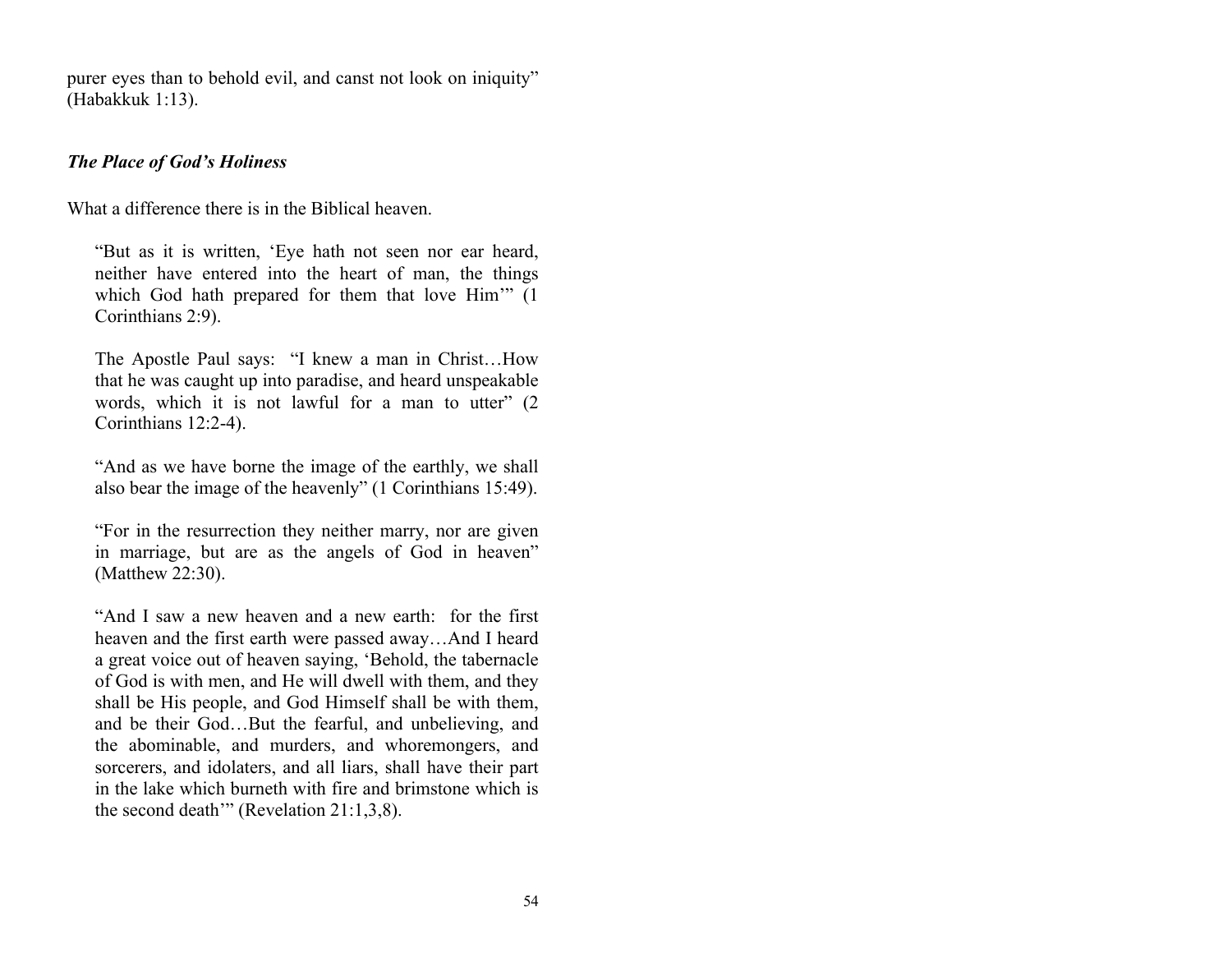"And they shall see His face; and His name shall be in their foreheads. And there shall be no night there; and they need no candle, neither light of the sun; for the Lord God giveth them light: and they shall reign forever and ever" (Revelation 22:4-5).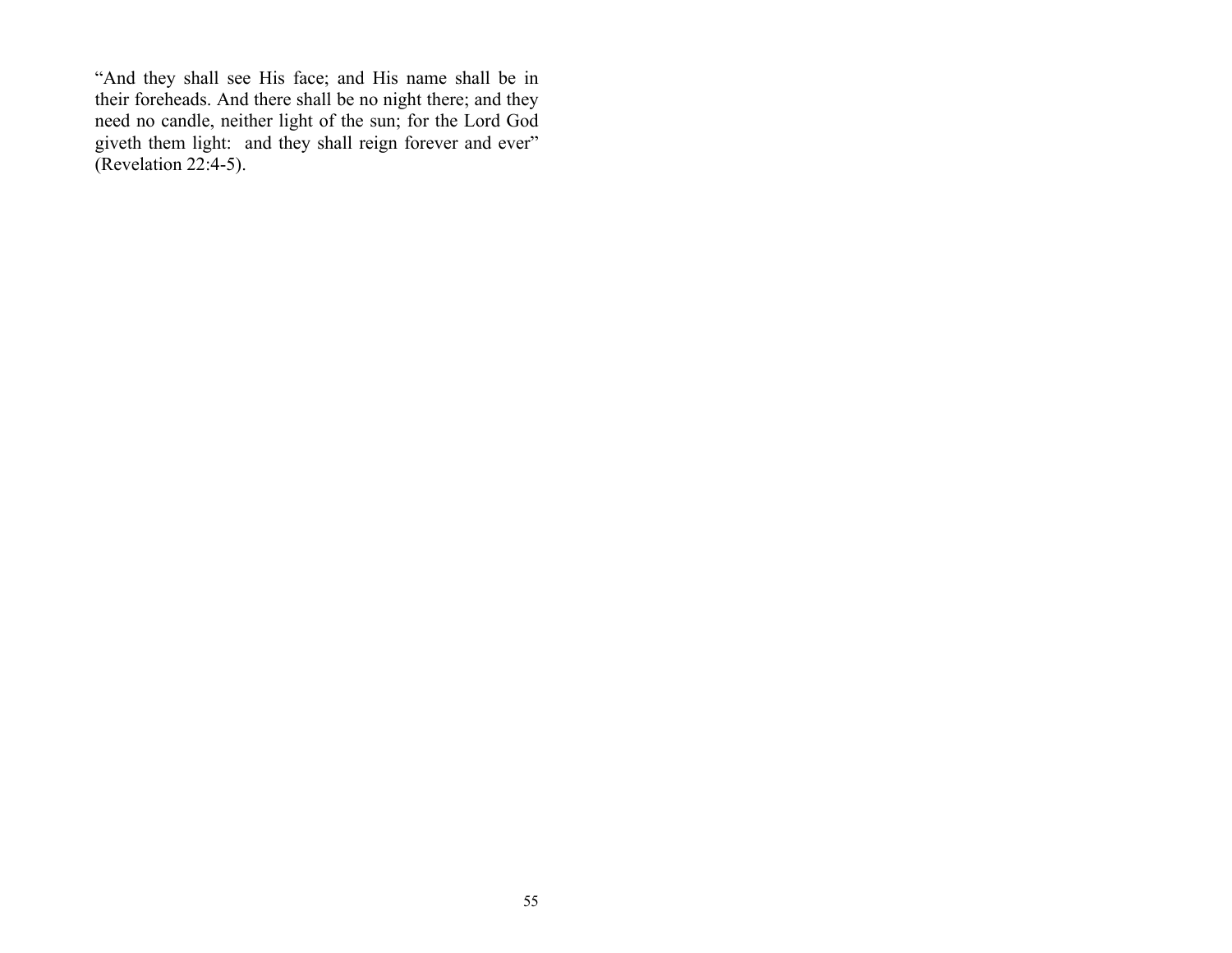We live in a world that cries out for liberty for women and for their equality with men. People realize that monogamy is far better for a close-knit family than polygamy. Divorce without reason and lack of birth-control leads to instability. The Quranic teaching about women is largely implicative, and many Muslim scholars try to paraphrase it to suit society. The following verses from the Quran confirm its basic teaching about a woman's position.

1. Marriage: "If ye fear that ye shall not be able to deal justly with the orphans, marry women of your own desire: two or three or four" (Al-Nisa 4:3).

وَإِنْ خِفْتُمْ أَلا تُقْسِطُوا فِي الْبَتَامَى فَانْكِحُوا مَا طَابَ لَكُمْ مِنَ النِّسَاءِ مَثْنَى وَثُلاثَ وَرُبَاعَ فَإِنْ خِفْتُمْ أَلا تَعْدِلُوا فَوَاحِدَةً أَوْ مَا مَلَكَتْ أَيْمَاتُكُمْ ذَلِكَ أَدْنَى أَلا تَعُولُوا . النساء 3

2. Treating wives: "The male has the equal of the portion of two females" (Al-Nisa 4:11).

وَلَكُمْ نِصِنْفُ مَا تَرَكَ أَزْ وَاجُكُمْ إِنْ لَمْ يَكُنْ لَهُنَّ وَلَدٌ فَإِنْ كَانَ لَهُنَّ وَلَدٌ فَلَكُمُ الرُّبُعُ مِمَّا تُرَكْنَ مِنْ بَعْدٍ وَصِيَّةٍ يُوصِينَ بِهَا أَوْ دَيْنٍ وَلَهُنَّ الرُّبُعُ مِمَّا تَرَكْتُمْ إِنْ لَمْ يَكِّنْ لَكُمْ وَلَدٌ فَإِنْ كَانَ لَكُمْ وَلَدٌ فَلَهُنَّ الثَّمُنُ مِمَّا تَرَكَّتُمْ مِنْ بَعْدٍ وَّصِيَّةٍ تُوصُونَ بِهَا أَوْ ا<br>ا دَیْنٍٰ وَائِنْ کَانَ رَجُلٌ یُورَثُ کَلاَلَةً أَو اَمْرَأَةٌ وَلَهُ أُخٌ إَوْ أُخْتٌ فَلِكُلِّ وَاحِدٍ مِّنْهُمَا السُّدُسُ فَإِنْ كَانُوا أَكْثَرَ مِنْ ذَلِكَ فَهُمْ شُرَكَاءُ فِي النَّلُّثِ مِنْ بَعْدِ وَصِيَّةٍ يُوصَـَ ُّالسُّدُسُ فَإِنْ كَانُوا اَكْثَرَ مِنْ ذَلِكَ فَهُمْ شُرَكَاءُ فِي الثَّلَثِ مِنْ بَعْدِ وَصِيَّةٍ يُوصَـَى<br>بِهَا أَوْ دَيْنٍ غَيْرَ مُضَارٍّ وَصِيَّةً مِنَ اللَّهِ وَاللَّهُ عَلِيمٌ خَلِيمٌ . النساء 11

"…Admonish those of them on whose part you apprehend disobedience, and leave them alone in their beds and chastise them (beat them)" (Al-Nisa 4:34).

الِرِّجَالُ قَوَّ امُونَ عَلَى النِّسَاءِ بِمَا فَضَّلَ اللَّهُ بَعْضَهُمْ عَلَى بَعْضٍ وَبِمَا أَنْفَقُوا مِنْ أَهْوَ الِهِمْ فَالصَّالِحَاتُ قَانِتَاتٌ حَافِظَاتٌ لِلْغَيْبِ بِمَا حَفِظَ اللَّهُ وَاللَّاتِيِ تَخَافُونَ نُشُورَ هُنَّ فَعِظُو هُنَّ وَاهْجُرُو هُنَّ فِي الْمَضْاجِعِ وَاضْرِبُو هُنَّ فَإِنْ أَطَعْنَكُمْ فَلا<br>مَمُّد رِّدَةٍ نَبْغُوا عَلَيْهِنَّ سَبِيلا إِنَّ اللَّهَ كَانَ عَلِيًّا كَبِيرً . اَلنساء 34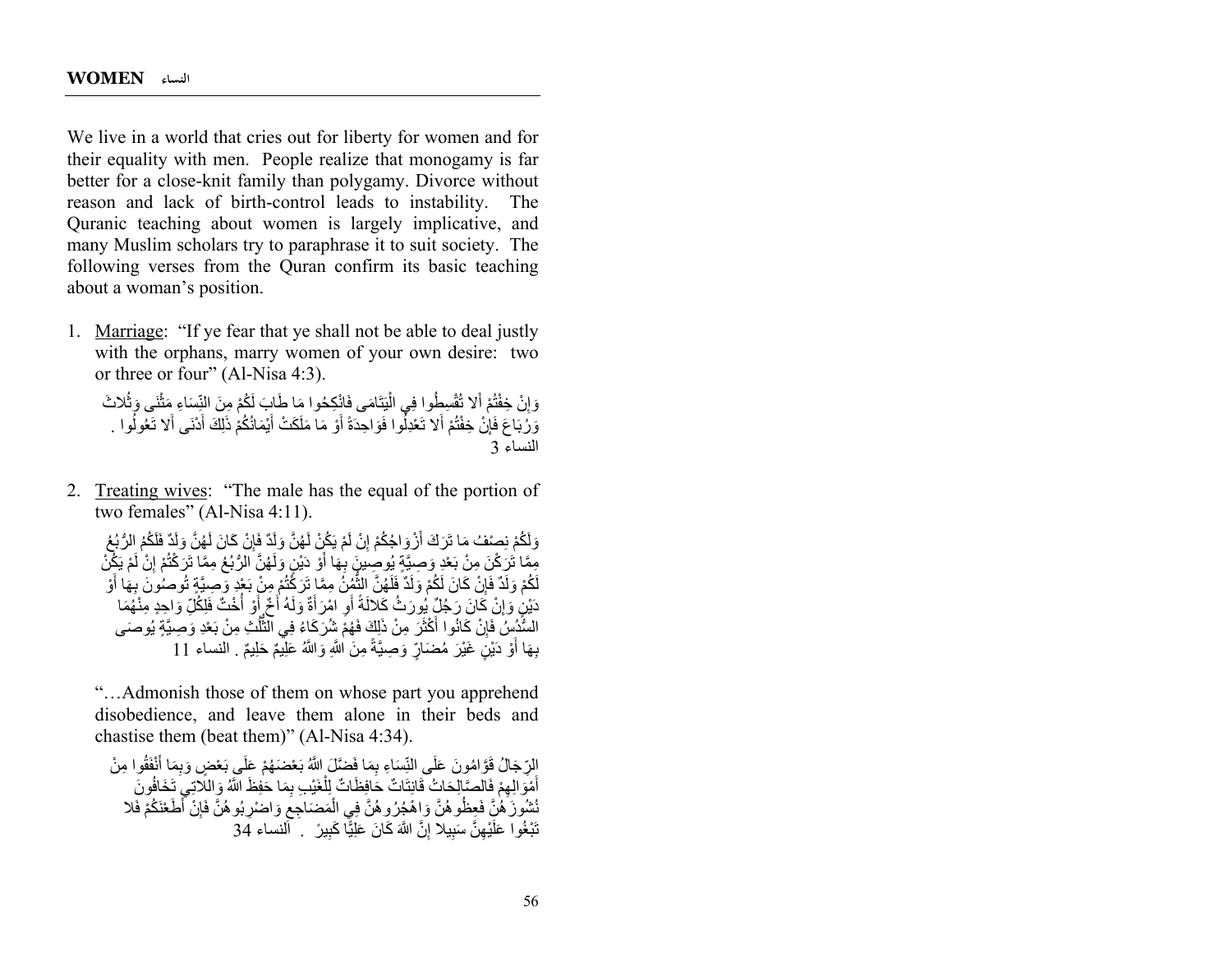"And if you desire to take a wife in place of another and you have given one of them a treasure, take not back aught therefrom" (Al-Nisa 4:20).

وَإِنْ أَرَدْتُمُ اسْتِبْدَالَ زَوْجٍ مَكَانَ زَوْجٍ وَآتَيْتُمْ إِحْدَاهُنَّ قِنْطَارًا فَلا تَأْخُذُوا مِنْهُ شَيْئًا أَتَأْخُذُونَهُ بُهْتَانًا وَإِثْمًا مُبِّينً ۚ فَ النساء 20  $20$ 

3. Divorce: "There is no blame on you if you divorce women when you have not touched them or appointed for them a portion" (Al-Baqarah 2:236).

> ً **ا** لا جُنَاحَ عَلَيْكُمْ إِنْ طَلَّقْتُمُ النِّسَاءَ مَا لَمْ تَمَسُّوهُنَّ أَوْ تَقْرِضُوا لَهُنَّ فَرِيضِهَةً َؘ<br>ا َ֧֖֖֖֖֖֖֖֧֖ׅ֖֧֖֧֪ׅ֧֧֧֧֧֧֧֧֚֚֚֚֚֚֚֚֚֚֚֚֚֚֚֚֡֬֓֓֝֬֝֓֝֬֝֓֞֬֝֓֓֝֬֓֓֝֬֝֬֝֬֝֬֝֬֝֬֝֬֝֬֝֬֝֬֝֬ ُمَنِّعُوهُرَّنَّ عَلَىٰ الْمُوسِعِ قَدَرُهُ وَعَلَى الْمُقْتِرِ قَدَرُهُ مَنَاعًا بِالْمَعْرُوفِ حَقًّا عَلَى<br>\* الْمُحْسِنِينَ . البقرة 236

"And if you divorce them before you have touched them and you have appointed for them a portion, then (pay to them) half of what you have appointed" (Al-Baqarah 2:237).

وَ إِنْ طَلِّقْتُمُو هُنَّ مِنْ قَبْلٍ أَنْ نَمَسُّو هُنَّ وَقَدْ فَرَصْنْتُمْ لَهُنَّ فَرِيضَةً فَنصْنفُ مَا ُفَرَضْتُمْ إِلا أَنْ يَعْفُونَ أَوْ يَعْفُوَ الَّذِي بِيَدِهِ عُقْدَةُ النِّكَاحِ وَأَنْ تَعْفُوا أَقْرَبُ لِلتَّقْوَى<br>وَلا تَنْسَوُا الْفَضْلُ بَيْنَكُمْ إِنَّ اللَّهَ بِمَا تَعْمَلُونَ بَصِيرِ ۚ البقرة 237 فَضْلَ بَيْنَكُمْ إِنَّ اللَّهَ بِمَا تَعْمَلُونَ بَصِيرٍ ۚ الْبقرة 237

4. Re-marriage: "So if he divorce her, she shall not be lawful to him afterwards until she marries another husband: then if he divorce her, there is no blame on them both if they return to each other" (Al-Baqarah 2:230).

فَإِنْ طَلَّقَهَا فَلَا تَحِلُّ لَهُ مِنْ بَعْدُ حَتَّى تَنْكِحَ زَوْجًا غَيْرَهُ فَإِنْ طَلَّقَهَا فَلا جُنَاحَ عَلَيْهِمَا أَنْ يَتَرَ اجَعَا إِنْ ظَنَّا أَنْ يُقِيمَا حُدُودَ اللَّهِ وَتِلْكَ حُدُودُ اللَّهِ يُبَيِّنُهَا لِقَوْمٍ عُلَمُون البقرة 230

Compare the difference in the Biblical teaching. Here are a few verses from the Bible.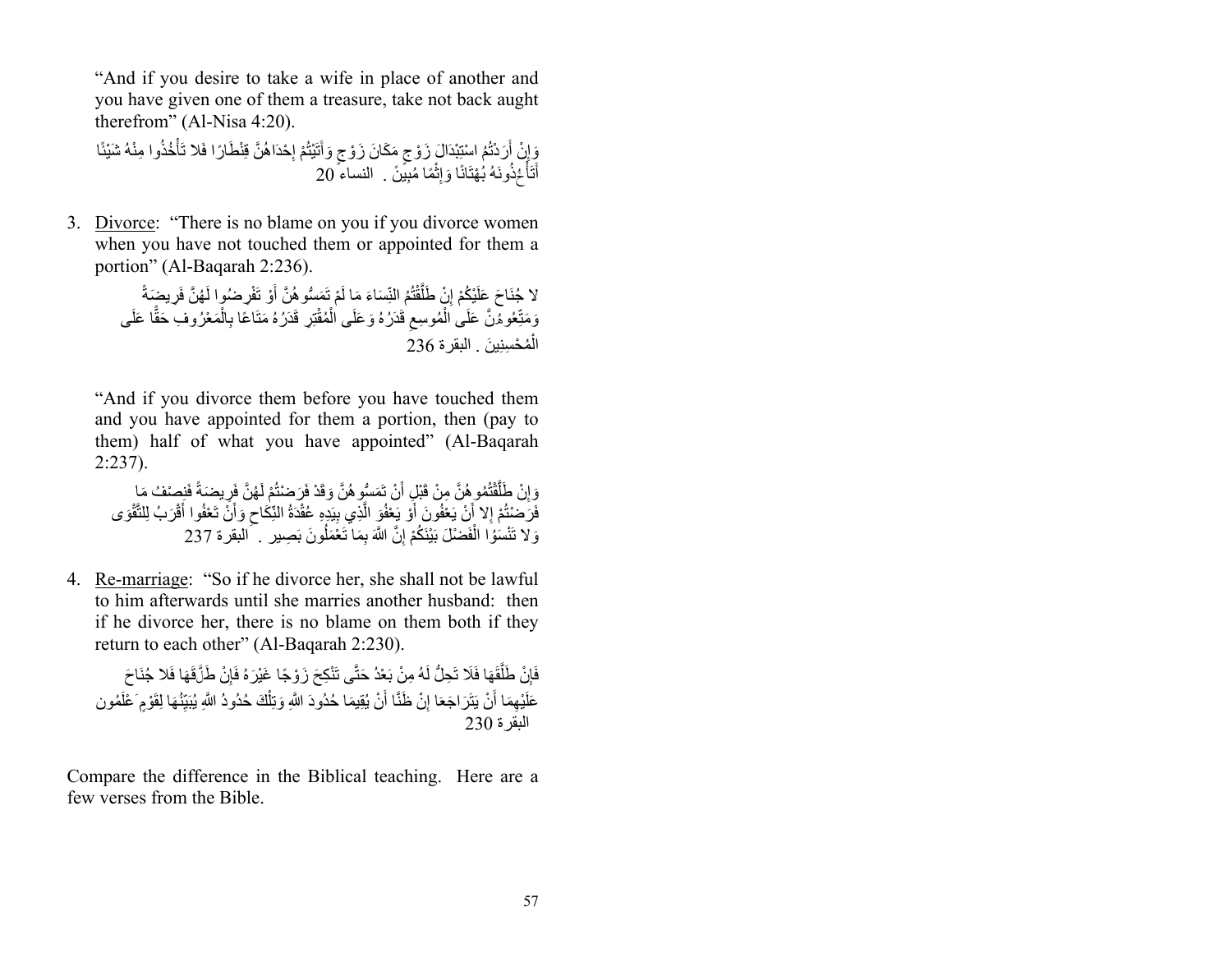1. Marriage: "For this cause shall a man leave his father and mother, and shall be joined unto his wife, and they two shall be one flesh" (Ephesians 5:31).

"Marriage is honourable in all, and the bed undefiled" (Hebrews 13:4).

2. Treating women: "Likewise, ye husbands, dwell with them according to knowledge, giving honour unto the wife, as unto the weaker vessel, and being heirs together of the grace of life; that your prayers be not unhindered" (1 Peter 3:7).

"…the elder women as mothers; the younger as sisters, with all purity" (1 Timothy 5:2).

"Nevertheless, let everyone of you in particular so love his wife, even as himself" (Ephesians 5:33).

"…That whosoever looketh on a woman to lust after her hath committed adultery with her already in his heart" (Matthew 5:28).

3. Divorce: "But I say unto you, that whosoever shall put away his wife, saving for the cause of fornication, causeth her to commit adultery…" (Matthew 5:32).

"But from the beginning of the creation God made them male and female…What therefore God hath joined together, let not man put asunder" (Mark 10:6,9).

4. Remarriage: "And I say unto you, Whosoever shall put away his wife, except it be for fornication, and shall marry another, committeth adultery: and whoso marrieth her which is put away doth commit adultery" (Matthew 19:9).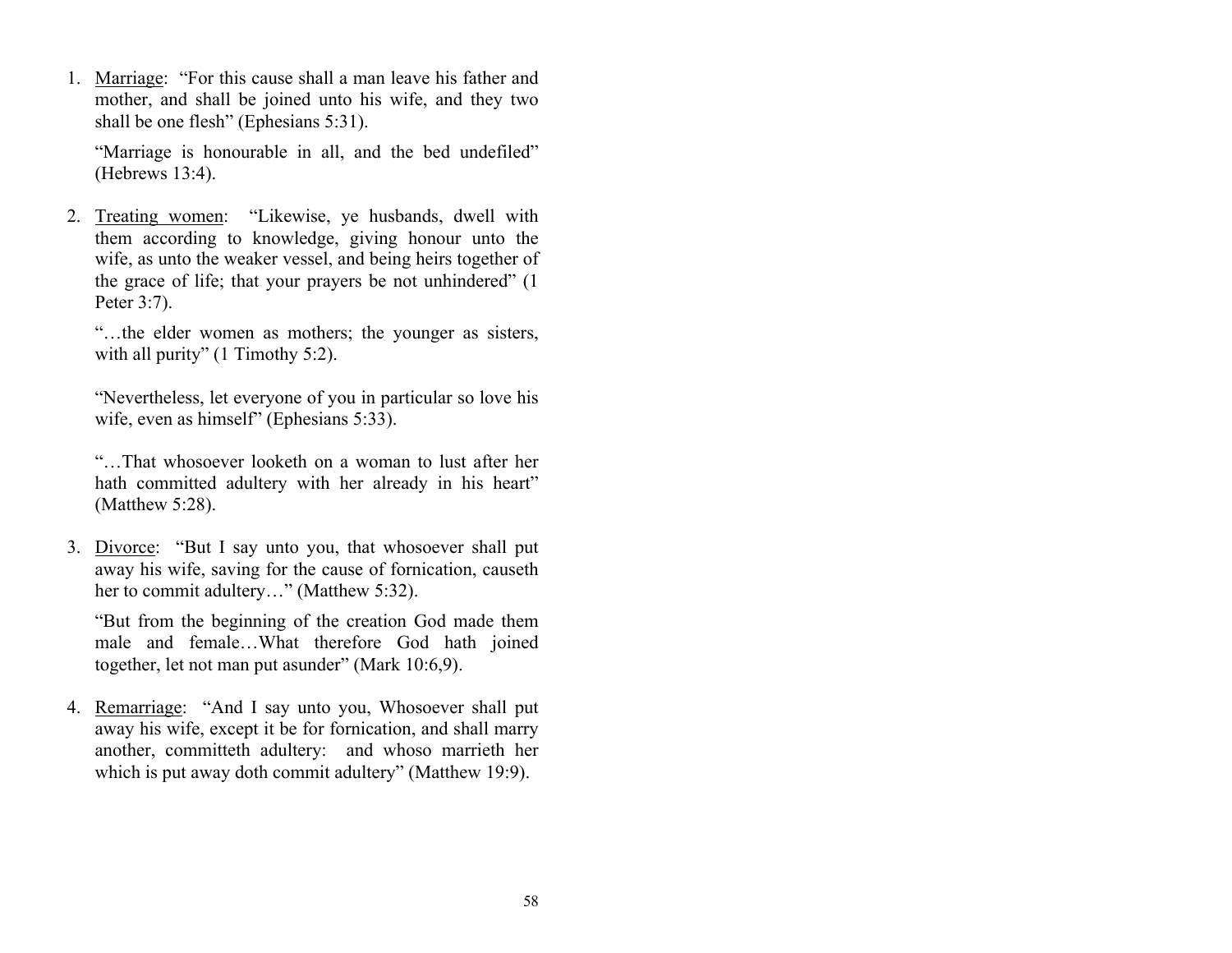It is only in recent years that the Quran has been translated into a few languages, as Muslims believed that the original Arabic language in which Allah sent the Quran, the language of Allah and Heaven, should not be translated. "…And this is a book in Arabic…" (Al-Ahqaf 46:12).

وَمِنْ قَبْلِهِ كِتَابُ مُوسَى إِمَامًا وَرَحْمَةً وَهَذَا كِتَابٌ مُصَدِّقٌّ لِسَانًا عَرَبِيًّا لِيُنْذِرَ الَّذِينَ ظَلَمُوا وَبُشْرَى لِلْمُحْسِنِينَ . الاحقاف 12

It has been said that the excellency of the Quran was due to the fact that "you cannot understand everything"! In fact, the words are often incomprehensible. Yet how can man obey God's commandments if he does not understand what God is trying to say to him?

It is because of God's love that He has given us His laws in a manner that we can comprehend. He has used holy men moved by His Holy Spirit to write the Bible in ways that can be understood. "For the prophecy came not in old time by the will of man: but holy men of God spoke as they were moved by the Holy Ghost" (2 Peter 1:21).

There has never been a problem through the centuries in the translation of the Bible. This is the miracle and the excellency of the Bible.

#### *The Ultimate Love*

This is the uttermost example of God's love, that He should open the door widely for mankind to understand Him, to come to Him, and to ask His forgiveness. "But God commendeth His love towards us, in that while we were yet sinners, Christ died for us" (Romans 5:8).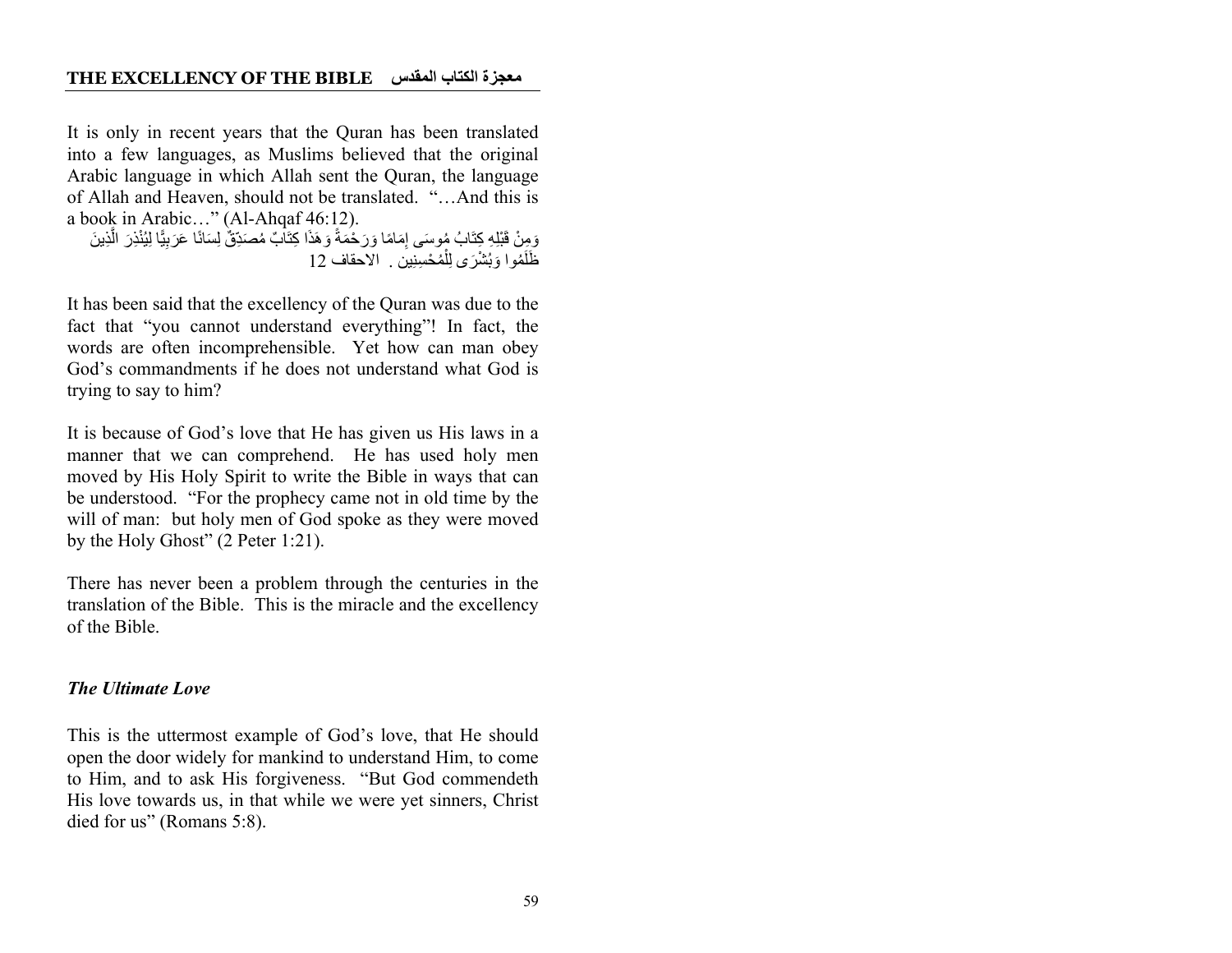So He sent His own Word, Jesus Christ, to dwell in the flesh, and to reconcile us to Himself. "For if when we were enemies, we were reconciled to God by the death of His Son, much more, being reconciled, we shall be saved by His life" (Romans 5:10).

For such a relationship with God was first severed by Adam's sin, and then by ours as well. What shall I do, then? I must first see that I, too, have fallen short of the goodness and perfection that is in God. "For all have sinned, and come short of the glory of God" (Romans 3:23)

I must recognize that I deserve God's punishment, because in my heart, I cannot love the way He loves. I cannot obey His righteous laws without making many errors. No matter how many good works I have done, how much I have prayed, I still have no power to change my heart. I have no way to cleanse my conscience from the guilt that divides me from my Creator and Lord, as hard as I might try.

God's Word is true, and it stirs my heart to respond as I see the vast difference between myself and Him. He truly knows the secrets of my heart that no man can know. "For the Word of God is quick, and powerful, and sharper than any two-edged sword, piercing even to the dividing asunder of soul and spirit, and of the joint and marrow, and is a discerner of the thoughts and intents of the heart" (Hebrews 4:12).

Confronted by the love of a holy God, if we are honest about understanding the obvious consequences, we are left to confess that without His mercy, we are truly helpless. "For the wages of sin is death…" (Romans 6:23) "O wretched man that I am! Who shall deliver me from the body of this death?" (Romans 7:24).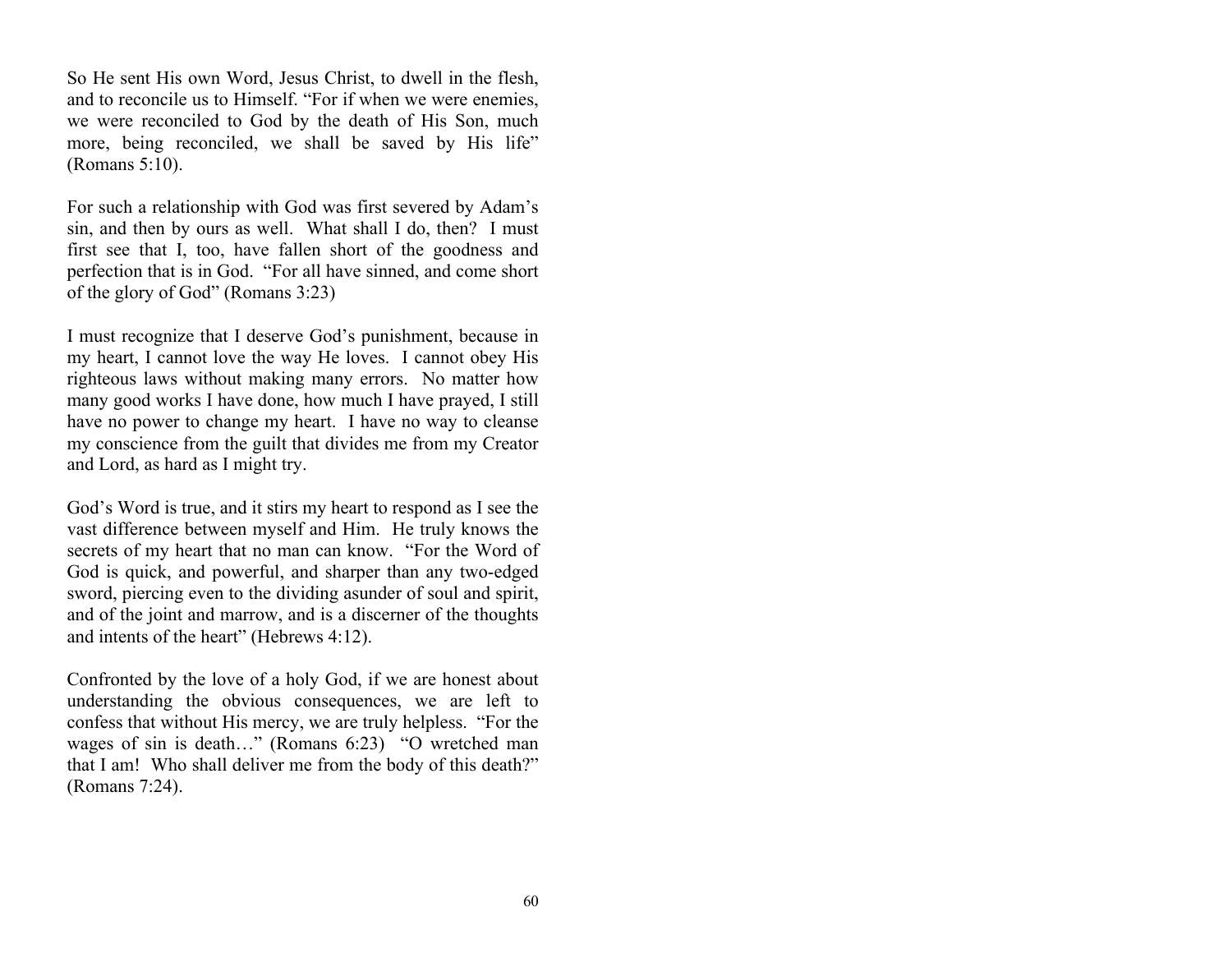## *How Can it Be?*

As quickly as I perceive my desperate need for forgiveness, the Lord Jesus is ever quick to respond to my need with hope. As God in heaven, as the One who knows the thoughts and prayers of my heart, "He is not far from every one of us" (Acts 17:27).

He is near to all who call on His name, to give the gift of eternal life that He purchased for us at the cross, paying the debt for every man, woman and child. "He commendeth His love towards us, in that, while we were yet sinners, Christ died for us" (Romans 5:8). "He came not to judge the world, but to save the world" (John 12:47).

## *A Gift for All*

1.

Beloved of God, this gift is for you. "For God so loved the world, that He gave His only begotten Son, that whosoever believeth in Him should not perish, but have everlasting life" (John 3:16).

Like a shepherd calls to his flock, Jesus calls us to Himself, to find water for our souls and balm for the wounds of our hearts.

He is fully willing to save, and our response of faith is of greater value to Him than any offering of our hands or flesh.

<sup>&</sup>quot;Come unto me, all ye that labor and are heavy laden, and I will give you rest" (Matthew 11:28). "I have loved thee with an everlasting love, therefore with loving kindness have I drawn thee" (Jeremiah 31:3). "Him that cometh to me, I will in no wise cast out" (John 6:37).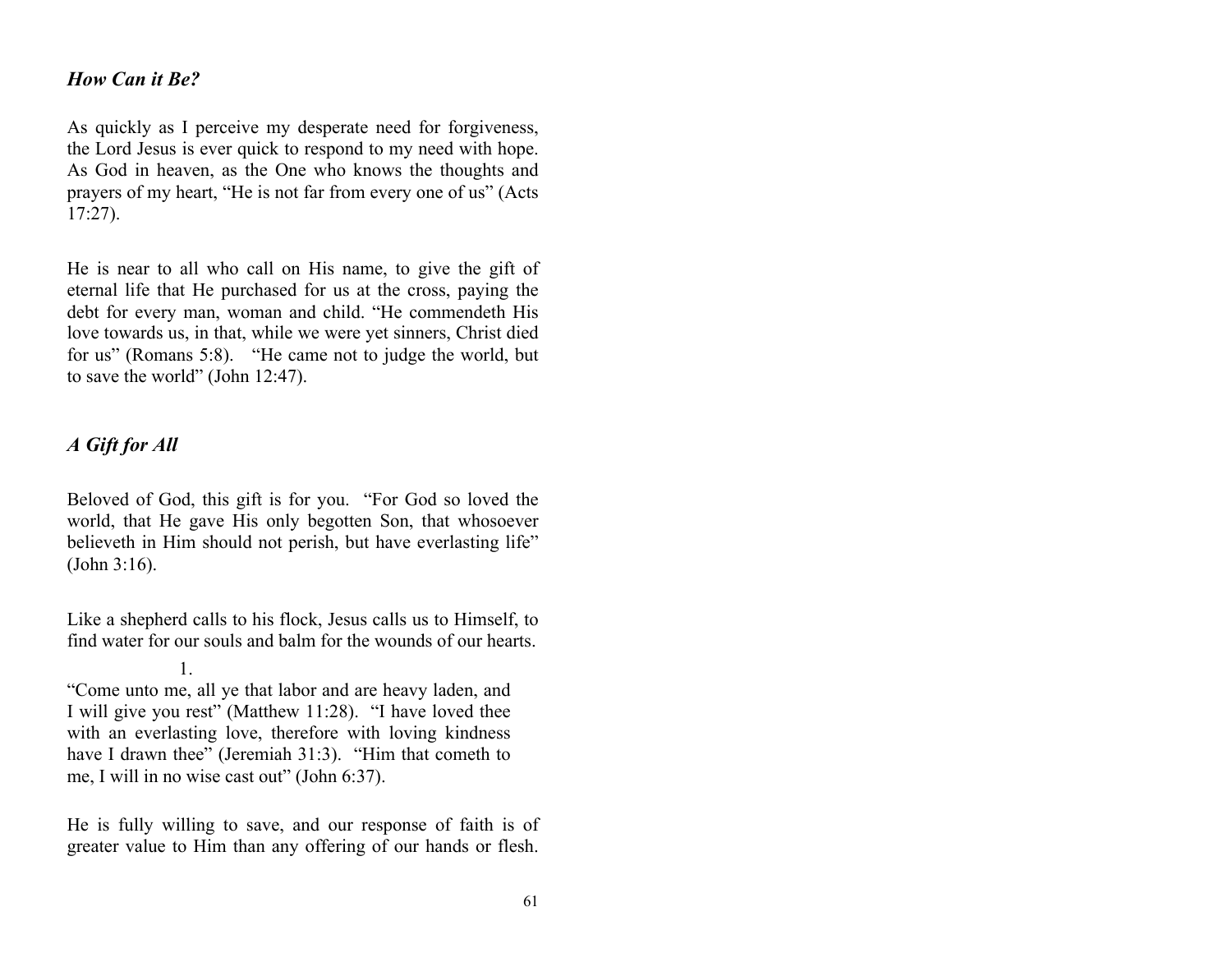"A man is justified by faith without the deeds of the law" (Romans 3:28). "For by grace are ye saved through faith, and that not of yourselves; it is the gift of God, not of works, lest any man should boast" (Ephesians 2:8-9).

So our response to God's offer is to repent of our sins. "If we confess our sins, He is faithful and just to forgive our sins, and to cleanse us from all unrighteousness" (1 John 1:9). In a humble prayer, yield your heart to the Lord Jesus Christ, and commit your life to His care. Ask Him to reveal His truth to you, to fill you with His Spirit and teach you His ways.

## *A New Day*

He knows the paths we have traveled, and brings us today to a new place. "The time of this ignorance God winked at, but now commandeth all men everywhere to repent" (Acts 17:30).

We may stand in full assurance and confidence that when such confession is made, we do belong to the God of heaven, and His Spirit has entered our lives to both cleanse and to give us the power to walk with Him in His love. "There is therefore now no condemnation to them which are in Christ Jesus, who walk not after the flesh, but after the Spirit" (Romans 8:1).

New life in Christ is a life of peace with God and within ourselves. "Blessed is he whose transgression is forgiven, whose sin is covered" (Psalms 32:1). "Therefore being justified by faith, we have peace with God through our Lord Jesus Christ" (Romans 5:1). It is a peace to be enjoyed here in this mortal life, and eternally with God in heaven.